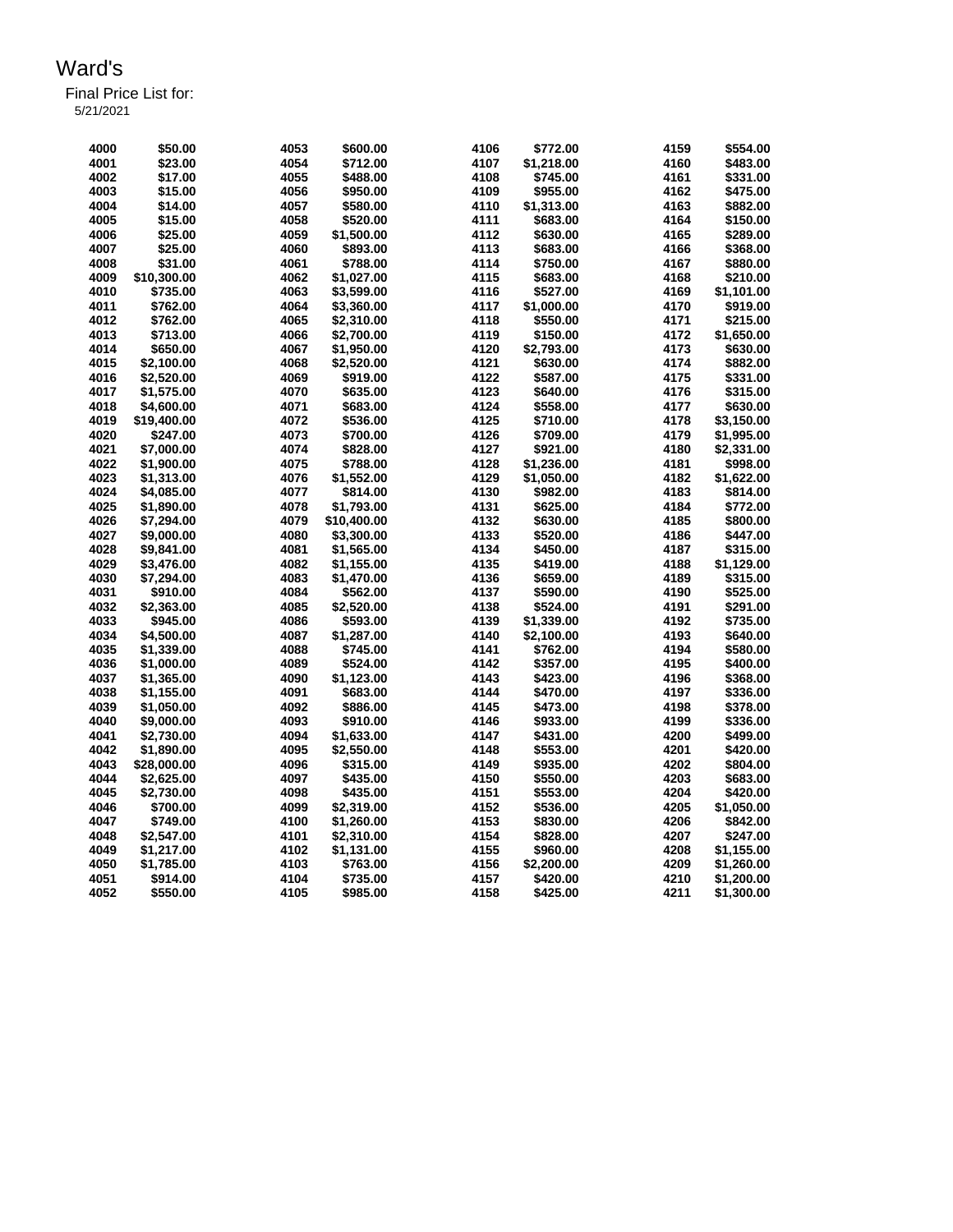| 4212 | \$1,100.00 | 4265 | \$264.00   | 4318 | \$473.00   | 4371 | \$1,208.00 |
|------|------------|------|------------|------|------------|------|------------|
| 4213 | \$686.00   | 4266 | \$150.00   | 4319 | \$305.00   | 4372 | \$368.00   |
| 4214 | \$531.00   | 4267 | \$1,365.00 | 4320 | \$283.00   | 4373 | \$5,513.00 |
| 4215 | \$1,326.00 | 4268 | \$151.00   | 4321 | \$137.00   | 4374 | \$374.00   |
| 4216 | \$257.00   | 4269 | \$158.00   | 4322 | \$525.00   | 4375 | \$1,407.00 |
| 4217 | \$175.00   | 4270 | \$164.00   | 4323 | \$609.00   | 4376 | \$307.00   |
| 4218 | \$2,895.00 | 4271 | \$535.00   | 4324 | \$1,155.00 | 4377 | \$233.00   |
| 4219 | \$472.00   | 4272 | \$500.00   | 4325 | \$531.00   | 4378 | \$420.00   |
| 4220 | \$1,260.00 | 4273 | \$185.00   | 4326 | \$2,499.00 | 4379 | \$265.00   |
| 4221 | \$429.00   | 4274 | \$315.00   | 4327 | \$2,500.00 | 4380 | \$502.00   |
| 4222 | \$343.00   | 4275 | \$139.00   | 4328 | \$840.00   | 4381 | \$497.00   |
| 4223 | \$175.00   | 4276 | \$132.00   | 4329 | \$750.00   | 4382 | \$578.00   |
| 4224 | \$212.00   | 4277 | \$163.00   | 4330 | \$1,575.00 | 4383 | \$285.00   |
| 4225 | \$3,360.00 | 4278 | \$175.00   | 4331 | \$431.00   | 4384 | \$788.00   |
| 4226 | \$3,555.00 | 4279 | \$158.00   | 4332 | \$302.00   | 4385 | \$1,985.00 |
| 4227 | \$3.400.00 | 4280 | \$416.00   | 4333 | \$447.00   | 4386 | \$1,313.00 |
| 4228 | \$3,859.00 | 4281 | \$158.00   | 4334 | \$525.00   | 4387 | \$1,000.00 |
| 4229 | \$3,308.00 | 4282 | \$85.00    | 4335 | \$195.00   | 4388 | \$525.00   |
| 4230 | \$2,415.00 | 4283 | \$147.00   | 4336 | \$350.00   | 4389 | \$90.00    |
| 4231 | \$420.00   | 4284 | \$84.00    | 4337 | \$385.00   | 4390 | \$100.00   |
| 4232 | \$317.00   | 4285 | \$889.00   | 4338 | \$81.00    | 4391 | \$100.00   |
| 4233 | \$231.00   | 4286 | \$326.00   | 4339 | \$132.00   | 4392 | \$850.00   |
| 4234 |            |      |            | 4340 |            |      |            |
|      | \$251.00   | 4287 | \$107.00   |      | \$1,838.00 | 4393 | \$584.00   |
| 4235 | \$475.00   | 4288 | \$101.00   | 4341 | \$683.00   | 4394 | \$447.00   |
| 4236 | \$262.00   | 4289 | \$53.00    | 4342 | \$1,838.00 | 4395 | \$503.00   |
| 4237 | \$2,625.00 | 4290 | \$84.00    | 4343 | \$368.00   | 4396 | \$852.00   |
| 4238 | \$447.00   | 4291 | \$426.00   | 4344 | \$1,379.00 | 4397 | \$600.00   |
| 4239 | \$840.00   | 4292 | \$315.00   | 4345 | \$527.00   | 4398 | \$857.00   |
| 4240 | \$683.00   | 4293 | \$184.00   | 4346 | \$525.00   | 4399 | \$331.00   |
| 4241 | \$105.00   | 4294 | \$163.00   | 4347 | \$2,316.00 | 4400 | \$326.00   |
| 4242 | \$221.00   | 4295 | \$199.00   | 4348 | \$4,259.00 | 4401 | \$95.00    |
| 4243 | \$205.00   | 4296 | \$184.00   | 4349 | \$3,750.00 | 4402 | \$105.00   |
| 4244 | \$308.00   | 4297 | \$159.00   | 4350 | \$5,000.00 | 4403 | \$315.00   |
| 4245 | \$263.00   | 4298 | \$107.00   | 4351 | \$1,159.00 | 4404 | \$348.00   |
| 4246 | \$210.00   | 4299 | \$155.00   | 4352 | \$5,250.00 | 4405 | \$291.00   |
| 4247 | \$149.00   | 4300 | \$138.00   | 4353 | \$3,474.00 | 4406 | \$4,200.00 |
| 4248 | \$63.00    | 4301 | \$134.00   | 4354 | \$137.00   | 4407 | \$1,104.00 |
| 4249 | \$427.00   | 4302 | \$151.00   | 4355 | \$705.00   | 4408 | \$774.00   |
| 4250 | \$4,095.00 | 4303 | \$132.00   | 4356 | \$4,725.00 | 4409 | \$134.00   |
| 4251 | \$604.00   | 4304 | \$363.00   | 4357 | \$1,850.00 | 4410 | \$473.00   |
| 4252 | \$397.00   | 4305 | \$345.00   | 4358 | \$1,153.00 | 4411 | \$450.00   |
| 4253 | \$174.00   | 4306 | \$1,916.00 | 4359 | \$550.00   | 4412 | \$205.00   |
| 4254 | \$92.00    | 4307 | \$903.00   | 4360 | \$1,418.00 | 4413 | \$596.00   |
| 4255 | \$420.00   | 4308 | \$867.00   | 4361 | \$952.00   | 4414 | \$968.00   |
| 4256 | \$239.00   | 4309 | \$368.00   | 4362 | \$1,300.00 | 4415 | \$348.00   |
| 4257 | \$159.00   | 4310 | \$525.00   | 4363 | \$481.00   | 4416 | \$1,050.00 |
| 4258 | \$407.00   | 4311 | \$273.00   | 4364 | \$762.00   | 4417 | \$443.00   |
| 4259 | \$378.00   | 4312 | \$189.00   | 4365 | \$277.00   | 4418 | \$725.00   |
| 4260 | \$147.00   | 4313 | \$280.00   | 4366 | \$210.00   | 4419 | \$762.00   |
| 4261 | \$195.00   | 4314 | \$294.00   | 4367 | \$450.00   | 4420 | \$1,236.00 |
| 4262 | \$100.00   | 4315 | \$903.00   | 4368 | \$5,250.00 | 4421 | \$1,680.00 |
| 4263 | \$101.00   | 4316 | \$410.00   | 4369 | \$737.00   | 4422 | \$420.00   |
| 4264 | \$105.00   | 4317 | \$326.00   | 4370 | \$1,843.00 | 4423 | \$630.00   |
|      |            |      |            |      |            |      |            |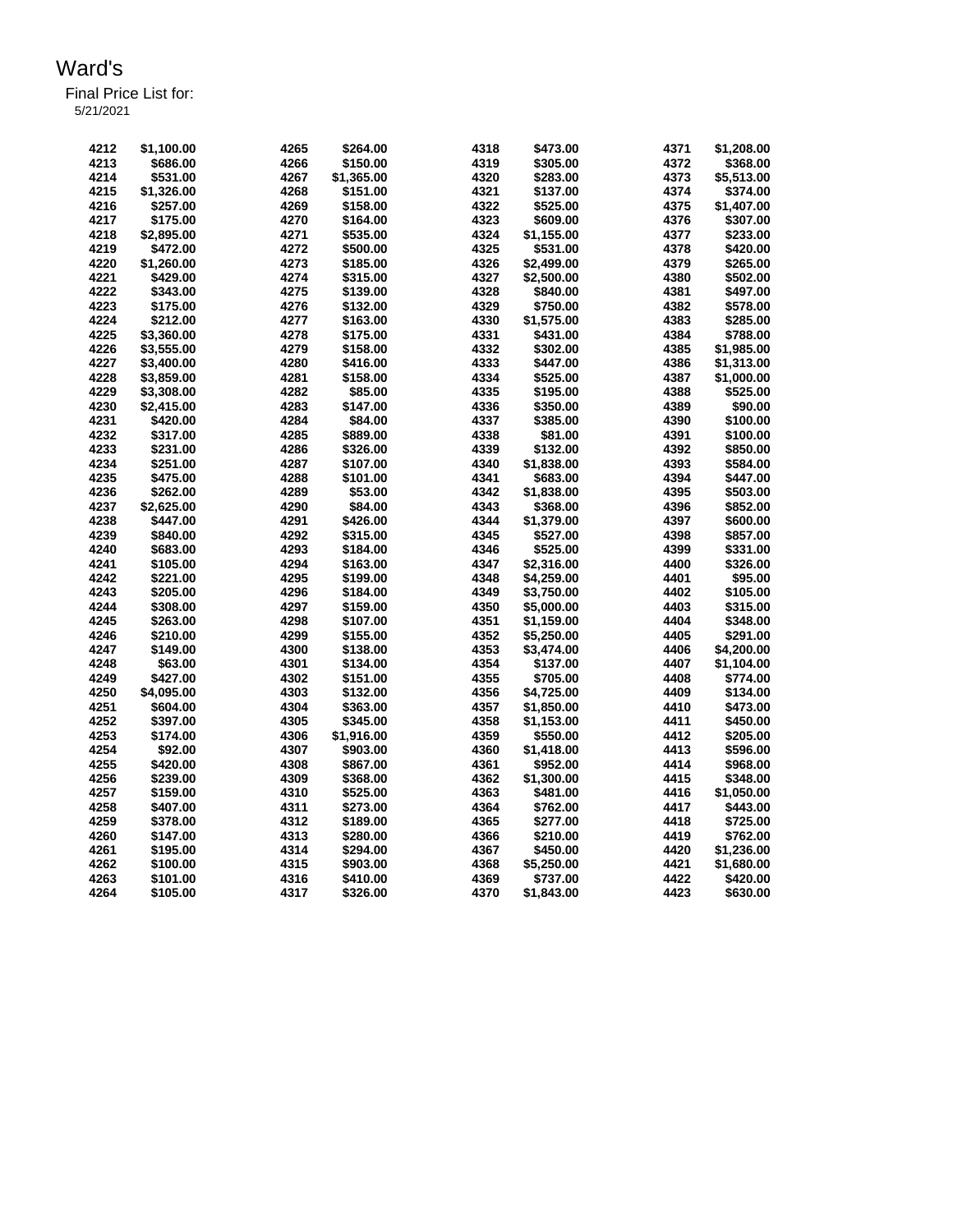| 4424 | \$210.00   | 4477 | \$250.00   | 4530 | \$315.00   | 4583 | \$486.00    |
|------|------------|------|------------|------|------------|------|-------------|
| 4425 | \$959.00   | 4478 | \$435.00   | 4531 | \$792.00   | 4584 | \$607.00    |
| 4426 | \$447.00   | 4479 | \$956.00   | 4532 | \$550.00   | 4585 | \$823.00    |
| 4427 | \$596.00   | 4480 | \$378.00   | 4533 | \$300.00   | 4586 | \$495.00    |
| 4428 | \$0.00     | 4481 | \$651.00   | 4534 | \$420.00   | 4587 | \$500.00    |
| 4429 | \$315.00   | 4482 | \$100.00   | 4535 | \$894.00   | 4588 | \$263.00    |
| 4430 | \$243.00   | 4483 | \$0.00     | 4536 | \$1,050.00 | 4589 | \$200.00    |
| 4431 | \$368.00   | 4484 | \$1,155.00 | 4537 | \$2,099.00 | 4590 | \$126.00    |
| 4432 | \$250.00   | 4485 | \$552.00   | 4538 | \$117.00   | 4591 | \$142.00    |
| 4433 | \$391.00   | 4486 | \$350.00   | 4539 | \$1,384.00 | 4592 | \$425.00    |
| 4434 | \$900.00   | 4487 | \$315.00   | 4540 | \$233.00   | 4593 | \$444.00    |
| 4435 | \$630.00   | 4488 | \$394.00   | 4541 | \$50.00    | 4594 | \$268.00    |
| 4436 | \$420.00   | 4489 | \$473.00   | 4542 | \$1,171.00 | 4595 | \$200.00    |
| 4437 | \$762.00   | 4490 | \$525.00   | 4543 | \$810.00   | 4596 | \$250.00    |
| 4438 | \$872.00   | 4491 | \$398.00   | 4544 | \$1,428.00 | 4597 | \$168.00    |
| 4439 | \$221.00   | 4492 | \$400.00   | 4545 | \$5,260.00 | 4598 | \$158.00    |
| 4440 | \$240.00   | 4493 | \$473.00   | 4546 | \$5,555.00 | 4599 | \$246.00    |
| 4441 | \$224.00   | 4494 | \$280.00   | 4547 | \$2,310.00 | 4600 | \$237.00    |
| 4442 | \$420.00   | 4495 | \$525.00   | 4548 | \$1,650.00 | 4601 | \$3,287.00  |
| 4443 | \$0.00     | 4496 | \$600.00   | 4549 | \$620.00   | 4602 | \$473.00    |
| 4444 | \$101.00   | 4497 | \$441.00   | 4550 | \$778.00   | 4603 | \$238.00    |
| 4445 | \$89.00    | 4498 | \$315.00   | 4551 | \$1,633.00 | 4604 | \$390.00    |
| 4446 | \$94.00    | 4499 | \$200.00   | 4552 | \$945.00   | 4605 | \$14,285.00 |
| 4447 | \$175.00   | 4500 | \$335.00   | 4553 | \$898.00   | 4606 | \$441.00    |
| 4448 | \$260.00   | 4501 | \$581.00   | 4554 | \$500.00   | 4607 | \$350.00    |
| 4449 | \$105.00   | 4502 | \$420.00   | 4555 | \$449.00   | 4608 | \$691.00    |
| 4450 | \$210.00   | 4503 | \$439.00   | 4556 | \$1,000.00 | 4609 | \$452.00    |
| 4451 | \$100.00   | 4504 | \$449.00   | 4557 | \$1,077.00 | 4610 | \$2,950.00  |
| 4452 | \$201.00   | 4505 | \$315.00   | 4558 | \$378.00   | 4611 | \$7,350.00  |
| 4453 | \$0.00     | 4506 | \$120.00   | 4559 | \$0.00     | 4612 | \$800.00    |
| 4454 | \$75.00    | 4507 | \$452.00   | 4560 | \$268.00   | 4613 | \$1,308.00  |
| 4455 | \$74.00    | 4508 | \$483.00   | 4561 | \$387.00   | 4614 | \$1,309.00  |
| 4456 | \$100.00   | 4509 | \$269.00   | 4562 | \$893.00   | 4615 | \$692.00    |
| 4457 | \$0.00     | 4510 | \$352.00   | 4563 | \$945.00   | 4616 | \$185.00    |
| 4458 | \$116.00   | 4511 | \$133.00   | 4564 | \$3,350.00 | 4617 | \$687.00    |
| 4459 | \$0.00     | 4512 | \$389.00   | 4565 | \$950.00   | 4618 | \$452.00    |
| 4460 | \$71.00    | 4513 | \$389.00   | 4566 | \$525.00   | 4619 | \$625.00    |
| 4461 | \$105.00   | 4514 | \$100.00   | 4567 | \$762.00   | 4620 | \$2,258.00  |
| 4462 | \$142.00   | 4515 | \$79.00    | 4568 | \$440.00   | 4621 | \$298.00    |
| 4463 | \$100.00   | 4516 | \$882.00   | 4569 | \$84.00    | 4622 | \$238.00    |
| 4464 | \$100.00   | 4517 | \$346.00   | 4570 | \$473.00   | 4623 | \$283.00    |
| 4465 | \$50.00    | 4518 | \$1,512.00 | 4571 | \$522.00   | 4624 | \$239.00    |
| 4466 | \$452.00   | 4519 | \$672.00   | 4572 | \$455.00   | 4625 | \$289.00    |
| 4467 | \$483.00   | 4520 | \$919.00   | 4573 | \$662.00   | 4626 | \$247.00    |
| 4468 | \$105.00   | 4521 | \$169.00   | 4574 | \$336.00   | 4627 | \$210.00    |
| 4469 | \$1,785.00 | 4522 | \$242.00   | 4575 | \$800.00   | 4628 | \$238.00    |
| 4470 | \$0.00     | 4523 | \$275.00   | 4576 | \$550.00   | 4629 | \$170.00    |
| 4471 | \$552.00   | 4524 | \$105.00   | 4577 | \$525.00   | 4630 | \$184.00    |
| 4472 | \$500.00   | 4525 | \$50.00    | 4578 | \$400.00   | 4631 | \$300.00    |
| 4473 | \$683.00   | 4526 | \$147.00   | 4579 | \$754.00   | 4632 | \$226.00    |
| 4474 | \$525.00   | 4527 | \$158.00   | 4580 | \$945.00   | 4633 | \$175.00    |
| 4475 | \$560.00   | 4528 | \$174.00   | 4581 | \$428.00   | 4634 | \$212.00    |
| 4476 | \$720.00   | 4529 | \$249.00   | 4582 | \$683.00   | 4635 | \$250.00    |
|      |            |      |            |      |            |      |             |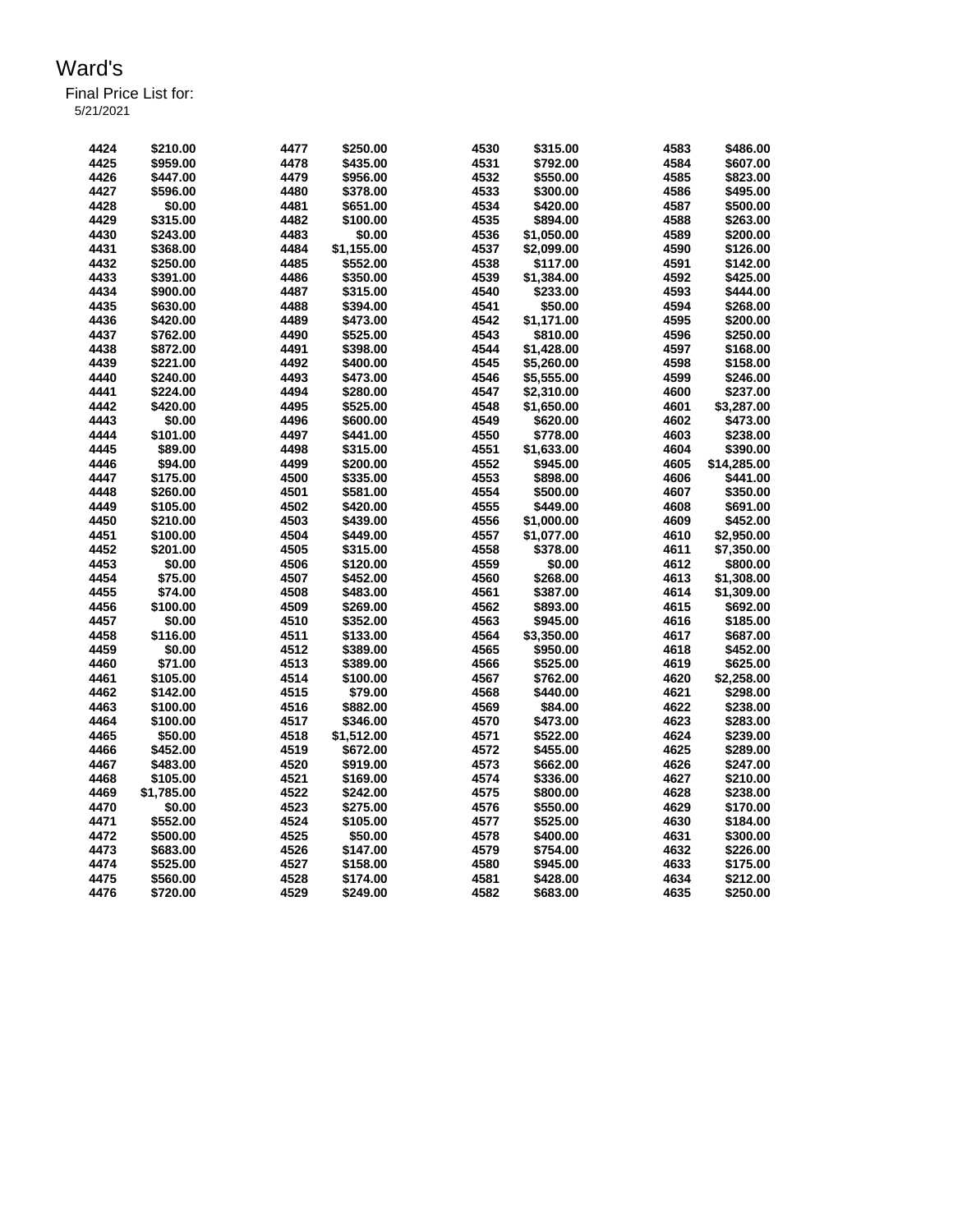Final Price List for: 5/21/2021

> **\$420.00 4689 \$368.00 5046 \$30.00 5099 \$35.00 \$280.00 4690 \$400.00 5047 \$14.00 5100 \$62.00 \$331.00 4691 \$37.00 5048 \$24.00 5101 \$344.00 \$599.00 4692 \$210.00 5049 \$11.00 5102 \$28.00 \$525.00 4693 \$53.00 5050 \$16.00 5103 \$58.00 \$289.00 4694 \$116.00 5051 \$11.00 5104 \$48.00 \$342.00 4695 \$37.00 5052 \$5.00 5105 \$58.00 \$1,500.00 4696 \$90.00 5053 \$8.00 5106 \$163.00 \$326.00 4697 \$70.00 5054 \$8.00 5107 \$18.00 \$500.00 4698 \$150.00 5055 \$12.00 5108 \$41.00 \$550.00 4699 \$72.00 5056 \$5.00 5109 \$263.00 \$250.00 4700 \$163.00 5057 \$21.00 5110 \$23.00 \$409.00 4701 \$25.00 5058 \$7.00 5111 \$32.00 \$368.00 4702 \$100.00 5059 \$5.00 5112 \$67.00 \$764.00 4703 \$147.00 5060 \$5.00 5113 \$48.00 \$2,100.00 4704 \$53.00 5061 \$24.00 5114 \$38.00 \$201.00 4705 \$1.00 5062 \$10.00 5115 \$10.00 \$181.00 5010 \$33.00 5063 \$16.00 5116 \$48.00 \$4,421.00 5011 \$19.00 5064 \$46.00 5117 \$10.00 \$350.00 5012 \$53.00 5065 \$57.00 5118 \$16.00 \$186.00 5013 \$19.00 5066 \$51.00 5119 \$25.00 \$458.00 5014 \$45.00 5067 \$19.00 5120 \$27.00 \$554.00 5015 \$24.00 5068 \$63.00 5121 \$16.00 \$1,049.00 5016 \$40.00 5069 \$15.00 5122 \$35.00 \$247.00 5017 \$29.00 5070 \$12.00 5123 \$20.00 \$101.00 5018 \$31.00 5071 \$20.00 5124 \$19.00 \$276.00 5019 \$37.00 5072 \$82.00 5125 \$45.00 \$237.00 5020 \$42.00 5073 \$37.00 5126 \$250.00 \$368.00 5021 \$28.00 5074 \$18.00 5127 \$32.00 \$252.00 5022 \$21.00 5075 \$37.00 5128 \$37.00 \$315.00 5023 \$53.00 5076 \$32.00 5129 \$16.00 \$811.00 5024 \$15.00 5077 \$23.00 5130 \$21.00 \$315.00 5025 \$26.00 5078 \$13.00 5131 \$23.00 \$395.00 5026 \$14.00 5079 \$16.00 5132 \$62.00 \$331.00 5027 \$14.00 5080 \$21.00 5133 \$37.00 \$105.00 5028 \$317.00 5081 \$92.00 5134 \$41.00 \$475.00 5029 \$104.00 5082 \$32.00 5135 \$13.00 \$250.00 5030 \$168.00 5083 \$37.00 5136 \$10.00 \$400.00 5031 \$50.00 5084 \$16.00 5137 \$10.00 \$683.00 5032 \$65.00 5085 \$37.00 5138 \$40.00 \$145.00 5033 \$34.00 5086 \$116.00 5139 \$12.00 \$100.00 5034 \$0.00 5087 \$108.00 5140 \$17.00 \$183.00 5035 \$24.00 5088 \$23.00 5141 \$10.00 \$268.00 5036 \$20.00 5089 \$21.00 5142 \$0.00 \$126.00 5037 \$20.00 5090 \$53.00 5143 \$0.00 \$68.00 5038 \$96.00 5091 \$50.00 5144 \$118.00 \$105.00 5039 \$150.00 5092 \$163.00 5145 \$27.00 \$79.00 5040 \$56.00 5093 \$189.00 5146 \$25.00 \$273.00 5041 \$50.00 5094 \$146.00 5147 \$80.00 \$247.00 5042 \$53.00 5095 \$95.00 5148 \$16.00 \$368.00 5043 \$15.00 5096 \$210.00 5149 \$16.00 \$478.00 5044 \$15.00 5097 \$181.00 5150 \$38.00 \$426.00 5045 \$25.00 5098 \$48.00 5151 \$16.00**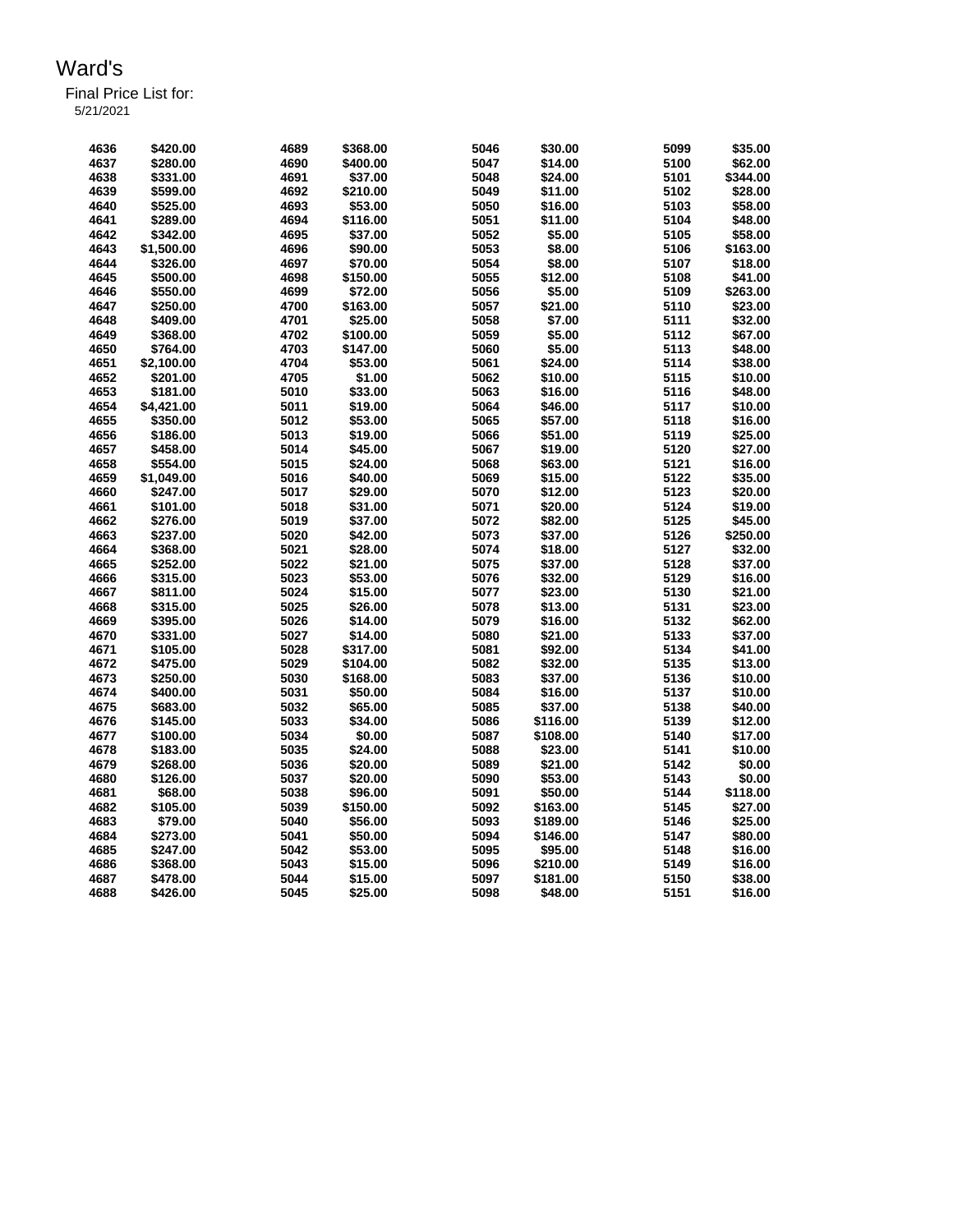Final Price List for: 5/21/2021

> **\$35.00 5205 \$8.00 5258 \$25.00 5311 \$27.00 \$24.00 5206 \$13.00 5259 \$11.00 5312 \$10.00 \$65.00 5207 \$34.00 5260 \$12.00 5313 \$8.00 \$35.00 5208 \$8.00 5261 \$8.00 5314 \$25.00 \$10.00 5209 \$23.00 5262 \$45.00 5315 \$8.00 \$24.00 5210 \$8.00 5263 \$11.00 5316 \$19.00 \$12.00 5211 \$8.00 5264 \$28.00 5317 \$30.00 \$8.00 5212 \$27.00 5265 \$21.00 5318 \$8.00 \$14.00 5213 \$8.00 5266 \$6.00 5319 \$13.00 \$8.00 5214 \$25.00 5267 \$15.00 5320 \$8.00 \$13.00 5215 \$46.00 5268 \$8.00 5321 \$12.00 \$32.00 5216 \$11.00 5269 \$24.00 5322 \$8.00 \$0.00 5217 \$28.00 5270 \$51.00 5323 \$7.00 \$10.00 5218 \$12.00 5271 \$132.00 5324 \$7.00 \$21.00 5219 \$0.00 5272 \$45.00 5325 \$16.00 \$41.00 5220 \$21.00 5273 \$5.00 5326 \$8.00 \$45.00 5221 \$8.00 5274 \$27.00 5327 \$32.00 \$23.00 5222 \$12.00 5275 \$20.00 5328 \$1.00 \$23.00 5223 \$25.00 5276 \$21.00 5329 \$11.00 \$18.00 5224 \$21.00 5277 \$5.00 5330 \$48.00 \$30.00 5225 \$21.00 5278 \$32.00 5331 \$10.00 \$11.00 5226 \$0.00 5279 \$6.00 5332 \$79.00 \$24.00 5227 \$9.00 5280 \$16.00 5333 \$16.00 \$18.00 5228 \$47.00 5281 \$23.00 5334 \$21.00 \$10.00 5229 \$16.00 5282 \$12.00 5335 \$15.00 \$26.00 5230 \$10.00 5283 \$8.00 5336 \$15.00 \$20.00 5231 \$37.00 5284 \$17.00 5337 \$15.00 \$0.00 5232 \$15.00 5285 \$18.00 5338 \$16.00 \$54.00 5233 \$18.00 5286 \$9.00 5339 \$16.00 \$9.00 5234 \$9.00 5287 \$5.00 5340 \$15.00 \$19.00 5235 \$0.00 5288 \$5.00 5341 \$158.00 \$11.00 5236 \$5.00 5289 \$12.00 5342 \$24.00 \$8.00 5237 \$8.00 5290 \$5.00 5343 \$10.00 \$12.00 5238 \$7.00 5291 \$9.00 5344 \$15.00 \$9.00 5239 \$42.00 5292 \$63.00 5345 \$10.00 \$0.00 5240 \$66.00 5293 \$5.00 5346 \$11.00 \$11.00 5241 \$35.00 5294 \$23.00 5347 \$16.00 \$12.00 5242 \$40.00 5295 \$5.00 5348 \$10.00 \$8.00 5243 \$45.00 5296 \$44.00 5349 \$10.00 \$14.00 5244 \$11.00 5297 \$9.00 5350 \$10.00 \$8.00 5245 \$10.00 5298 \$8.00 5351 \$10.00 \$11.00 5246 \$6.00 5299 \$63.00 5352 \$10.00 \$8.00 5247 \$5.00 5300 \$26.00 5353 \$10.00 \$8.00 5248 \$6.00 5301 \$14.00 5354 \$14.00 \$21.00 5249 \$63.00 5302 \$24.00 5355 \$10.00 \$13.00 5250 \$12.00 5303 \$14.00 5356 \$19.00 \$16.00 5251 \$15.00 5304 \$11.00 5357 \$17.00 \$8.00 5252 \$23.00 5305 \$8.00 5358 \$12.00 \$12.00 5253 \$9.00 5306 \$4.00 5359 \$11.00 \$16.00 5254 \$15.00 5307 \$6.00 5360 \$10.00 \$8.00 5255 \$15.00 5308 \$14.00 5361 \$16.00 \$11.00 5256 \$13.00 5309 \$5.00 5362 \$0.00 \$0.00 5257 \$0.00 5310 \$16.00 5363 \$24.00**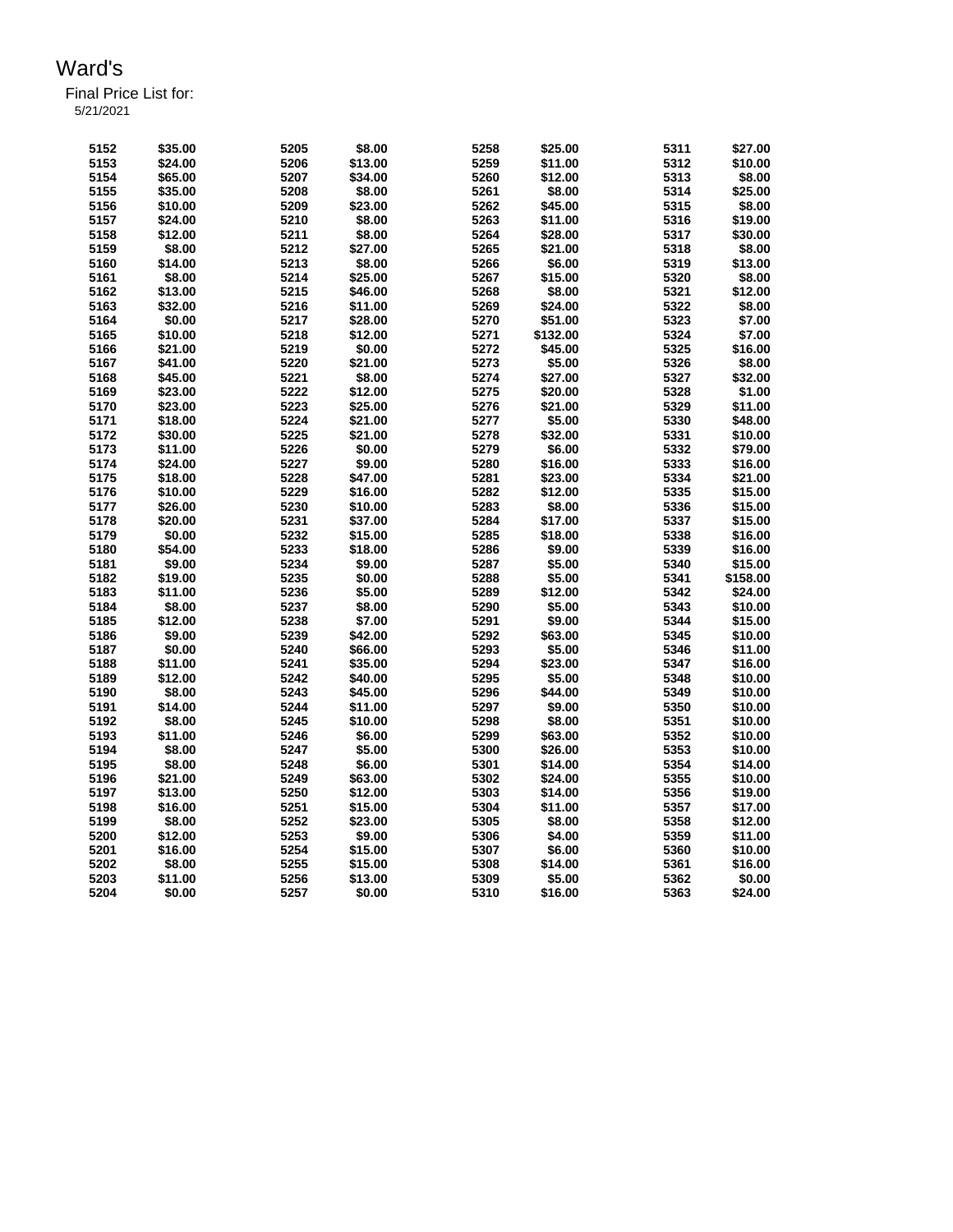Final Price List for:

5/21/2021

| 5364 | \$0.00  | 5417 | \$0.00   | 5470 | \$27.00 | 5523 | \$15.00  |
|------|---------|------|----------|------|---------|------|----------|
| 5365 | \$10.00 | 5418 | \$12.00  | 5471 | \$38.00 | 5524 | \$27.00  |
| 5366 | \$20.00 | 5419 | \$8.00   | 5472 | \$8.00  | 5525 | \$15.00  |
| 5367 | \$10.00 | 5420 | \$28.00  | 5473 | \$8.00  | 5526 | \$12.00  |
| 5368 | \$13.00 | 5421 | \$11.00  | 5474 | \$8.00  | 5527 | \$8.00   |
| 5369 | \$36.00 | 5422 | \$0.00   | 5475 | \$11.00 | 5528 | \$0.00   |
| 5370 | \$24.00 | 5423 | \$0.00   | 5476 | \$32.00 | 5529 | \$11.00  |
| 5371 | \$21.00 | 5424 | \$0.00   | 5477 | \$13.00 | 5530 | \$0.00   |
| 5372 | \$8.00  | 5425 | \$20.00  | 5478 | \$9.00  | 5531 | \$0.00   |
| 5373 | \$8.00  | 5426 | \$8.00   | 5479 | \$12.00 | 5532 | \$8.00   |
| 5374 | \$16.00 | 5427 | \$0.00   | 5480 | \$0.00  | 5533 | \$8.00   |
| 5375 | \$27.00 | 5428 | \$16.00  | 5481 | \$10.00 | 5534 | \$15.00  |
|      |         |      |          |      |         |      |          |
| 5376 | \$8.00  | 5429 | \$24.00  | 5482 | \$10.00 | 5535 | \$9.00   |
| 5377 | \$11.00 | 5430 | \$8.00   | 5483 | \$27.00 | 5536 | \$8.00   |
| 5378 | \$21.00 | 5431 | \$21.00  | 5484 | \$0.00  | 5537 | \$25.00  |
| 5379 | \$8.00  | 5432 | \$38.00  | 5485 | \$16.00 | 5538 | \$21.00  |
| 5380 | \$13.00 | 5433 | \$8.00   | 5486 | \$27.00 | 5539 | \$24.00  |
| 5381 | \$8.00  | 5434 | \$8.00   | 5487 | \$15.00 | 5540 | \$8.00   |
| 5382 | \$8.00  | 5435 | \$8.00   | 5488 | \$24.00 | 5541 | \$9.00   |
| 5383 | \$12.00 | 5436 | \$8.00   | 5489 | \$8.00  | 5542 | \$9.00   |
| 5384 | \$24.00 | 5437 | \$8.00   | 5490 | \$8.00  | 5543 | \$4.00   |
| 5385 | \$8.00  | 5438 | \$2.00   | 5491 | \$0.00  | 5544 | \$16.00  |
| 5386 | \$8.00  | 5439 | \$0.00   | 5492 | \$10.00 | 5545 | \$210.00 |
| 5387 | \$8.00  | 5440 | \$24.00  | 5493 | \$14.00 | 5546 | \$9.00   |
| 5388 | \$8.00  | 5441 | \$0.00   | 5494 | \$32.00 | 5547 | \$26.00  |
| 5389 | \$21.00 | 5442 | \$14.00  | 5495 | \$22.00 | 5548 | \$8.00   |
| 5390 | \$24.00 | 5443 | \$0.00   | 5496 | \$23.00 | 5549 | \$26.00  |
| 5391 | \$42.00 | 5444 | \$0.00   | 5497 | \$8.00  | 5550 | \$21.00  |
| 5392 | \$13.00 | 5445 | \$33.00  | 5498 | \$17.00 | 5551 | \$14.00  |
| 5393 | \$0.00  | 5446 | \$16.00  | 5499 | \$0.00  | 5552 | \$10.00  |
| 5394 | \$17.00 | 5447 | \$27.00  | 5500 | \$8.00  | 5553 | \$29.00  |
| 5395 | \$75.00 | 5448 | \$44.00  | 5501 | \$10.00 | 5554 | \$18.00  |
| 5396 | \$0.00  | 5449 | \$17.00  | 5502 | \$0.00  | 5555 | \$27.00  |
| 5397 | \$18.00 | 5450 | \$132.00 | 5503 | \$8.00  | 5556 | \$23.00  |
|      |         |      |          |      |         |      |          |
| 5398 | \$17.00 | 5451 | \$8.00   | 5504 | \$24.00 | 5557 | \$34.00  |
| 5399 | \$0.00  | 5452 | \$10.00  | 5505 | \$8.00  | 5558 | \$75.00  |
| 5400 | \$50.00 | 5453 | \$12.00  | 5506 | \$8.00  | 5559 | \$17.00  |
| 5401 | \$14.00 | 5454 | \$8.00   | 5507 | \$15.00 | 5560 | \$25.00  |
| 5402 | \$10.00 | 5455 | \$0.00   | 5508 | \$0.00  | 5561 | \$11.00  |
| 5403 | \$0.00  | 5456 | \$0.00   | 5509 | \$8.00  | 5562 | \$19.00  |
| 5404 | \$8.00  | 5457 | \$0.00   | 5510 | \$72.00 | 5563 | \$8.00   |
| 5405 | \$0.00  | 5458 | \$8.00   | 5511 | \$14.00 | 5564 | \$0.00   |
| 5406 | \$0.00  | 5459 | \$21.00  | 5512 | \$8.00  | 5565 | \$0.00   |
| 5407 | \$8.00  | 5460 | \$0.00   | 5513 | \$8.00  | 5566 | \$9.00   |
| 5408 | \$0.00  | 5461 | \$19.00  | 5514 | \$20.00 | 5567 | \$0.00   |
| 5409 | \$8.00  | 5462 | \$11.00  | 5515 | \$0.00  | 5568 | \$28.00  |
| 5410 | \$0.00  | 5463 | \$29.00  | 5516 | \$28.00 | 5569 | \$24.00  |
| 5411 | \$8.00  | 5464 | \$10.00  | 5517 | \$11.00 | 5570 | \$8.00   |
| 5412 | \$46.00 | 5465 | \$0.00   | 5518 | \$8.00  | 5571 | \$55.00  |
| 5413 | \$8.00  | 5466 | \$11.00  | 5519 | \$75.00 | 5572 | \$0.00   |
| 5414 | \$34.00 | 5467 | \$11.00  | 5520 | \$21.00 | 5573 | \$11.00  |
| 5415 | \$12.00 | 5468 | \$12.00  | 5521 | \$33.00 | 5574 | \$8.00   |
| 5416 | \$8.00  | 5469 | \$8.00   | 5522 | \$27.00 | 5575 | \$32.00  |
|      |         |      |          |      |         |      |          |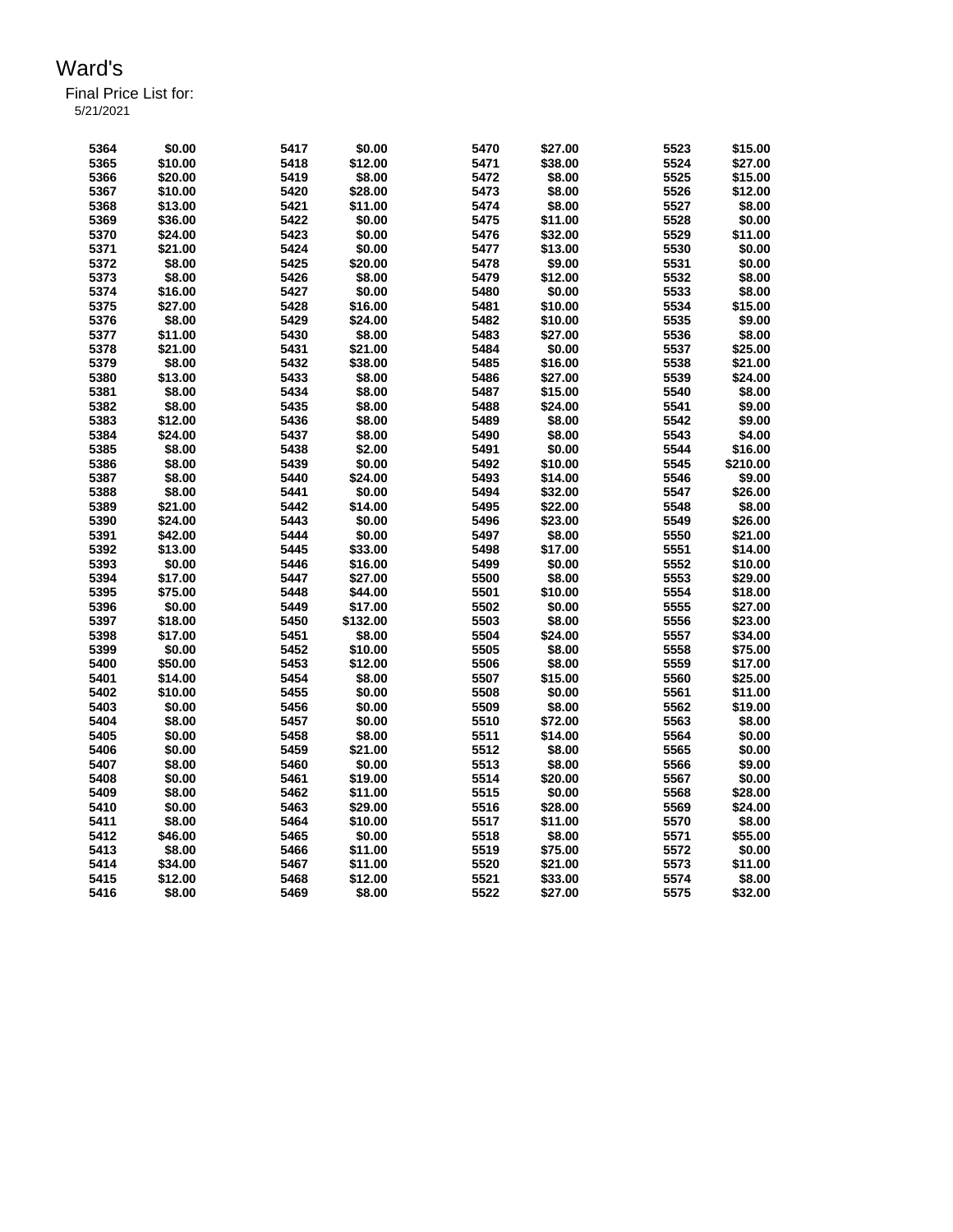Final Price List for: 5/21/2021

> **\$0.00 5629 \$30.00 5682 \$27.00 5735 \$24.00 \$50.00 5630 \$6.00 5683 \$5.00 5736 \$7.00 \$420.00 5631 \$23.00 5684 \$11.00 5737 \$27.00 \$19.00 5632 \$5.00 5685 \$6.00 5738 \$5.00 \$21.00 5633 \$93.00 5686 \$9.00 5739 \$11.00 \$12.00 5634 \$35.00 5687 \$9.00 5740 \$19.00 \$0.00 5635 \$16.00 5688 \$3.00 5741 \$8.00 \$8.00 5636 \$63.00 5689 \$24.00 5742 \$21.00 \$0.00 5637 \$19.00 5690 \$17.00 5743 \$13.00 \$21.00 5638 \$33.00 5691 \$13.00 5744 \$12.00 \$8.00 5639 \$158.00 5692 \$107.00 5745 \$11.00 \$8.00 5640 \$31.00 5693 \$5.00 5746 \$26.00 \$16.00 5641 \$116.00 5694 \$8.00 5747 \$44.00 \$21.00 5642 \$10.00 5695 \$4.00 5748 \$16.00 \$5.00 5643 \$30.00 5696 \$21.00 5749 \$15.00 \$17.00 5644 \$24.00 5697 \$9.00 5750 \$24.00 \$16.00 5645 \$6.00 5698 \$21.00 5751 \$5.00 \$44.00 5646 \$12.00 5699 \$5.00 5752 \$23.00 \$9.00 5647 \$12.00 5700 \$5.00 5753 \$16.00 \$23.00 5648 \$5.00 5701 \$48.00 5754 \$7.00 \$10.00 5649 \$5.00 5702 \$48.00 5755 \$9.00 \$48.00 5650 \$16.00 5703 \$13.00 5756 \$16.00 \$5.00 5651 \$5.00 5704 \$7.00 5757 \$23.00 \$28.00 5652 \$18.00 5705 \$17.00 5758 \$12.00 \$32.00 5653 \$5.00 5706 \$16.00 5759 \$35.00 \$16.00 5654 \$8.00 5707 \$13.00 5760 \$20.00 \$5.00 5655 \$32.00 5708 \$83.00 5761 \$33.00 \$5.00 5656 \$8.00 5709 \$49.00 5762 \$21.00 \$5.00 5657 \$45.00 5710 \$93.00 5763 \$16.00 \$37.00 5658 \$20.00 5711 \$37.00 5764 \$11.00 \$24.00 5659 \$19.00 5712 \$10.00 5765 \$16.00 \$21.00 5660 \$19.00 5713 \$26.00 5766 \$23.00 \$32.00 5661 \$11.00 5714 \$5.00 5767 \$46.00 \$13.00 5662 \$30.00 5715 \$38.00 5768 \$53.00 \$35.00 5663 \$9.00 5716 \$21.00 5769 \$54.00 \$7.00 5664 \$8.00 5717 \$6.00 5770 \$33.00 \$13.00 5665 \$16.00 5718 \$26.00 5771 \$11.00 \$13.00 5666 \$16.00 5719 \$36.00 5772 \$11.00 \$8.00 5667 \$5.00 5720 \$32.00 5773 \$23.00 \$0.00 5668 \$19.00 5721 \$10.00 5774 \$9.00 \$48.00 5669 \$5.00 5722 \$4.00 5775 \$23.00 \$20.00 5670 \$11.00 5723 \$11.00 5776 \$66.00 \$35.00 5671 \$11.00 5724 \$7.00 5777 \$25.00 \$37.00 5672 \$11.00 5725 \$16.00 5778 \$9.00 \$90.00 5673 \$40.00 5726 \$8.00 5779 \$24.00 \$37.00 5674 \$12.00 5727 \$10.00 5780 \$29.00 \$19.00 5675 \$70.00 5728 \$21.00 5781 \$22.00 \$9.00 5676 \$4.00 5729 \$19.00 5782 \$19.00 \$165.00 5677 \$34.00 5730 \$23.00 5783 \$18.00 \$11.00 5678 \$12.00 5731 \$26.00 5784 \$90.00 \$5.00 5679 \$16.00 5732 \$8.00 5785 \$45.00**

> **\$5.00 5680 \$5.00 5733 \$21.00 5786 \$16.00 \$8.00 5681 \$26.00 5734 \$12.00 5787 \$13.00**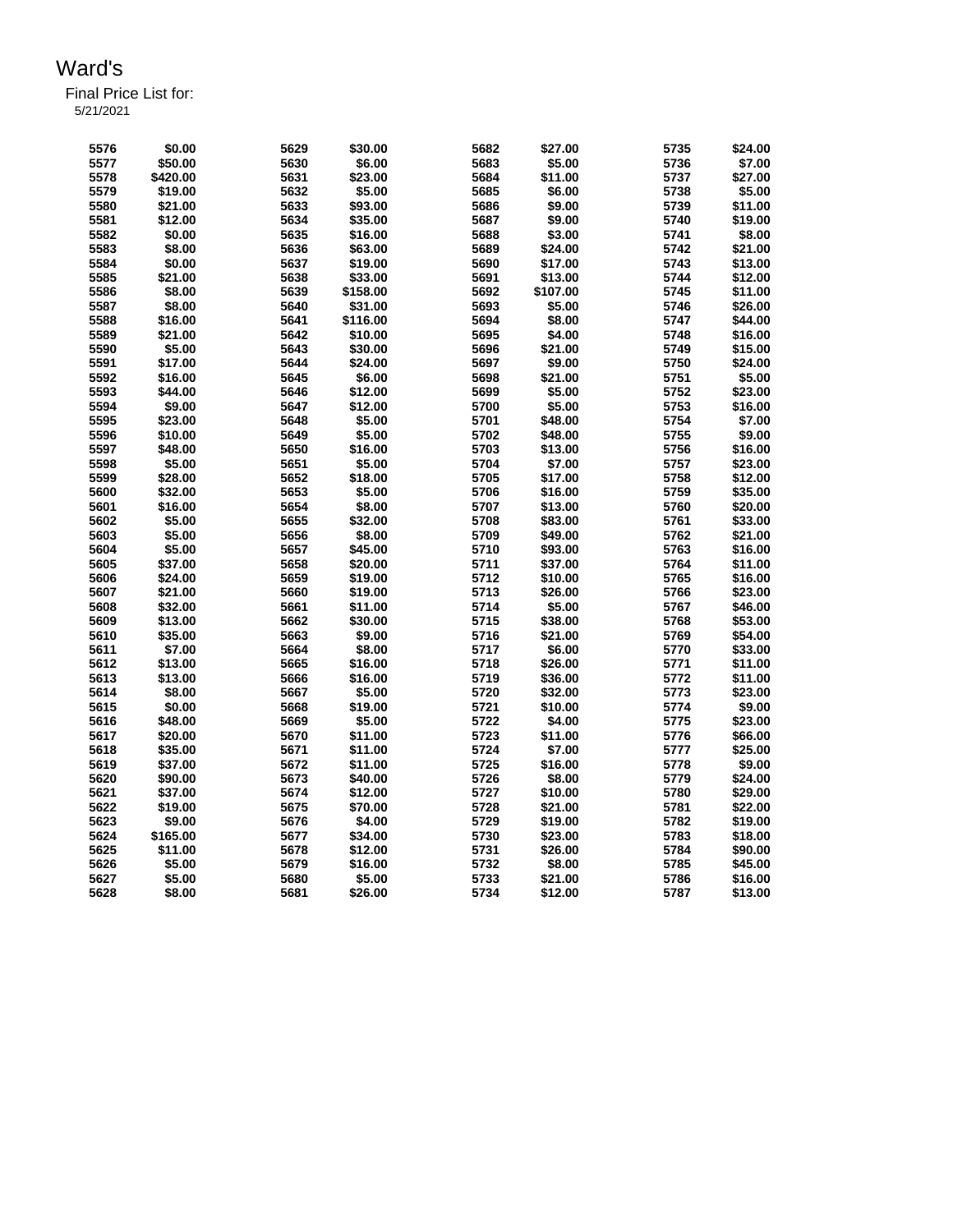Final Price List for: 5/21/2021

> **\$74.00 5841 \$42.00 6018 \$37.00 6071 \$0.00 \$19.00 5842 \$27.00 6019 \$16.00 6072 \$5.00 \$11.00 5843 \$117.00 6020 \$20.00 6073 \$8.00 \$10.00 5844 \$50.00 6021 \$20.00 6074 \$9.00 \$17.00 5845 \$29.00 6022 \$0.00 6075 \$0.00 \$100.00 5846 \$19.00 6023 \$42.00 6076 \$20.00 \$14.00 5847 \$1.00 6024 \$42.00 6077 \$12.00 \$32.00 5848 \$17.00 6025 \$389.00 6078 \$5.00 \$70.00 5849 \$2.00 6026 \$331.00 6079 \$27.00 \$21.00 5850 \$19.00 6027 \$237.00 6080 \$7.00 \$97.00 5851 \$16.00 6028 \$268.00 6081 \$2.00 \$18.00 5852 \$20.00 6029 \$5.00 6082 \$19.00 \$45.00 5853 \$1.00 6030 \$42.00 6083 \$4.00 \$40.00 5854 \$70.00 6031 \$40.00 6084 \$5.00 \$13.00 5855 \$5.00 6032 \$1.00 6085 \$3.00 \$12.00 5856 \$1.00 6033 \$31.00 6086 \$4.00 \$18.00 5857 \$9.00 6034 \$32.00 6087 \$4.00 \$35.00 5858 \$16.00 6035 \$63.00 6088 \$2.00 \$58.00 5859 \$3.00 6036 \$79.00 6089 \$2.00 \$36.00 5860 \$25.00 6037 \$17.00 6090 \$2.00 \$15.00 5861 \$49.00 6038 \$10.00 6091 \$2.00 \$163.00 5862 \$79.00 6039 \$35.00 6092 \$2.00 \$163.00 5863 \$37.00 6040 \$0.00 6093 \$2.00 \$48.00 5864 \$54.00 6041 \$11.00 6094 \$60.00 \$19.00 5865 \$5.00 6042 \$37.00 6095 \$10.00 \$25.00 5866 \$16.00 6043 \$111.00 6096 \$4.00 \$67.00 5867 \$3.00 6044 \$36.00 6097 \$1.00 \$23.00 5868 \$9.00 6045 \$53.00 6098 \$5.00 \$8.00 5869 \$8.00 6046 \$27.00 6099 \$3.00 \$25.00 5870 \$10.00 6047 \$15.00 6100 \$1.00 \$6.00 5871 \$1.00 6048 \$58.00 6101 \$5.00 \$10.00 5872 \$9.00 6049 \$45.00 6102 \$5.00 \$32.00 5873 \$8.00 6050 \$21.00 6103 \$1.00 \$20.00 5874 \$6.00 6051 \$35.00 6104 \$4.00 \$15.00 5875 \$22.00 6052 \$11.00 6105 \$3.00 \$54.00 5876 \$12.00 6053 \$19.00 6106 \$4.00 \$22.00 5877 \$4.00 6054 \$10.00 6107 \$1.00 \$12.00 5878 \$11.00 6055 \$23.00 6108 \$25.00 \$3.00 5879 \$7.00 6056 \$32.00 6109 \$4.00 \$31.00 5880 \$77.00 6057 \$7.00 6110 \$0.00 \$107.00 5881 \$16.00 6058 \$10.00 6111 \$21.00 \$23.00 5882 \$24.00 6059 \$5.00 6112 \$27.00 \$21.00 5883 \$237.00 6060 \$1.00 6113 \$1.00 \$176.00 5884 \$74.00 6061 \$6.00 6114 \$41.00 \$237.00 5885 \$123.00 6062 \$8.00 6115 \$28.00 \$37.00 6010 \$3,150.00 6063 \$2.00 6116 \$5.00 \$11.00 6011 \$105.00 6064 \$15.00 6117 \$6.00 \$11.00 6012 \$0.00 6065 \$32.00 6118 \$11.00 \$37.00 6013 \$30.00 6066 \$14.00 6119 \$0.00 \$35.00 6014 \$74.00 6067 \$13.00 6120 \$0.00 \$47.00 6015 \$90.00 6068 \$13.00 6121 \$0.00 \$21.00 6016 \$132.00 6069 \$30.00 6122 \$0.00 \$107.00 6017 \$50.00 6070 \$0.00 6123 \$0.00**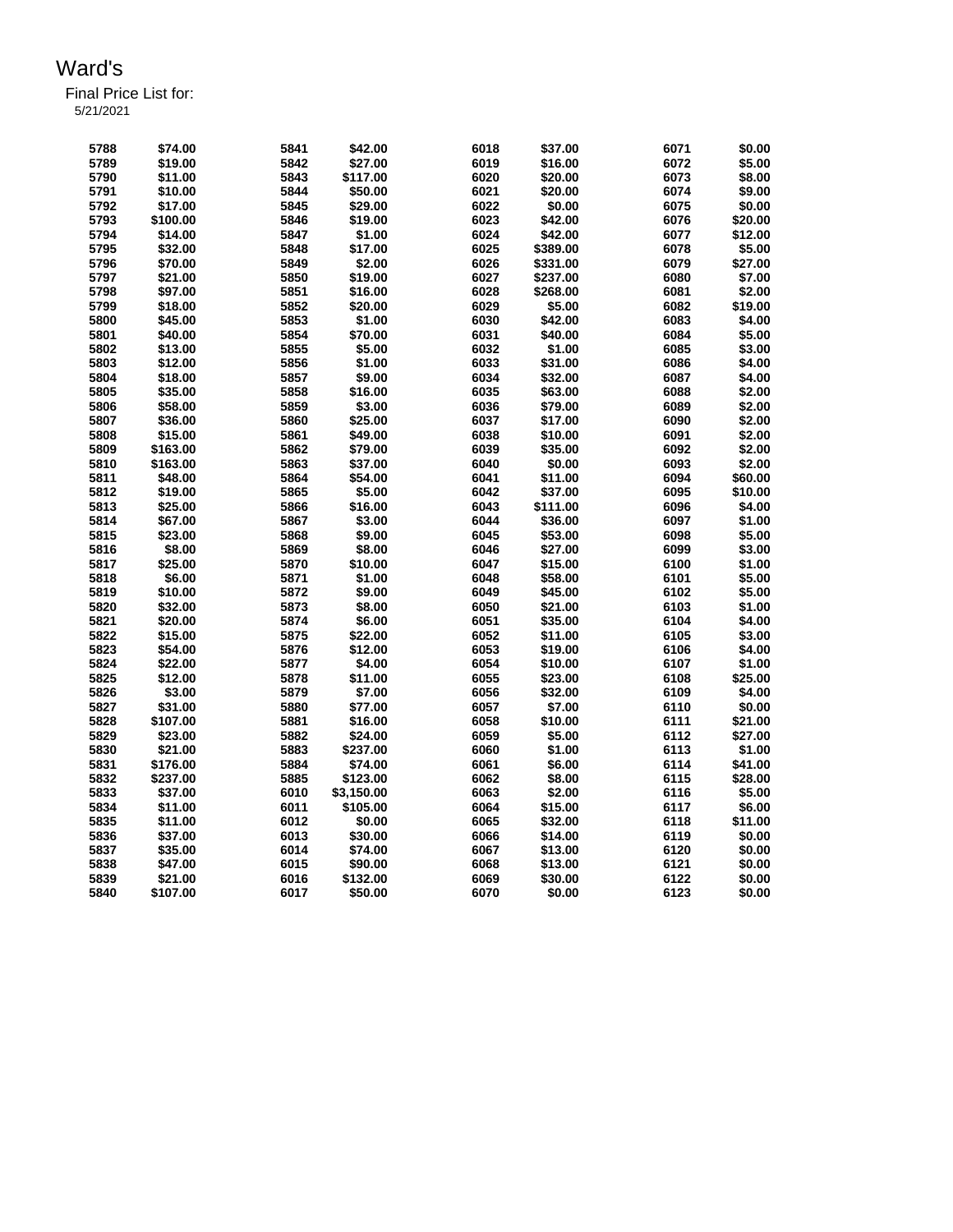Final Price List for:

5/21/2021

| 6124 | \$0.00   | 6177 | \$3.00   | 6230 | \$32.00  | 6283 | \$24.00  |
|------|----------|------|----------|------|----------|------|----------|
| 6125 |          | 6178 | \$6.00   | 6231 |          |      |          |
|      | \$0.00   |      |          |      | \$15.00  | 6284 | \$34.00  |
| 6126 | \$17.00  | 6179 | \$35.00  | 6232 | \$16.00  | 6285 | \$25.00  |
| 6127 | \$17.00  | 6180 | \$10.00  | 6233 | \$122.00 | 6286 | \$21.00  |
| 6128 | \$1.00   | 6181 | \$20.00  | 6234 | \$65.00  | 6287 | \$12.00  |
| 6129 | \$122.00 | 6182 | \$0.00   | 6235 | \$27.00  | 6288 | \$21.00  |
| 6130 | \$5.00   | 6183 | \$15.00  | 6236 | \$10.00  | 6289 | \$13.00  |
| 6131 | \$10.00  | 6184 | \$185.00 | 6237 | \$23.00  | 6290 | \$54.00  |
| 6132 | \$5.00   | 6185 | \$153.00 | 6238 | \$6.00   | 6291 | \$17.00  |
| 6133 | \$3.00   | 6186 | \$25.00  | 6239 | \$202.00 | 6292 | \$375.00 |
| 6134 | \$35.00  | 6187 | \$0.00   | 6240 | \$16.00  | 6293 | \$6.00   |
| 6135 | \$11.00  | 6188 | \$100.00 | 6241 | \$0.00   | 6294 | \$1.00   |
| 6136 | \$9.00   | 6189 | \$75.00  | 6242 | \$11.00  | 6295 | \$1.00   |
| 6137 | \$20.00  | 6190 | \$81.00  | 6243 | \$11.00  | 6296 | \$1.00   |
| 6138 | \$5.00   | 6191 | \$100.00 | 6244 | \$30.00  | 6297 | \$11.00  |
|      |          |      |          |      |          |      |          |
| 6139 | \$11.00  | 6192 | \$9.00   | 6245 | \$20.00  | 6298 | \$9.00   |
| 6140 | \$3.00   | 6193 | \$15.00  | 6246 | \$20.00  | 6299 | \$21.00  |
| 6141 | \$5.00   | 6194 | \$6.00   | 6247 | \$27.00  | 6300 | \$23.00  |
| 6142 | \$3.00   | 6195 | \$18.00  | 6248 | \$27.00  | 6301 | \$19.00  |
| 6143 | \$8.00   | 6196 | \$17.00  | 6249 | \$45.00  | 6302 | \$8.00   |
| 6144 | \$11.00  | 6197 | \$9.00   | 6250 | \$32.00  | 6303 | \$25.00  |
| 6145 | \$3.00   | 6198 | \$4.00   | 6251 | \$36.00  | 6304 | \$37.00  |
| 6146 | \$6.00   | 6199 | \$6.00   | 6252 | \$53.00  | 6305 | \$20.00  |
| 6147 | \$56.00  | 6200 | \$5.00   | 6253 | \$33.00  | 6306 | \$12.00  |
| 6148 | \$58.00  | 6201 | \$5.00   | 6254 | \$53.00  | 6307 | \$14.00  |
| 6149 | \$49.00  | 6202 | \$5.00   | 6255 | \$8.00   | 6308 | \$32.00  |
| 6150 | \$4.00   | 6203 | \$6.00   | 6256 | \$25.00  | 6309 | \$31.00  |
| 6151 | \$16.00  | 6204 | \$11.00  | 6257 | \$48.00  | 6310 | \$31.00  |
| 6152 | \$13.00  | 6205 | \$5.00   | 6258 | \$25.00  | 6311 | \$7.00   |
| 6153 | \$16.00  | 6206 | \$42.00  | 6259 | \$13.00  | 6312 | \$27.00  |
| 6154 | \$11.00  | 6207 | \$21.00  | 6260 | \$10.00  | 6313 | \$115.00 |
|      |          |      |          |      |          | 6314 |          |
| 6155 | \$4.00   | 6208 | \$126.00 | 6261 | \$15.00  |      | \$27.00  |
| 6156 | \$1.00   | 6209 | \$40.00  | 6262 | \$44.00  | 6315 | \$25.00  |
| 6157 | \$31.00  | 6210 | \$53.00  | 6263 | \$11.00  | 6316 | \$9.00   |
| 6158 | \$18.00  | 6211 | \$60.00  | 6264 | \$5.00   | 6317 | \$23.00  |
| 6159 | \$3.00   | 6212 | \$0.00   | 6265 | \$33.00  | 6318 | \$38.00  |
| 6160 | \$13.00  | 6213 | \$25.00  | 6266 | \$229.00 | 6319 | \$5.00   |
| 6161 | \$11.00  | 6214 | \$20.00  | 6267 | \$80.00  | 6320 | \$19.00  |
| 6162 | \$5.00   | 6215 | \$0.00   | 6268 | \$30.00  | 6321 | \$28.00  |
| 6163 | \$13.00  | 6216 | \$0.00   | 6269 | \$26.00  | 6322 | \$158.00 |
| 6164 | \$17.00  | 6217 | \$20.00  | 6270 | \$376.00 | 6323 | \$11.00  |
| 6165 | \$3.00   | 6218 | \$15.00  | 6271 | \$59.00  | 6324 | \$19.00  |
| 6166 | \$0.00   | 6219 | \$20.00  | 6272 | \$105.00 | 6325 | \$25.00  |
| 6167 | \$19.00  | 6220 | \$121.00 | 6273 | \$234.00 | 6326 | \$9.00   |
| 6168 | \$14.00  | 6221 | \$90.00  | 6274 | \$525.00 | 6327 | \$11.00  |
| 6169 | \$13.00  | 6222 | \$181.00 | 6275 | \$25.00  | 6328 | \$13.00  |
| 6170 | \$24.00  | 6223 | \$93.00  | 6276 | \$10.00  | 6329 | \$11.00  |
|      | \$18.00  | 6224 | \$107.00 | 6277 | \$8.00   | 6330 |          |
| 6171 |          |      |          |      |          |      | \$9.00   |
| 6172 | \$3.00   | 6225 | \$59.00  | 6278 | \$25.00  | 6331 | \$6.00   |
| 6173 | \$21.00  | 6226 | \$107.00 | 6279 | \$13.00  | 6332 | \$12.00  |
| 6174 | \$3.00   | 6227 | \$47.00  | 6280 | \$53.00  | 6333 | \$5.00   |
| 6175 | \$6.00   | 6228 | \$58.00  | 6281 | \$28.00  | 6334 | \$21.00  |
| 6176 | \$6.00   | 6229 | \$39.00  | 6282 | \$15.00  | 6335 | \$23.00  |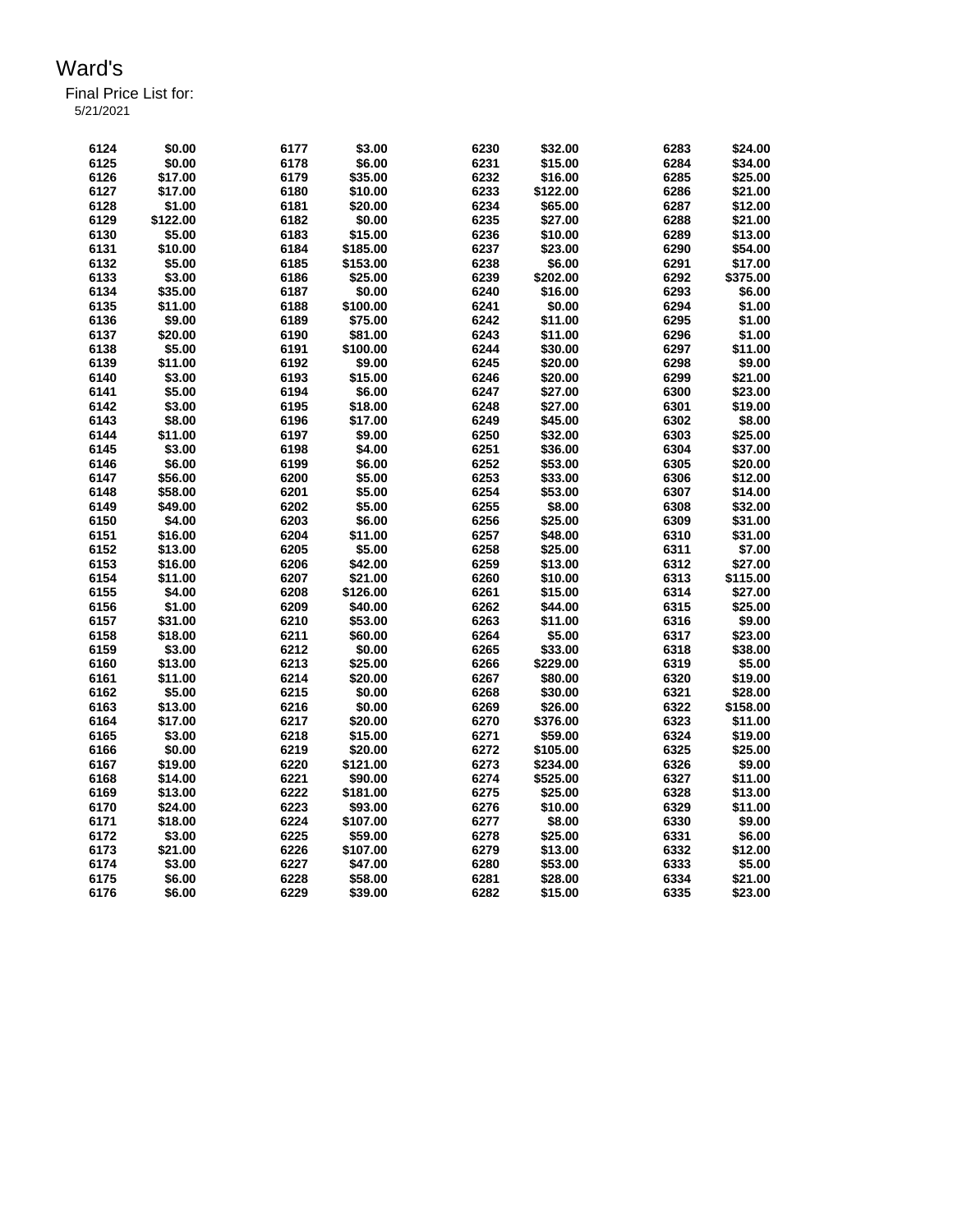| 6336 | \$27.00            | 6389 | \$25.00            | 6442         | \$11.00            | 6495 | \$2.00             |
|------|--------------------|------|--------------------|--------------|--------------------|------|--------------------|
| 6337 | \$3.00             | 6390 | \$47.00            | 6443         | \$8.00             | 6496 | \$5.00             |
| 6338 | \$12.00            | 6391 | \$420.00           | 6444         | \$3.00             | 6497 | \$47.00            |
| 6339 | \$33.00            | 6392 | \$132.00           | 6445         | \$0.00             | 6498 | \$27.00            |
| 6340 | \$48.00            | 6393 | \$237.00           | 6446         | \$10.00            | 6499 | \$130.00           |
| 6341 | \$16.00            | 6394 | \$198.00           | 6447         | \$9.00             | 6500 | \$69.00            |
| 6342 | \$32.00            | 6395 | \$69.00            | 6448         | \$6.00             | 6501 | \$13.00            |
| 6343 | \$21.00            | 6396 | \$247.00           | 6449         | \$0.00             | 6502 | \$48.00            |
| 6344 | \$33.00            | 6397 | \$25.00            | 6450         | \$200.00           | 6503 | \$42.00            |
| 6345 | \$27.00            | 6398 | \$62.00            | 6451         | \$90.00            | 6504 | \$18.00            |
| 6346 | \$42.00            | 6399 | \$42.00            | 6452         | \$50.00            | 6505 | \$69.00            |
| 6347 | \$34.00            | 6400 | \$237.00           | 6453         | \$93.00            | 6506 | \$45.00            |
| 6348 | \$42.00            | 6401 | \$163.00           | 6454         | \$0.00             | 6507 | \$69.00            |
| 6349 | \$32.00            | 6402 | \$79.00            | 6455         | \$168.00           | 6508 | \$3.00             |
| 6350 | \$23.00            | 6403 | \$20.00            | 6456         | \$79.00            | 6509 | \$12.00            |
| 6351 | \$55.00            | 6404 | \$0.00             | 6457         | \$186.00           | 6510 | \$24.00            |
| 6352 | \$58.00            | 6405 | \$78.00            | 6458         | \$50.00            | 6511 | \$52.00            |
| 6353 | \$62.00            | 6406 | \$26.00            | 6459         | \$184.00           | 6512 | \$3.00             |
| 6354 | \$35.00            | 6407 | \$40.00            | 6460         | \$132.00           | 6513 | \$5.00             |
| 6355 | \$27.00            | 6408 | \$19.00            | 6461         | \$95.00            | 6514 | \$42.00            |
| 6356 | \$1.00             | 6409 | \$25.00            | 6462         | \$133.00           | 6515 | \$24.00            |
| 6357 | \$7.00             | 6410 | \$8.00             | 6463         | \$0.00             | 6516 | \$12.00            |
| 6358 | \$12.00            | 6411 | \$323.00           | 6464         | \$79.00            | 6517 | \$4.00             |
| 6359 | \$18.00            | 6412 | \$50.00            | 6465         | \$79.00            | 6518 | \$180.00           |
| 6360 | \$35.00            | 6413 | \$93.00            | 6466         | \$25.00            | 6519 | \$41.00            |
| 6361 | \$33.00            | 6414 | \$53.00            | 6467         | \$116.00           | 6520 | \$26.00            |
| 6362 | \$35.00            | 6415 | \$25.00            | 6468         | \$29.00            | 6521 | \$473.00           |
| 6363 | \$84.00            | 6416 | \$158.00           | 6469         | \$25.00            | 6522 | \$11.00            |
| 6364 | \$58.00            | 6417 | \$33.00            | 6470         | \$0.00             | 6523 | \$11.00            |
| 6365 | \$28.00            | 6418 | \$0.00             | 6471         | \$21.00            | 6524 | \$75.00            |
| 6366 | \$126.00           | 6419 | \$29.00            | 6472         | \$33.00            | 6525 | \$373.00           |
| 6367 | \$15.00            | 6420 | \$34.00            | 6473         | \$0.00             | 6526 | \$24.00            |
| 6368 | \$20.00            | 6421 | \$21.00            | 6474         | \$15.00            | 6527 | \$42.00            |
| 6369 | \$30.00            | 6422 | \$0.00             | 6475         | \$0.00             | 6528 | \$21.00            |
| 6370 | \$127.00           | 6423 | \$0.00             | 6476         | \$14.00            | 6529 | \$80.00            |
| 6371 |                    | 6424 |                    |              |                    | 6530 | \$11.00            |
| 6372 | \$10.00<br>\$10.00 | 6425 | \$12.00<br>\$27.00 | 6477<br>6478 | \$105.00<br>\$0.00 | 6531 | \$4.00             |
|      |                    |      |                    |              |                    | 6532 |                    |
| 6373 | \$10.00            | 6426 | \$24.00            | 6479         | \$10.00            |      | \$70.00<br>\$24.00 |
| 6374 | \$5.00             | 6427 | \$277.00           | 6480         | \$3.00             | 6533 |                    |
| 6375 | \$19.00            | 6428 | \$132.00           | 6481         | \$8.00             | 6534 | \$3.00             |
| 6376 | \$20.00            | 6429 | \$25.00            | 6482         | \$45.00            | 6535 | \$9.00             |
| 6377 | \$10.00            | 6430 | \$25.00            | 6483         | \$212.00           | 6536 | \$21.00            |
| 6378 | \$116.00           | 6431 | \$37.00            | 6484         | \$356.00           | 6537 | \$1.00             |
| 6379 | \$12.00            | 6432 | \$69.00            | 6485         | \$61.00            | 6538 | \$28.00            |
| 6380 | \$27.00            | 6433 | \$30.00            | 6486         | \$157.00           | 6539 | \$27.00            |
| 6381 | \$20.00            | 6434 | \$20.00            | 6487         | \$166.00           | 6540 | \$24.00            |
| 6382 | \$95.00            | 6435 | \$10.00            | 6488         | \$393.00           | 6541 | \$32.00            |
| 6383 | \$206.00           | 6436 | \$10.00            | 6489         | \$226.00           | 6542 | \$38.00            |
| 6384 | \$46.00            | 6437 | \$0.00             | 6490         | \$200.00           | 6543 | \$86.00            |
| 6385 | \$25.00            | 6438 | \$0.00             | 6491         | \$55.00            | 6544 | \$45.00            |
| 6386 | \$105.00           | 6439 | \$23.00            | 6492         | \$37.00            | 6545 | \$9.00             |
| 6387 | \$35.00            | 6440 | \$0.00             | 6493         | \$47.00            | 6546 | \$5.00             |
| 6388 | \$58.00            | 6441 | \$6.00             | 6494         | \$1.00             | 6547 | \$16.00            |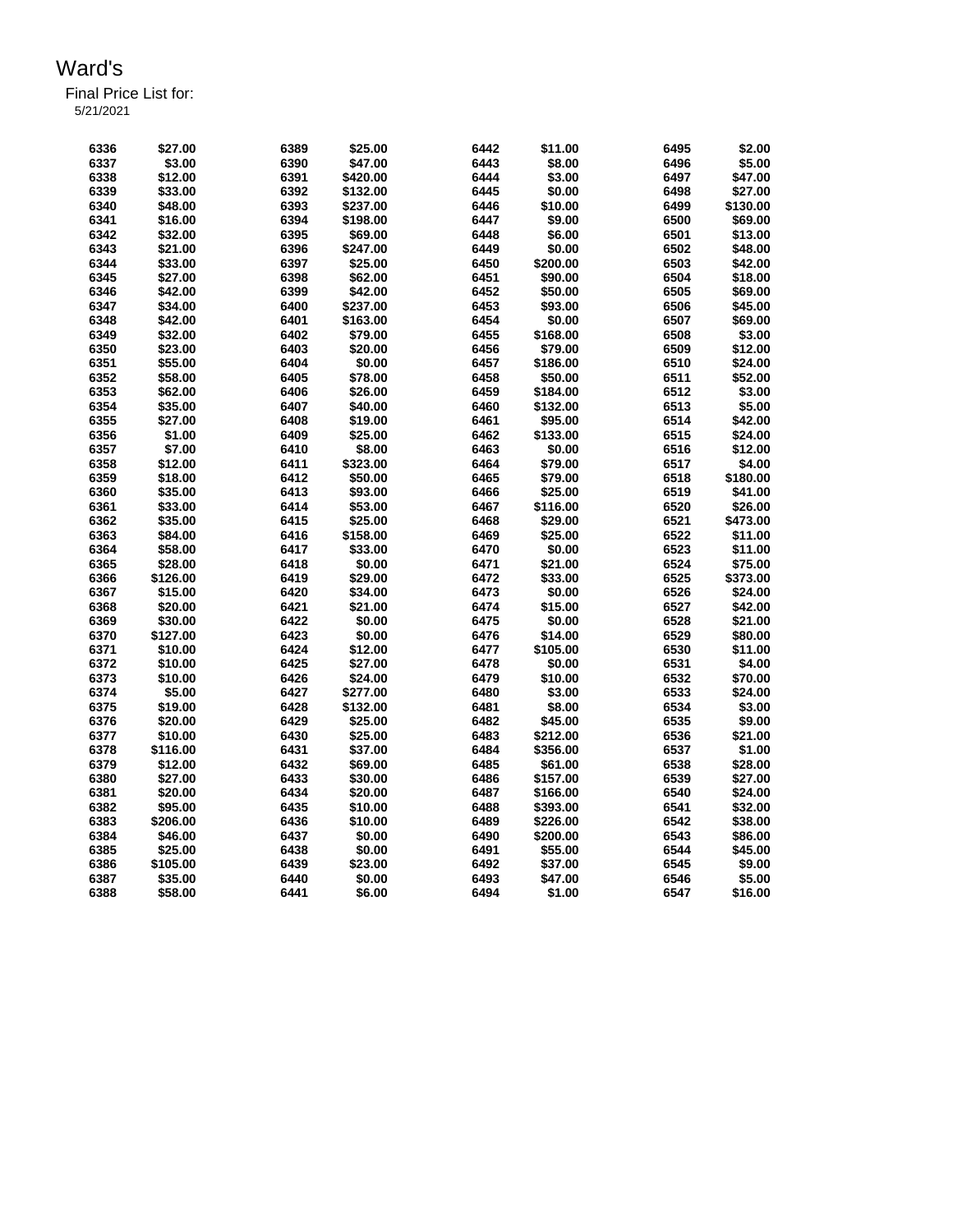Final Price List for: 5/21/2021

> **\$65.00 6601 \$42.00 7012 \$55.00 7065 \$83.00 \$42.00 6602 \$42.00 7013 \$116.00 7066 \$27.00 \$14.00 6603 \$45.00 7014 \$15.00 7067 \$17.00 \$12.00 6604 \$47.00 7015 \$33.00 7068 \$32.00 \$17.00 6605 \$5.00 7016 \$35.00 7069 \$116.00 \$24.00 6606 \$35.00 7017 \$37.00 7070 \$6.00 \$159.00 6607 \$11.00 7018 \$53.00 7071 \$79.00 \$25.00 6608 \$8.00 7019 \$16.00 7072 \$9.00 \$13.00 6609 \$10.00 7020 \$16.00 7073 \$79.00 \$7.00 6610 \$2.00 7021 \$37.00 7074 \$53.00 \$7.00 6611 \$41.00 7022 \$5.00 7075 \$26.00 \$54.00 6612 \$39.00 7023 \$32.00 7076 \$1.00 \$12.00 6613 \$17.00 7024 \$32.00 7077 \$11.00 \$11.00 6614 \$86.00 7025 \$74.00 7078 \$54.00 \$13.00 6615 \$17.00 7026 \$16.00 7079 \$47.00 \$76.00 6616 \$1.00 7027 \$51.00 7080 \$14.00 \$40.00 6617 \$42.00 7028 \$51.00 7081 \$12.00 \$8.00 6618 \$59.00 7029 \$5.00 7082 \$47.00 \$12.00 6619 \$59.00 7030 \$0.00 7083 \$170.00 \$2.00 6620 \$73.00 7031 \$60.00 7084 \$142.00 \$6.00 6621 \$33.00 7032 \$13.00 7085 \$1.00 \$2.00 6622 \$4.00 7033 \$24.00 7086 \$39.00 \$5.00 6623 \$135.00 7034 \$45.00 7087 \$53.00 \$132.00 6624 \$34.00 7035 \$42.00 7088 \$5.00 \$42.00 6625 \$38.00 7036 \$7.00 7089 \$13.00 \$15.00 6626 \$39.00 7037 \$0.00 7090 \$237.00 \$1.00 6627 \$32.00 7038 \$0.00 7091 \$17.00 \$52.00 6628 \$27.00 7039 \$16.00 7092 \$15.00 \$28.00 6629 \$53.00 7040 \$5.00 7093 \$18.00 \$7.00 6630 \$193.00 7041 \$0.00 7094 \$1.00 \$4.00 6631 \$48.00 7042 \$74.00 7095 \$14.00 \$12.00 6632 \$84.00 7043 \$6.00 7096 \$105.00 \$27.00 6633 \$184.00 7044 \$50.00 7097 \$27.00 \$35.00 6634 \$605.00 7045 \$9.00 7098 \$42.00 \$27.00 6635 \$136.00 7046 \$15.00 7099 \$132.00 \$11.00 6636 \$132.00 7047 \$16.00 7100 \$11.00 \$72.00 6637 \$93.00 7048 \$35.00 7101 \$20.00 \$2.00 6638 \$152.00 7049 \$20.00 7102 \$20.00 \$8.00 6639 \$69.00 7050 \$12.00 7103 \$2.00**

> **\$8.00 6640 \$81.00 7051 \$27.00 7104 \$1.00 \$7.00 6641 \$173.00 7052 \$5.00 7105 \$16.00 \$53.00 6642 \$100.00 7053 \$399.00 7106 \$30.00 \$7.00 6643 \$37.00 7054 \$19.00 7107 \$216.00 \$27.00 7002 \$111.00 7055 \$37.00 7108 \$168.00 \$33.00 7003 \$111.00 7056 \$41.00 7109 \$19.00 \$17.00 7004 \$23.00 7057 \$14.00 7110 \$0.00 \$4.00 7005 \$16.00 7058 \$11.00 7111 \$2.00 \$109.00 7006 \$41.00 7059 \$8.00 7112 \$21.00 \$21.00 7007 \$27.00 7060 \$58.00 7113 \$48.00 \$12.00 7008 \$71.00 7061 \$42.00 7114 \$4.00 \$29.00 7009 \$54.00 7062 \$148.00 7115 \$14.00 \$42.00 7010 \$32.00 7063 \$53.00 7116 \$40.00 \$5.00 7011 \$0.00 7064 \$21.00 7117 \$95.00**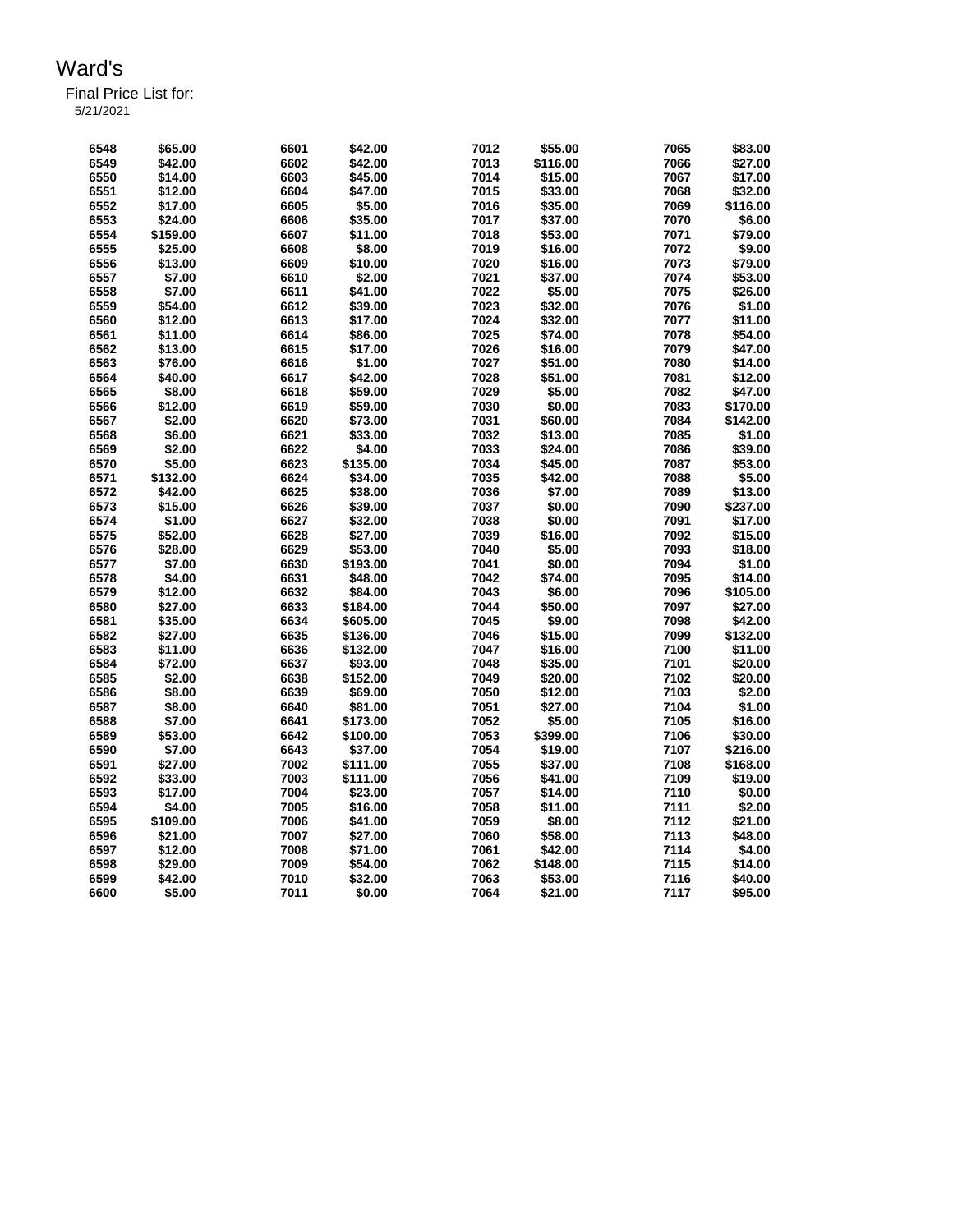Final Price List for: 5/21/2021

> **\$0.00 7171 \$42.00 7224 \$27.00 7277 \$5.00 \$18.00 7172 \$11.00 7225 \$14.00 7278 \$21.00 \$5.00 7173 \$23.00 7226 \$0.00 7279 \$32.00 \$117.00 7174 \$58.00 7227 \$8.00 7280 \$1.00 \$132.00 7175 \$47.00 7228 \$1.00 7281 \$1.00 \$47.00 7176 \$1.00 7229 \$48.00 7282 \$3.00 \$16.00 7177 \$0.00 7230 \$25.00 7283 \$11.00 \$1.00 7178 \$25.00 7231 \$1.00 7284 \$21.00 \$1.00 7179 \$6.00 7232 \$56.00 7285 \$27.00 \$6.00 7180 \$4.00 7233 \$8.00 7286 \$10.00 \$4.00 7181 \$27.00 7234 \$13.00 7287 \$1.00 \$22.00 7182 \$27.00 7235 \$4.00 7288 \$27.00 \$16.00 7183 \$27.00 7236 \$11.00 7289 \$1.00 \$6.00 7184 \$39.00 7237 \$13.00 7290 \$22.00 \$12.00 7185 \$6.00 7238 \$4.00 7291 \$1.00 \$18.00 7186 \$7.00 7239 \$37.00 7292 \$3.00 \$1.00 7187 \$34.00 7240 \$74.00 7293 \$5.00 \$1.00 7188 \$27.00 7241 \$121.00 7294 \$16.00 \$16.00 7189 \$10.00 7242 \$21.00 7295 \$1.00 \$7.00 7190 \$5.00 7243 \$0.00 7296 \$1.00 \$25.00 7191 \$35.00 7244 \$6.00 7297 \$1.00 \$16.00 7192 \$28.00 7245 \$42.00 7298 \$4.00 \$60.00 7193 \$3.00 7246 \$8.00 7299 \$3.00 \$63.00 7194 \$11.00 7247 \$1.00 7300 \$3.00 \$17.00 7195 \$0.00 7248 \$18.00 7301 \$16.00 \$27.00 7196 \$1.00 7249 \$5.00 7302 \$4.00 \$11.00 7197 \$50.00 7250 \$3.00 7303 \$16.00 \$27.00 7198 \$0.00 7251 \$1.00 7304 \$13.00 \$12.00 7199 \$17.00 7252 \$6.00 7305 \$5.00 \$9.00 7200 \$0.00 7253 \$3.00 7306 \$20.00 \$6.00 7201 \$6.00 7254 \$52.00 7307 \$21.00 \$105.00 7202 \$6.00 7255 \$48.00 7308 \$9.00 \$90.00 7203 \$24.00 7256 \$37.00 7309 \$42.00 \$136.00 7204 \$0.00 7257 \$74.00 7310 \$32.00 \$32.00 7205 \$21.00 7258 \$1.00 7311 \$32.00 \$10.00 7206 \$27.00 7259 \$1.00 7312 \$9.00 \$26.00 7207 \$45.00 7260 \$96.00 7313 \$6.00 \$10.00 7208 \$15.00 7261 \$84.00 7314 \$3.00 \$8.00 7209 \$6.00 7262 \$1.00 7315 \$1.00 \$8.00 7210 \$16.00 7263 \$11.00 7316 \$7.00 \$152.00 7211 \$13.00 7264 \$4.00 7317 \$0.00 \$132.00 7212 \$21.00 7265 \$3.00 7318 \$1.00 \$100.00 7213 \$19.00 7266 \$7.00 7319 \$21.00 \$78.00 7214 \$1.00 7267 \$17.00 7320 \$1.00 \$19.00 7215 \$23.00 7268 \$15.00 7321 \$1.00 \$25.00 7216 \$84.00 7269 \$20.00 7322 \$5.00 \$36.00 7217 \$13.00 7270 \$9.00 7323 \$5.00 \$45.00 7218 \$17.00 7271 \$15.00 7324 \$1.00 \$71.00 7219 \$0.00 7272 \$0.00 7325 \$21.00 \$14.00 7220 \$0.00 7273 \$0.00 7326 \$6.00 \$12.00 7221 \$27.00 7274 \$0.00 7327 \$20.00 \$12.00 7222 \$5.00 7275 \$12.00 7328 \$0.00 \$17.00 7223 \$19.00 7276 \$9.00 7329 \$4.00**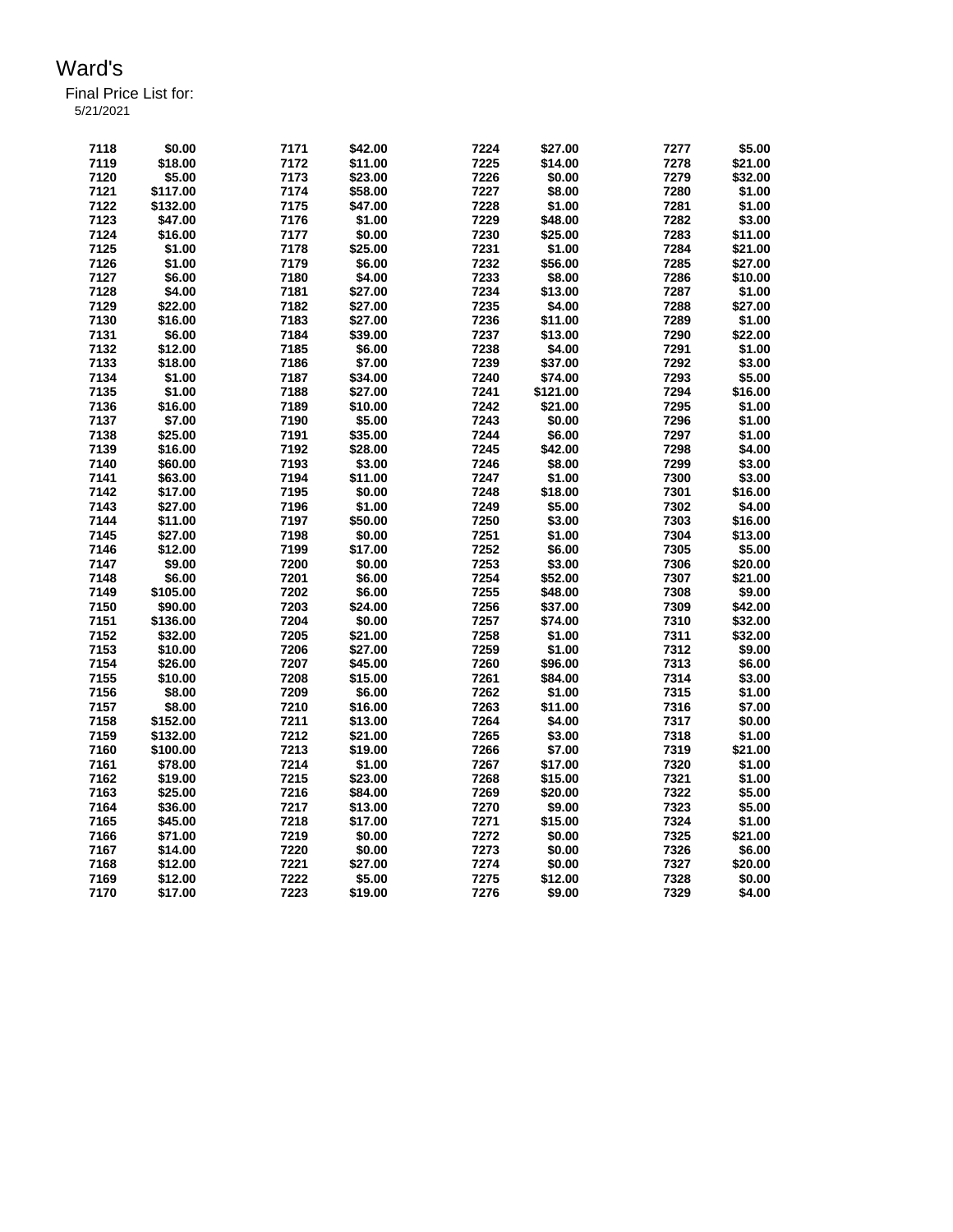Final Price List for: 5/21/2021

> **\$1.00 8036 \$5.00 8089 \$210.00 8142 \$27.00 \$6.00 8037 \$42.00 8090 \$105.00 8143 \$46.00 \$1.00 8038 \$27.00 8091 \$0.00 8144 \$552.00 \$3.00 8039 \$20.00 8092 \$167.00 8145 \$56.00 \$4.00 8040 \$27.00 8093 \$0.00 8146 \$0.00 \$19.00 8041 \$17.00 8094 \$306.00 8147 \$0.00 \$28.00 8042 \$5.00 8095 \$195.00 8148 \$50.00 \$51.00 8043 \$1,470.00 8096 \$0.00 8149 \$87.00 \$29.00 8044 \$4,800.00 8097 \$90.00 8150 \$23.00 \$1.00 8045 \$2,432.00 8098 \$34.00 8151 \$10.00 \$5.00 8046 \$0.00 8099 \$240.00 8152 \$11.00 \$6.00 8047 \$893.00 8100 \$17.00 8153 \$13.00 \$0.00 8048 \$2,195.00 8101 \$0.00 8154 \$50.00 \$11.00 8049 \$1,475.00 8102 \$8.00 8155 \$525.00 \$14.00 8050 \$282.00 8103 \$88.00 8156 \$23.00 \$1.00 8051 \$933.00 8104 \$13.00 8157 \$0.00 \$237.00 8052 \$545.00 8105 \$158.00 8158 \$0.00 \$79.00 8053 \$1,995.00 8106 \$0.00 8159 \$380.00 \$1.00 8054 \$105.00 8107 \$27.00 8160 \$285.00 \$1.00 8055 \$991.00 8108 \$5.00 8161 \$27.00 \$42.00 8056 \$1,218.00 8109 \$29.00 8162 \$53.00 \$80.00 8057 \$688.00 8110 \$37.00 8163 \$63.00 \$27.00 8058 \$788.00 8111 \$66.00 8164 \$20.00 \$17.00 8059 \$1,940.00 8112 \$25.00 8165 \$10.00 \$0.00 8060 \$1,024.00 8113 \$5.00 8166 \$263.00 \$0.00 8061 \$1,130.00 8114 \$20.00 8167 \$21.00 \$9.00 8062 \$1,034.00 8115 \$0.00 8168 \$53.00 \$1,434.00 8063 \$1,313.00 8116 \$468.00 8169 \$257.00 \$2,625.00 8064 \$180.00 8117 \$394.00 8170 \$0.00 \$2,779.00 8065 \$210.00 8118 \$315.00 8171 \$200.00 \$2,852.00 8066 \$788.00 8119 \$464.00 8172 \$761.00 \$2,951.00 8067 \$1,021.00 8120 \$103.00 8173 \$20.00 \$2,541.00 8068 \$315.00 8121 \$333.00 8174 \$388.00 \$2,625.00 8069 \$210.00 8122 \$158.00 8175 \$10.00 \$3,349.00 8070 \$315.00 8123 \$342.00 8176 \$111.00 \$3,675.00 8071 \$263.00 8124 \$450.00 8177 \$80.00 \$1,260.00 8072 \$310.00 8125 \$92.00 8178 \$15.00 \$1,843.00 8073 \$447.00 8126 \$47.00 8179 \$25.00 \$2,475.00 8074 \$1,890.00 8127 \$47.00 8180 \$5.00 \$1,050.00 8075 \$33.00 8128 \$72.00 8181 \$5.00 \$1,260.00 8076 \$234.00 8129 \$27.00 8182 \$29.00 \$1,608.00 8077 \$97.00 8130 \$81.00 8183 \$10.00 \$1,050.00 8078 \$299.00 8131 \$42.00 8184 \$27.00 \$1,050.00 8079 \$247.00 8132 \$16.00 8185 \$5.00 \$1,502.00 8080 \$228.00 8133 \$37.00 8186 \$15.00 \$1,683.00 8081 \$70.00 8134 \$92.00 8187 \$13.00 \$1,103.00 8082 \$58.00 8135 \$16.00 8188 \$25.00 \$117.00 8083 \$165.00 8136 \$473.00 8189 \$12.00 \$0.00 8084 \$103.00 8137 \$473.00 8190 \$23.00 \$50.00 8085 \$98.00 8138 \$37.00 8191 \$80.00 \$50.00 8086 \$63.00 8139 \$0.00 8192 \$5.00 \$159.00 8087 \$23.00 8140 \$0.00 8193 \$11.00 \$184.00 8088 \$0.00 8141 \$416.00 8194 \$11.00**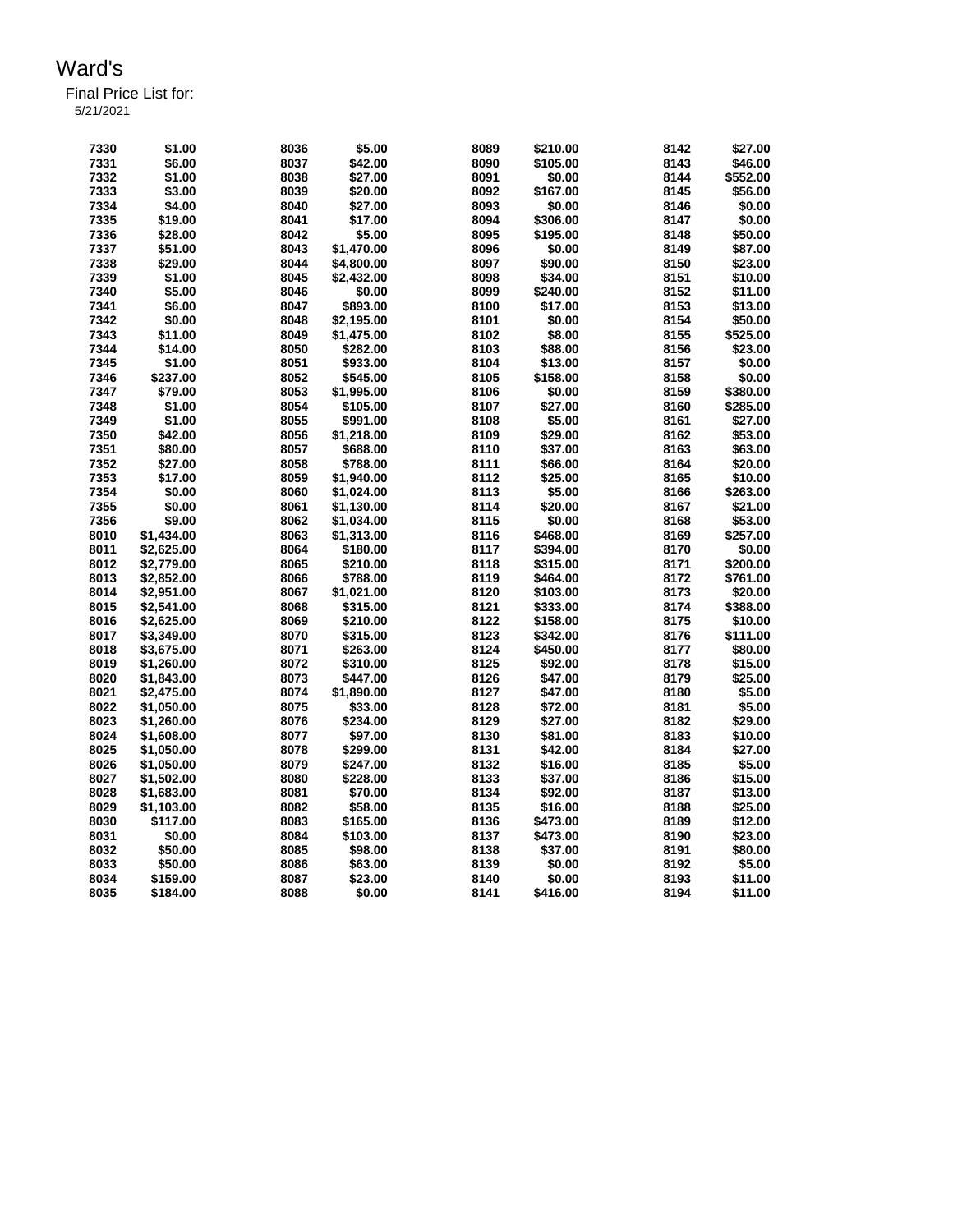Final Price List for: 5/21/2021

> **\$15.00 8248 \$1.00 8301 \$10.00 9018 \$37.00 \$0.00 8249 \$0.00 8302 \$3.00 9019 \$25.00 \$210.00 8250 \$18.00 8303 \$2.00 9020 \$20.00 \$150.00 8251 \$16.00 8304 \$6.00 9021 \$38.00 \$90.00 8252 \$37.00 8305 \$1.00 9022 \$175.00 \$48.00 8253 \$44.00 8306 \$1.00 9023 \$43.00 \$126.00 8254 \$34.00 8307 \$16.00 9024 \$27.00 \$29.00 8255 \$28.00 8308 \$27.00 9025 \$32.00 \$20.00 8256 \$17.00 8309 \$1.00 9026 \$29.00 \$98.00 8257 \$11.00 8310 \$8.00 9027 \$40.00 \$30.00 8258 \$250.00 8311 \$1.00 9028 \$14.00 \$49.00 8259 \$19.00 8312 \$4.00 9029 \$5.00 \$105.00 8260 \$17.00 8313 \$4.00 9030 \$14.00 \$53.00 8261 \$76.00 8314 \$1.00 9031 \$17.00 \$63.00 8262 \$75.00 8315 \$199.00 9032 \$25.00 \$250.00 8263 \$23.00 8316 \$4.00 9033 \$54.00 \$105.00 8264 \$17.00 8317 \$17.00 9034 \$100.00 \$85.00 8265 \$34.00 8318 \$58.00 9035 \$25.00 \$137.00 8266 \$27.00 8319 \$1.00 9036 \$50.00 \$25.00 8267 \$67.00 8320 \$3.00 9037 \$35.00 \$26.00 8268 \$46.00 8321 \$1.00 9038 \$15.00 \$21.00 8269 \$5.00 8322 \$1.00 9039 \$26.00 \$39.00 8270 \$27.00 8323 \$1.00 9040 \$234.00 \$39.00 8271 \$7.00 8324 \$7.00 9041 \$13.00 \$39.00 8272 \$36.00 8325 \$8.00 9042 \$21.00 \$6.00 8273 \$208.00 8326 \$77.00 9043 \$15.00 \$27.00 8274 \$81.00 8327 \$159.00 9044 \$10.00 \$27.00 8275 \$5.00 8328 \$2.00 9045 \$16.00 \$23.00 8276 \$21.00 8329 \$4.00 9046 \$263.00 \$27.00 8277 \$5.00 8330 \$3.00 9047 \$27.00 \$13.00 8278 \$5.00 8331 \$13.00 9048 \$48.00 \$1.00 8279 \$0.00 8332 \$4.00 9049 \$26.00 \$79.00 8280 \$1.00 8333 \$1.00 9050 \$25.00 \$5.00 8281 \$0.00 8334 \$9.00 9051 \$32.00 \$3.00 8282 \$0.00 8335 \$3.00 9052 \$70.00 \$0.00 8283 \$9.00 8336 \$1.00 9053 \$25.00 \$5.00 8284 \$17.00 8337 \$11.00 9054 \$13.00 \$40.00 8285 \$11.00 8338 \$2.00 9055 \$8.00 \$5.00 8286 \$48.00 8339 \$0.00 9056 \$70.00 \$5.00 8287 \$5.00 8340 \$11.00 9057 \$81.00 \$5.00 8288 \$29.00 8341 \$2.00 9058 \$8.00 \$21.00 8289 \$0.00 8342 \$11.00 9059 \$13.00 \$32.00 8290 \$5.00 8343 \$27.00 9060 \$35.00 \$11.00 8291 \$0.00 9008 \$200.00 9061 \$8.00 \$0.00 8292 \$0.00 9009 \$226.00 9062 \$12.00 \$5.00 8293 \$5.00 9010 \$450.00 9063 \$37.00 \$5.00 8294 \$6.00 9011 \$294.00 9064 \$60.00 \$5.00 8295 \$0.00 9012 \$100.00 9065 \$8.00 \$8.00 8296 \$0.00 9013 \$178.00 9066 \$21.00 \$5.00 8297 \$25.00 9014 \$499.00 9067 \$15.00 \$0.00 8298 \$23.00 9015 \$159.00 9068 \$37.00 \$6.00 8299 \$1.00 9016 \$273.00 9069 \$8.00 \$0.00 8300 \$2.00 9017 \$20.00 9070 \$32.00**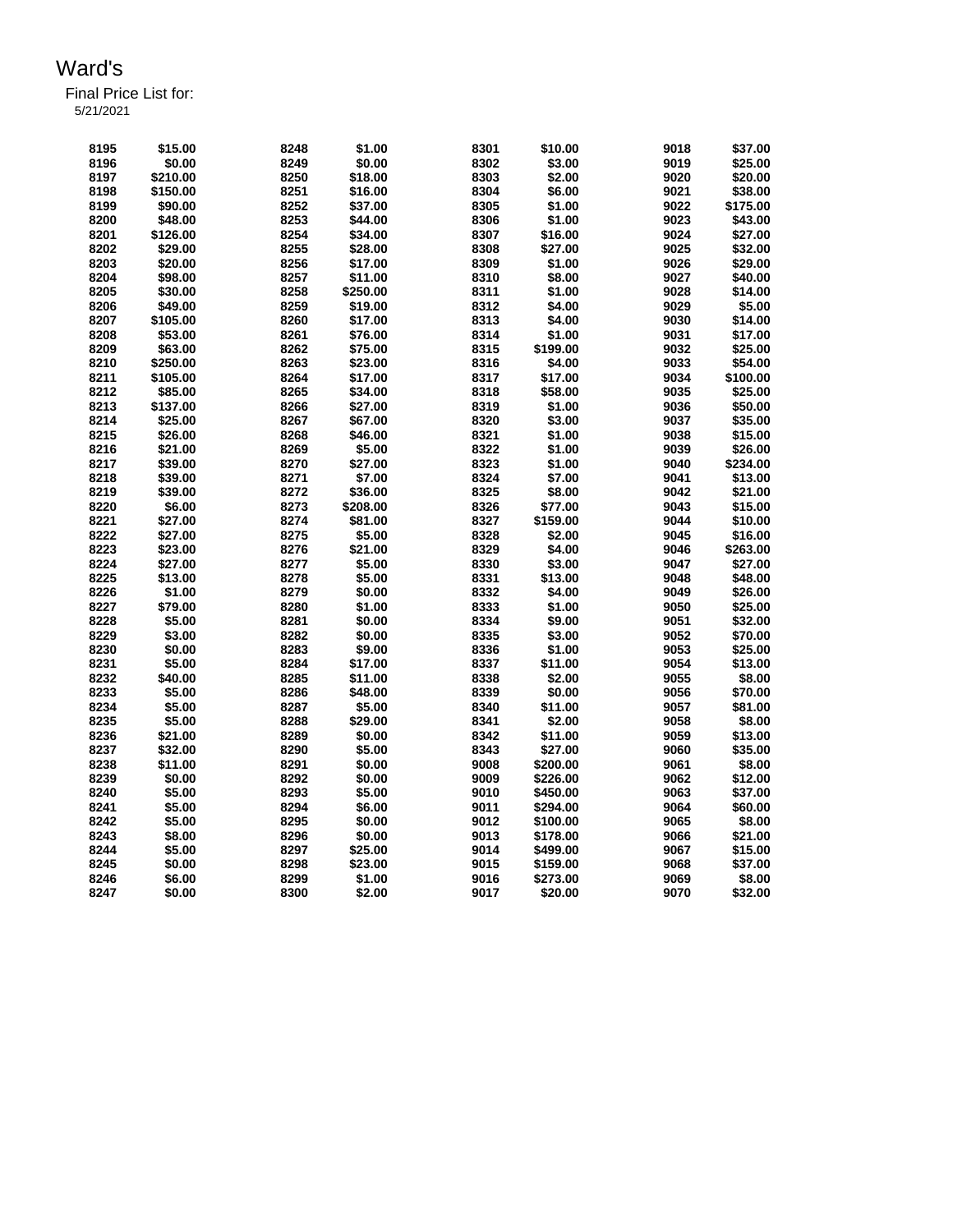Final Price List for:

5/21/2021

| 9071 | \$0.00   | 9124 | \$15.00             | 9177 | \$53.00  | 9230 | \$27.00    |
|------|----------|------|---------------------|------|----------|------|------------|
| 9072 | \$7.00   | 9125 | \$28.00             | 9178 | \$14.00  | 9231 | \$42.00    |
| 9073 | \$3.00   | 9126 | \$100.00            | 9179 | \$35.00  | 9232 |            |
|      |          |      |                     |      |          |      | \$18.00    |
| 9074 | \$26.00  | 9127 | \$45.00             | 9180 | \$42.00  | 9233 | \$21.00    |
| 9075 | \$34.00  | 9128 | \$1.00              | 9181 | \$31.00  | 9234 | \$7.00     |
| 9076 | \$40.00  | 9129 | \$30.00             | 9182 | \$41.00  | 9235 | \$98.00    |
| 9077 | \$17.00  | 9130 | \$86.00             | 9183 | \$31.00  | 9236 | \$31.00    |
| 9078 | \$0.00   | 9131 | \$17.00             | 9184 | \$24.00  | 9237 | \$11.00    |
| 9079 | \$5.00   | 9132 | \$9.00              | 9185 | \$15.00  | 9238 | \$31.00    |
| 9080 | \$7.00   | 9133 | \$2.00              | 9186 | \$8.00   | 9239 | \$0.00     |
| 9081 | \$21.00  | 9134 | \$13.00             | 9187 | \$6.00   | 9240 | \$29.00    |
| 9082 | \$13.00  | 9135 | \$6.00              | 9188 | \$5.00   | 9241 | \$21.00    |
| 9083 | \$17.00  | 9136 | \$21.00             | 9189 | \$5.00   | 9242 | \$8.00     |
| 9084 | \$11.00  | 9137 | \$5.00              | 9190 | \$3.00   | 9243 | \$42.00    |
| 9085 | \$11.00  | 9138 | \$34.00             | 9191 | \$9.00   | 9244 | \$5.00     |
| 9086 | \$10.00  | 9139 | \$5.00              | 9192 | \$4.00   | 9245 | \$45.00    |
| 9087 | \$10.00  | 9140 | \$6.00              | 9193 | \$63.00  | 9246 | \$79.00    |
| 9088 | \$0.00   | 9141 | \$16.00             | 9194 | \$6.00   | 9247 | \$35.00    |
| 9089 | \$7.00   | 9142 | \$41.00             | 9195 | \$11.00  | 9248 | \$79.00    |
| 9090 | \$8.00   | 9143 | \$83.00             | 9196 | \$155.00 | 9249 | \$125.00   |
| 9091 | \$15.00  | 9144 | \$47.00             | 9197 | \$79.00  | 9250 | \$303.00   |
| 9092 | \$21.00  | 9145 | \$26.00             | 9198 | \$51.00  | 9251 | \$17.00    |
| 9093 | \$13.00  | 9146 | \$25.00             | 9199 | \$47.00  | 9252 | \$1.00     |
| 9094 |          | 9147 |                     | 9200 |          |      |            |
|      | \$27.00  |      | \$28.00             |      | \$63.00  | 9253 | \$48.00    |
| 9095 | \$34.00  | 9148 | \$30.00             | 9201 | \$65.00  | 9254 | \$1.00     |
| 9096 | \$42.00  | 9149 | \$32.00             | 9202 | \$47.00  | 9255 | \$24.00    |
| 9097 | \$58.00  | 9150 | \$45.00             | 9203 | \$158.00 | 9256 | \$0.00     |
| 9098 | \$42.00  | 9151 | \$35.00             | 9204 | \$155.00 | 9257 | \$21.00    |
| 9099 | \$34.00  | 9152 | \$7.00              | 9205 | \$48.00  | 9258 | \$21.00    |
| 9100 | \$39.00  | 9153 | \$5.00              | 9206 | \$37.00  | 9259 | \$23.00    |
| 9101 | \$10.00  | 9154 | \$32.00             | 9207 | \$69.00  | 9260 | \$10.00    |
| 9102 | \$48.00  | 9155 | \$105.00            | 9208 | \$50.00  | 9261 | \$0.00     |
| 9103 | \$185.00 | 9156 | \$40.00             | 9209 | \$91.00  | 9262 | \$48.00    |
| 9104 | \$0.00   | 9157 | \$12.00             | 9210 | \$27.00  | 9263 | \$105.00   |
| 9105 | \$0.00   | 9158 | \$63.00             | 9211 | \$42.00  | 9264 | \$2.00     |
| 9106 | \$50.00  | 9159 | \$51.00             | 9212 | \$25.00  | 9265 | \$48.00    |
| 9107 | \$0.00   | 9160 | \$42.00             | 9213 | \$233.00 | 9266 | \$0.00     |
| 9108 | \$0.00   | 9161 | \$14.00             | 9214 | \$31.00  | 9267 | \$1,634.00 |
| 9109 | \$50.00  | 9162 | \$26.00             | 9215 | \$42.00  | 9268 | \$317.00   |
| 9110 | \$174.00 | 9163 | \$41.00             | 9216 | \$47.00  | 9269 | \$608.00   |
| 9111 | \$184.00 | 9164 | \$23.00             | 9217 | \$365.00 | 9270 | \$393.00   |
| 9112 | \$132.00 | 9165 | \$18.00             | 9218 | \$174.00 | 9271 | \$83.00    |
| 9113 | \$1.00   | 9166 | \$2.00              | 9219 | \$27.00  | 9272 | \$165.00   |
| 9114 | \$10.00  | 9167 | \$11.00             | 9220 | \$65.00  | 9273 | \$79.00    |
| 9115 | \$16.00  | 9168 | \$32.00             | 9221 | \$37.00  | 9274 | \$50.00    |
| 9116 | \$10.00  | 9169 | \$7.00              | 9222 | \$93.00  | 9275 | \$50.00    |
| 9117 | \$16.00  | 9170 | \$12.00             | 9223 | \$40.00  | 9276 | \$39.00    |
| 9118 | \$11.00  | 9171 | \$45.00             | 9224 | \$21.00  | 9277 | \$37.00    |
| 9119 | \$1.00   | 9172 | \$50.00             | 9225 | \$32.00  | 9278 | \$39.00    |
| 9120 | \$11.00  | 9173 | \$50.00             | 9226 | \$23.00  | 9279 | \$42.00    |
| 9121 | \$5.00   | 9174 |                     | 9227 | \$54.00  | 9280 | \$60.00    |
|      | \$6.00   | 9175 | \$221.00<br>\$90.00 | 9228 | \$21.00  | 9281 | \$27.00    |
| 9122 |          |      |                     |      |          |      |            |
| 9123 | \$6.00   | 9176 | \$209.00            | 9229 | \$5.00   | 9282 | \$32.00    |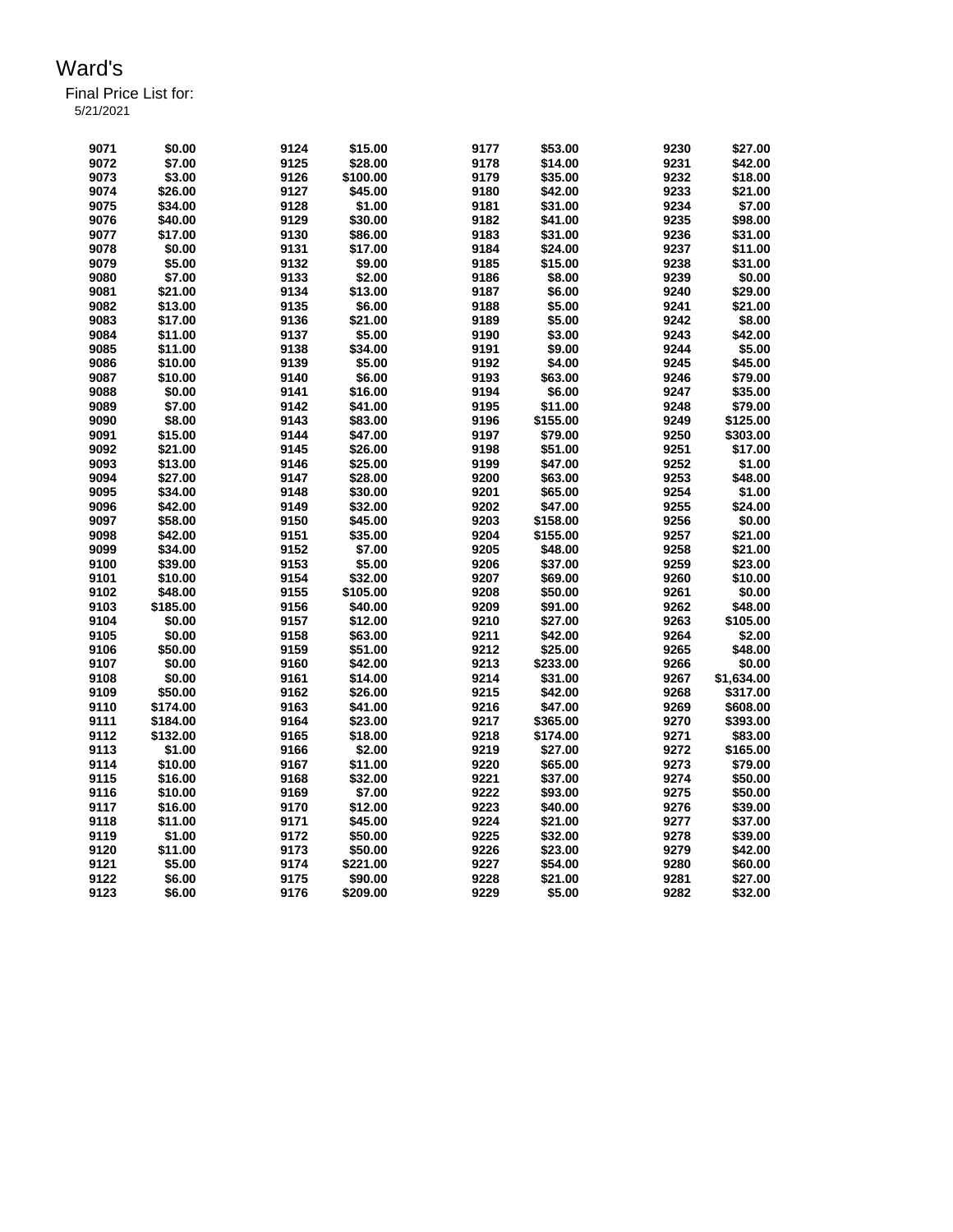Final Price List for: 5/21/2021

> **\$37.00 9336 \$24.00 9389 \$0.00 9442 \$447.00 \$40.00 9337 \$39.00 9390 \$0.00 9443 \$21.00 \$39.00 9338 \$86.00 9391 \$0.00 9444 \$0.00 \$39.00 9339 \$102.00 9392 \$0.00 9445 \$6.00 \$31.00 9340 \$71.00 9393 \$0.00 9446 \$8.00 \$36.00 9341 \$63.00 9394 \$0.00 9447 \$10.00 \$32.00 9342 \$54.00 9395 \$0.00 9448 \$28.00 \$13.00 9343 \$32.00 9396 \$0.00 9449 \$32.00 \$26.00 9344 \$49.00 9397 \$0.00 9450 \$16.00 \$23.00 9345 \$37.00 9398 \$0.00 9451 \$6.00 \$16.00 9346 \$69.00 9399 \$0.00 9452 \$6.00 \$48.00 9347 \$29.00 9400 \$0.00 9453 \$19.00 \$0.00 9348 \$38.00 9401 \$0.00 9454 \$44.00 \$15.00 9349 \$105.00 9402 \$0.00 9455 \$5.00 \$47.00 9350 \$133.00 9403 \$63.00 9456 \$16.00 \$34.00 9351 \$65.00 9404 \$63.00 9457 \$170.00 \$29.00 9352 \$25.00 9405 \$177.00 9458 \$24.00 \$5.00 9353 \$60.00 9406 \$50.00 9459 \$32.00 \$20.00 9354 \$113.00 9407 \$0.00 9460 \$16.00 \$201.00 9355 \$25.00 9408 \$21.00 9461 \$17.00 \$422.00 9356 \$50.00 9409 \$13.00 9462 \$34.00 \$0.00 9357 \$50.00 9410 \$62.00 9463 \$42.00 \$9.00 9358 \$95.00 9411 \$50.00 9464 \$88.00 \$513.00 9359 \$67.00 9412 \$19.00 9465 \$48.00 \$197.00 9360 \$21.00 9413 \$23.00 9466 \$17.00 \$197.00 9361 \$13.00 9414 \$168.00 9467 \$8.00 \$186.00 9362 \$44.00 9415 \$32.00 9468 \$9.00 \$163.00 9363 \$33.00 9416 \$19.00 9469 \$14.00 \$630.00 9364 \$13.00 9417 \$37.00 9470 \$15.00 \$70.00 9365 \$9.00 9418 \$34.00 9471 \$37.00 \$58.00 9366 \$0.00 9419 \$24.00 9472 \$25.00 \$53.00 9367 \$10.00 9420 \$65.00 9473 \$27.00 \$82.00 9368 \$18.00 9421 \$23.00 9474 \$90.00 \$32.00 9369 \$10.00 9422 \$0.00 9475 \$0.00 \$10.00 9370 \$54.00 9423 \$5.00 9476 \$0.00 \$17.00 9371 \$73.00 9424 \$10.00 9477 \$29.00 \$27.00 9372 \$45.00 9425 \$12.00 9478 \$25.00 \$29.00 9373 \$32.00 9426 \$0.00 9479 \$53.00 \$0.00 9374 \$65.00 9427 \$0.00 9480 \$0.00 \$5.00 9375 \$137.00 9428 \$12.00 9481 \$10.00 \$10.00 9376 \$178.00 9429 \$13.00 9482 \$15.00 \$29.00 9377 \$75.00 9430 \$20.00 9483 \$25.00 \$0.00 9378 \$0.00 9431 \$14.00 9484 \$15.00 \$21.00 9379 \$0.00 9432 \$10.00 9485 \$4.00 \$13.00 9380 \$0.00 9433 \$27.00 9486 \$27.00 \$101.00 9381 \$0.00 9434 \$132.00 9487 \$5.00 \$55.00 9382 \$0.00 9435 \$28.00 9488 \$0.00 \$72.00 9383 \$0.00 9436 \$63.00 9489 \$28.00 \$90.00 9384 \$0.00 9437 \$6.00 9490 \$15.00 \$32.00 9385 \$0.00 9438 \$19.00 9491 \$8.00 \$159.00 9386 \$0.00 9439 \$12.00 9492 \$0.00 \$49.00 9387 \$0.00 9440 \$237.00 9493 \$0.00**

> **\$60.00 9388 \$0.00 9441 \$150.00 9494 \$18.00**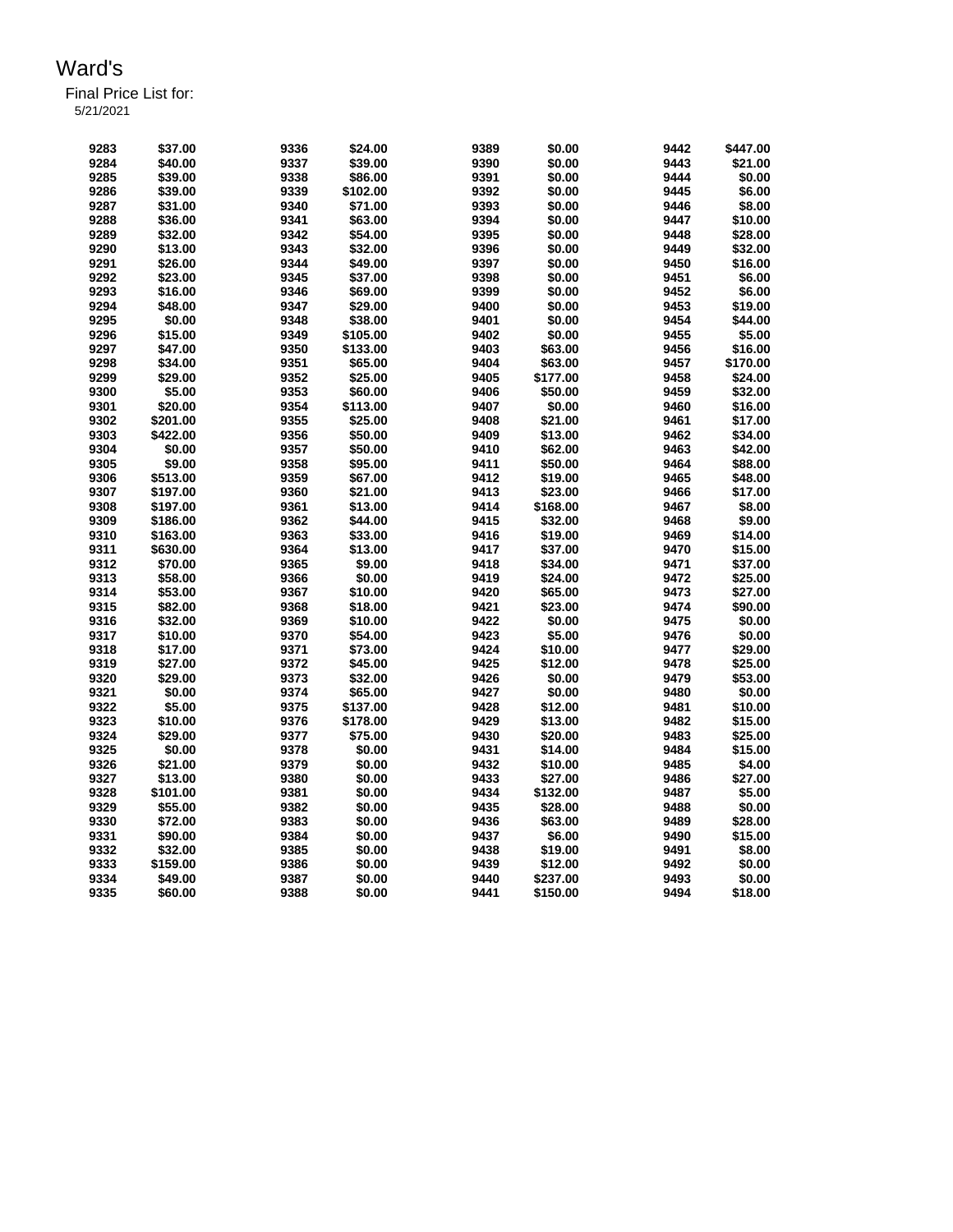Final Price List for:

5/21/2021

| 9495 | \$0.00   | 9548 | \$0.00   | 9601 | \$150.00 | 9654 | \$3.00   |
|------|----------|------|----------|------|----------|------|----------|
| 9496 | \$0.00   | 9549 | \$19.00  | 9602 | \$41.00  | 9655 | \$47.00  |
| 9497 | \$0.00   | 9550 | \$0.00   | 9603 | \$40.00  | 9656 | \$61.00  |
| 9498 | \$40.00  | 9551 | \$51.00  | 9604 | \$315.00 | 9657 | \$0.00   |
| 9499 | \$6.00   | 9552 | \$42.00  | 9605 | \$315.00 | 9658 | \$3.00   |
| 9500 | \$19.00  | 9553 | \$5.00   | 9606 | \$25.00  | 9659 | \$0.00   |
| 9501 | \$11.00  | 9554 | \$10.00  | 9607 | \$237.00 | 9660 | \$9.00   |
| 9502 | \$16.00  | 9555 | \$0.00   | 9608 | \$185.00 | 9661 | \$38.00  |
| 9503 | \$32.00  | 9556 | \$8.00   | 9609 | \$105.00 | 9662 | \$5.00   |
|      |          |      |          |      |          | 9663 |          |
| 9504 | \$497.00 | 9557 | \$0.00   | 9610 | \$0.00   |      | \$35.00  |
| 9505 | \$292.00 | 9558 | \$0.00   | 9611 | \$15.00  | 9664 | \$5.00   |
| 9506 | \$188.00 | 9559 | \$35.00  | 9612 | \$14.00  | 9665 | \$5.00   |
| 9507 | \$293.00 | 9560 | \$182.00 | 9613 | \$34.00  | 9666 | \$11.00  |
| 9508 | \$40.00  | 9561 | \$58.00  | 9614 | \$16.00  | 9667 | \$29.00  |
| 9509 | \$15.00  | 9562 | \$57.00  | 9615 | \$69.00  | 9668 | \$0.00   |
| 9510 | \$554.00 | 9563 | \$10.00  | 9616 | \$38.00  | 9669 | \$12.00  |
| 9511 | \$163.00 | 9564 | \$45.00  | 9617 | \$17.00  | 9670 | \$135.00 |
| 9512 | \$27.00  | 9565 | \$21.00  | 9618 | \$66.00  | 9671 | \$30.00  |
| 9513 | \$34.00  | 9566 | \$0.00   | 9619 | \$48.00  | 9672 | \$27.00  |
| 9514 |          | 9567 |          | 9620 |          |      |          |
|      | \$147.00 |      | \$21.00  |      | \$53.00  | 9673 | \$0.00   |
| 9515 | \$10.00  | 9568 | \$10.00  | 9621 | \$33.00  | 9674 | \$13.00  |
| 9516 | \$8.00   | 9569 | \$31.00  | 9622 | \$63.00  | 9675 | \$12.00  |
| 9517 | \$20.00  | 9570 | \$65.00  | 9623 | \$0.00   | 9676 | \$8.00   |
| 9518 | \$25.00  | 9571 | \$32.00  | 9624 | \$23.00  | 9677 | \$5.00   |
| 9519 | \$65.00  | 9572 | \$32.00  | 9625 | \$0.00   | 9678 | \$0.00   |
| 9520 | \$42.00  | 9573 | \$32.00  | 9626 | \$10.00  | 9679 | \$1.00   |
| 9521 | \$32.00  | 9574 | \$158.00 | 9627 | \$15.00  | 9680 | \$5.00   |
| 9522 | \$29.00  | 9575 | \$53.00  | 9628 | \$8.00   | 9681 | \$35.00  |
| 9523 | \$158.00 | 9576 | \$38.00  | 9629 | \$8.00   | 9682 | \$12.00  |
| 9524 | \$8.00   | 9577 | \$42.00  | 9630 | \$16.00  | 9683 | \$10.00  |
|      | \$0.00   | 9578 | \$105.00 | 9631 | \$153.00 | 9684 | \$10.00  |
| 9525 |          |      |          |      |          |      |          |
| 9526 | \$63.00  | 9579 | \$98.00  | 9632 | \$343.00 | 9685 | \$5.00   |
| 9527 | \$158.00 | 9580 | \$32.00  | 9633 | \$21.00  | 9686 | \$54.00  |
| 9528 | \$84.00  | 9581 | \$10.00  | 9634 | \$0.00   | 9687 | \$27.00  |
| 9529 | \$0.00   | 9582 | \$0.00   | 9635 | \$27.00  | 9688 | \$36.00  |
| 9530 | \$0.00   | 9583 | \$0.00   | 9636 | \$37.00  | 9689 | \$1.00   |
| 9531 | \$2.00   | 9584 | \$50.00  | 9637 | \$63.00  | 9690 | \$6.00   |
| 9532 | \$25.00  | 9585 | \$21.00  | 9638 | \$8.00   | 9691 | \$5.00   |
| 9533 | \$21.00  | 9586 | \$0.00   | 9639 | \$25.00  | 9692 | \$135.00 |
| 9534 | \$8.00   | 9587 | \$50.00  | 9640 | \$19.00  | 9693 | \$583.00 |
| 9535 | \$100.00 | 9588 | \$1.00   | 9641 | \$53.00  | 9694 | \$25.00  |
| 9536 | \$117.00 | 9589 | \$59.00  | 9642 | \$53.00  | 9695 | \$5.00   |
| 9537 |          |      |          | 9643 | \$8.00   | 9696 |          |
|      | \$58.00  | 9590 | \$21.00  |      |          |      | \$8.00   |
| 9538 | \$24.00  | 9591 | \$42.00  | 9644 | \$30.00  | 9697 | \$0.00   |
| 9539 | \$105.00 | 9592 | \$30.00  | 9645 | \$20.00  | 9698 | \$0.00   |
| 9540 | \$105.00 | 9593 | \$44.00  | 9646 | \$6.00   | 9699 | \$3.00   |
| 9541 | \$17.00  | 9594 | \$21.00  | 9647 | \$5.00   | 9700 | \$0.00   |
| 9542 | \$74.00  | 9595 | \$42.00  | 9648 | \$10.00  | 9701 | \$8.00   |
| 9543 | \$80.00  | 9596 | \$0.00   | 9649 | \$46.00  | 9702 | \$5.00   |
| 9544 | \$5.00   | 9597 | \$0.00   | 9650 | \$15.00  | 9703 | \$10.00  |
| 9545 | \$27.00  | 9598 | \$22.00  | 9651 | \$16.00  | 9704 | \$5.00   |
| 9546 | \$5.00   | 9599 | \$105.00 | 9652 | \$45.00  | 9705 | \$16.00  |
| 9547 | \$21.00  | 9600 | \$70.00  | 9653 | \$7.00   | 9706 | \$46.00  |
|      |          |      |          |      |          |      |          |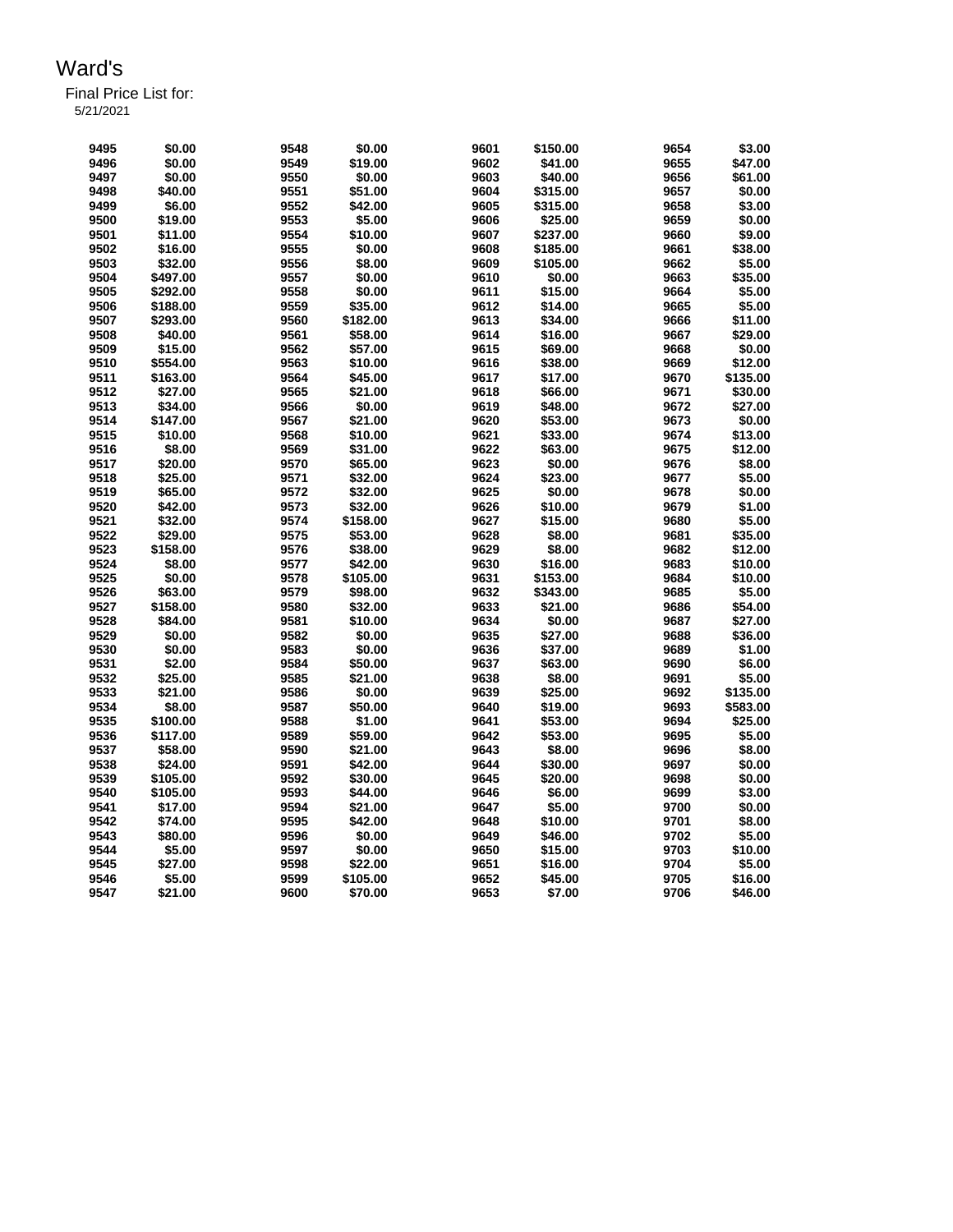| 9707 | \$15.00  | 9760 | \$7.00     | 9813 | \$0.00   | 9866 | \$111.00 |
|------|----------|------|------------|------|----------|------|----------|
| 9708 | \$13.00  | 9761 | \$12.00    | 9814 | \$3.00   | 9867 | \$132.00 |
|      |          |      |            |      |          |      |          |
| 9709 | \$37.00  | 9762 | \$8.00     | 9815 | \$0.00   | 9868 | \$116.00 |
| 9710 | \$3.00   | 9763 | \$5.00     | 9816 | \$5.00   | 9869 | \$53.00  |
| 9711 | \$10.00  | 9764 | \$21.00    | 9817 | \$0.00   | 9870 | \$92.00  |
| 9712 | \$0.00   | 9765 | \$13.00    | 9818 | \$5.00   | 9871 | \$53.00  |
| 9713 | \$6.00   | 9766 | \$0.00     | 9819 | \$6.00   | 9872 | \$9.00   |
| 9714 | \$11.00  | 9767 | \$13.00    | 9820 | \$777.00 | 9873 | \$3.00   |
| 9715 | \$10.00  | 9768 | \$1,904.00 | 9821 | \$15.00  | 9874 | \$17.00  |
| 9716 | \$8.00   | 9769 | \$850.00   | 9822 | \$0.00   | 9875 | \$58.00  |
| 9717 | \$16.00  | 9770 | \$0.00     | 9823 | \$15.00  | 9876 | \$11.00  |
| 9718 | \$13.00  | 9771 | \$32.00    | 9824 | \$0.00   | 9877 | \$9.00   |
| 9719 | \$10.00  | 9772 | \$50.00    | 9825 | \$15.00  | 9878 | \$5.00   |
| 9720 | \$5.00   | 9773 | \$200.00   | 9826 | \$21.00  | 9879 | \$0.00   |
| 9721 | \$10.00  | 9774 | \$105.00   | 9827 | \$15.00  | 9880 | \$20.00  |
| 9722 | \$13.00  | 9775 | \$24.00    | 9828 | \$0.00   | 9881 | \$25.00  |
| 9723 | \$0.00   | 9776 | \$80.00    | 9829 | \$15.00  | 9882 | \$40.00  |
|      |          |      |            | 9830 |          |      |          |
| 9724 | \$88.00  | 9777 | \$326.00   |      | \$15.00  | 9883 | \$3.00   |
| 9725 | \$0.00   | 9778 | \$11.00    | 9831 | \$15.00  | 9884 | \$19.00  |
| 9726 | \$21.00  | 9779 | \$16.00    | 9832 | \$0.00   | 9885 | \$7.00   |
| 9727 | \$0.00   | 9780 | \$27.00    | 9833 | \$0.00   | 9886 | \$16.00  |
| 9728 | \$12.00  | 9781 | \$27.00    | 9834 | \$0.00   | 9887 | \$102.00 |
| 9729 | \$16.00  | 9782 | \$132.00   | 9835 | \$54.00  | 9888 | \$105.00 |
| 9730 | \$473.00 | 9783 | \$98.00    | 9836 | \$0.00   | 9889 | \$23.00  |
| 9731 | \$111.00 | 9784 | \$140.00   | 9837 | \$150.00 | 9890 | \$12.00  |
| 9732 | \$174.00 | 9785 | \$16.00    | 9838 | \$132.00 | 9891 | \$5.00   |
| 9733 | \$175.00 | 9786 | \$69.00    | 9839 | \$79.00  | 9892 | \$46.00  |
| 9734 | \$133.00 | 9787 | \$21.00    | 9840 | \$42.00  | 9893 | \$32.00  |
| 9735 | \$25.00  | 9788 | \$0.00     | 9841 | \$53.00  | 9894 | \$17.00  |
| 9736 | \$27.00  | 9789 | \$0.00     | 9842 | \$54.00  | 9895 | \$40.00  |
| 9737 | \$20.00  | 9790 | \$29.00    | 9843 | \$46.00  | 9896 | \$79.00  |
| 9738 | \$0.00   | 9791 | \$34.00    | 9844 | \$16.00  | 9897 | \$98.00  |
| 9739 | \$202.00 | 9792 | \$25.00    | 9845 | \$273.00 | 9898 | \$53.00  |
| 9740 | \$72.00  | 9793 | \$9.00     | 9846 | \$23.00  | 9899 | \$74.00  |
| 9741 | \$13.00  | 9794 | \$1.00     | 9847 | \$12.00  | 9900 | \$37.00  |
| 9742 | \$16.00  | 9795 | \$15.00    | 9848 | \$42.00  | 9901 | \$37.00  |
|      |          |      |            |      |          |      |          |
| 9743 | \$21.00  | 9796 | \$23.00    | 9849 | \$348.00 | 9902 | \$13.00  |
| 9744 | \$12.00  | 9797 | \$17.00    | 9850 | \$27.00  | 9903 | \$27.00  |
| 9745 | \$12.00  | 9798 | \$20.00    | 9851 | \$45.00  | 9904 | \$19.00  |
| 9746 | \$36.00  | 9799 | \$1.00     | 9852 | \$11.00  | 9905 | \$12.00  |
| 9747 | \$5.00   | 9800 | \$10.00    | 9853 | \$13.00  | 9906 | \$19.00  |
| 9748 | \$23.00  | 9801 | \$0.00     | 9854 | \$21.00  | 9907 | \$44.00  |
| 9749 | \$30.00  | 9802 | \$0.00     | 9855 | \$153.00 | 9908 | \$6.00   |
| 9750 | \$11.00  | 9803 | \$2.00     | 9856 | \$23.00  | 9909 | \$15.00  |
| 9751 | \$18.00  | 9804 | \$8.00     | 9857 | \$13.00  | 9910 | \$13.00  |
| 9752 | \$12.00  | 9805 | \$1.00     | 9858 | \$7.00   | 9911 | \$5.00   |
| 9753 | \$21.00  | 9806 | \$0.00     | 9859 | \$0.00   | 9912 | \$37.00  |
| 9754 | \$14.00  | 9807 | \$11.00    | 9860 | \$35.00  | 9913 | \$27.00  |
| 9755 | \$12.00  | 9808 | \$26.00    | 9861 | \$60.00  | 9914 | \$0.00   |
| 9756 | \$27.00  | 9809 | \$0.00     | 9862 | \$37.00  | 9915 | \$88.00  |
| 9757 | \$32.00  | 9810 | \$11.00    | 9863 | \$13.00  | 9916 | \$37.00  |
| 9758 | \$58.00  | 9811 | \$0.00     | 9864 | \$25.00  | 9917 | \$42.00  |
| 9759 | \$3.00   | 9812 | \$1.00     | 9865 | \$30.00  | 9918 | \$24.00  |
|      |          |      |            |      |          |      |          |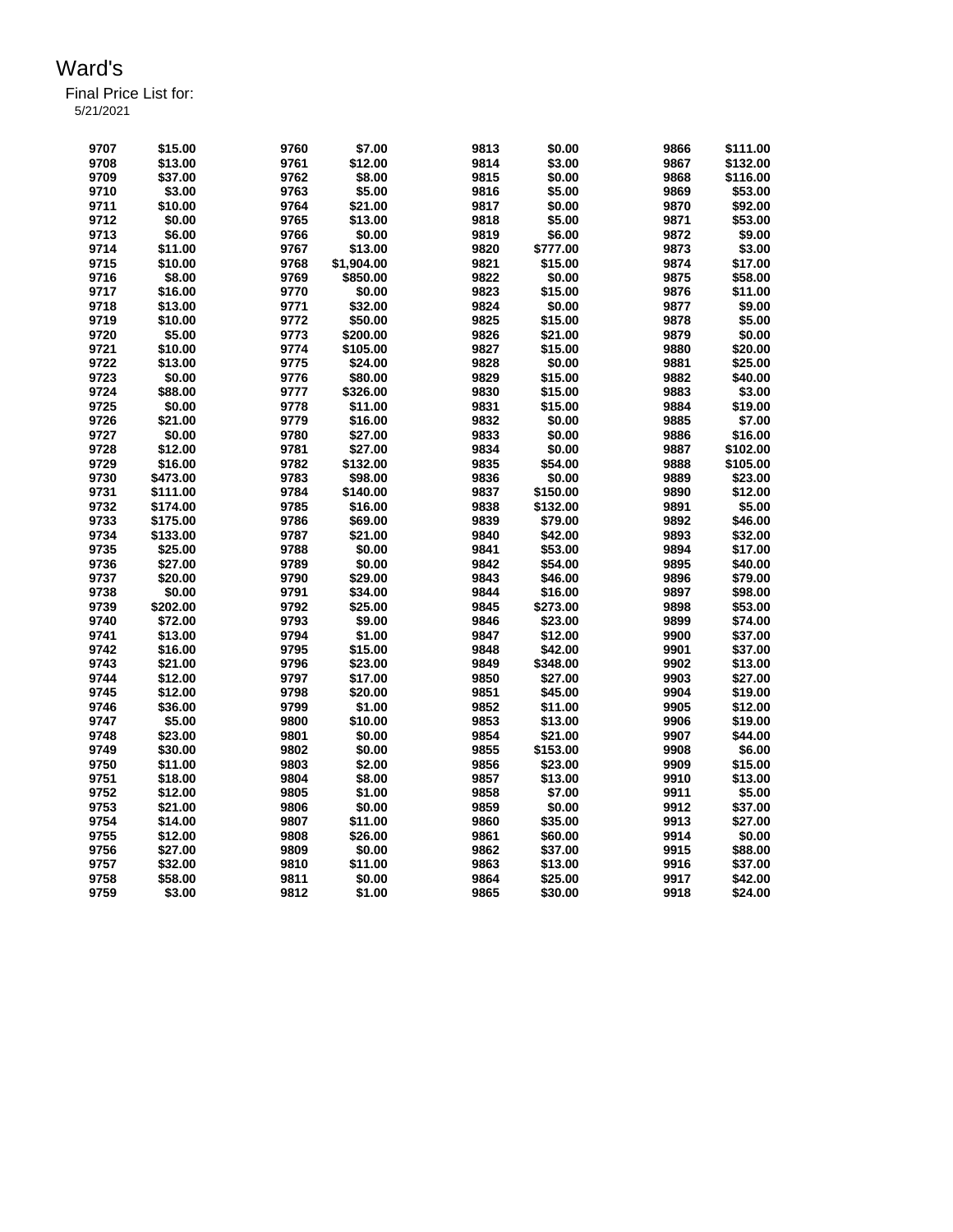| 9919  | \$54.00    | 10011 | \$350.00   | 10064 | \$84.00  | 10117 | \$10.00  |
|-------|------------|-------|------------|-------|----------|-------|----------|
| 9920  | \$33.00    | 10012 | \$8.00     | 10065 | \$180.00 | 10118 | \$14.00  |
| 9921  | \$63.00    | 10013 | \$269.00   | 10066 | \$263.00 | 10119 | \$10.00  |
| 9922  | \$30.00    | 10014 | \$101.00   | 10067 | \$630.00 | 10120 | \$28.00  |
| 9923  | \$10.00    | 10015 | \$279.00   | 10068 | \$368.00 | 10121 | \$42.00  |
| 9924  | \$32.00    | 10016 | \$47.00    | 10069 | \$246.00 | 10122 | \$16.00  |
| 9925  | \$111.00   | 10017 | \$163.00   | 10070 | \$89.00  | 10123 | \$19.00  |
| 9926  | \$39.00    | 10018 | \$2,363.00 | 10071 | \$101.00 | 10124 | \$28.00  |
| 9927  | \$39.00    | 10019 | \$788.00   | 10072 | \$321.00 | 10125 | \$54.00  |
| 9928  | \$27.00    | 10020 | \$1,580.00 | 10073 | \$158.00 | 10126 | \$28.00  |
| 9929  | \$158.00   | 10021 | \$893.00   | 10074 | \$473.00 | 10127 | \$44.00  |
| 9930  | \$6.00     | 10022 | \$27.00    | 10075 | \$175.00 | 10128 | \$23.00  |
| 9931  | \$37.00    | 10023 | \$104.00   | 10076 | \$228.00 | 10129 | \$15.00  |
| 9932  | \$21.00    | 10024 | \$90.00    | 10077 | \$164.00 | 10130 | \$25.00  |
| 9933  | \$33.00    | 10025 | \$81.00    | 10078 | \$139.00 | 10131 | \$21.00  |
| 9934  | \$22.00    | 10026 | \$105.00   | 10079 | \$72.00  | 10132 | \$443.00 |
| 9935  | \$15.00    | 10027 | \$537.00   | 10080 | \$536.00 | 10133 | \$315.00 |
| 9936  | \$8.00     | 10028 | \$42.00    | 10081 | \$45.00  | 10134 | \$158.00 |
| 9937  | \$34.00    | 10029 | \$90.00    | 10082 | \$51.00  | 10135 | \$405.00 |
| 9938  | \$63.00    | 10030 | \$40.00    | 10083 | \$86.00  | 10136 | \$315.00 |
| 9939  | \$48.00    | 10031 | \$111.00   | 10084 | \$79.00  | 10137 | \$268.00 |
| 9940  | \$50.00    | 10032 | \$58.00    | 10085 | \$136.00 | 10138 | \$84.00  |
| 9941  | \$15.00    | 10033 | \$700.00   | 10086 | \$175.00 | 10139 | \$94.00  |
| 9942  | \$0.00     | 10034 | \$147.00   | 10087 | \$9.00   | 10140 | \$289.00 |
| 9943  | \$47.00    | 10035 | \$196.00   | 10088 | \$40.00  | 10141 | \$94.00  |
| 9944  | \$37.00    | 10036 | \$238.00   | 10089 | \$14.00  | 10142 | \$184.00 |
| 9945  | \$79.00    | 10037 | \$709.00   | 10090 | \$11.00  | 10143 | \$25.00  |
| 9946  | \$35.00    | 10038 | \$208.00   | 10091 | \$7.00   | 10144 | \$42.00  |
| 9947  | \$9.00     | 10039 | \$1,946.00 | 10092 | \$17.00  | 10145 | \$158.00 |
| 9948  | \$6.00     | 10040 | \$630.00   | 10093 | \$40.00  | 10146 | \$73.00  |
| 9949  | \$16.00    | 10041 | \$1,665.00 | 10094 | \$149.00 | 10147 | \$83.00  |
| 9950  | \$8.00     | 10042 | \$300.00   | 10095 | \$32.00  | 10148 | \$37.00  |
| 9951  | \$61.00    | 10043 | \$126.00   | 10096 | \$91.00  | 10149 | \$44.00  |
| 9952  | \$15.00    | 10044 | \$473.00   | 10097 | \$32.00  | 10150 | \$168.00 |
| 9953  | \$12.00    | 10045 | \$945.00   | 10098 | \$164.00 | 10151 | \$35.00  |
| 9954  | \$33.00    | 10046 | \$210.00   | 10099 | \$80.00  | 10152 | \$84.00  |
| 9955  | \$8.00     | 10047 | \$100.00   | 10100 | \$23.00  | 10153 | \$525.00 |
| 9956  | \$1.00     | 10048 | \$336.00   | 10101 | \$24.00  | 10154 | \$111.00 |
| 9957  | \$3.00     | 10049 | \$289.00   | 10102 | \$35.00  | 10155 | \$26.00  |
| 9958  | \$5.00     | 10050 | \$394.00   | 10103 | \$41.00  | 10156 | \$32.00  |
| 9959  | \$5.00     | 10051 | \$132.00   | 10104 | \$71.00  | 10157 | \$105.00 |
| 9960  | \$14.00    | 10052 | \$447.00   | 10105 | \$27.00  | 10158 | \$324.00 |
| 9961  | \$34.00    | 10053 | \$473.00   | 10106 | \$28.00  | 10159 | \$123.00 |
| 9962  | \$12.00    | 10054 | \$755.00   | 10107 | \$31.00  | 10160 | \$23.00  |
| 9963  | \$3.00     | 10055 | \$142.00   | 10108 | \$29.00  | 10161 | \$263.00 |
| 9964  | \$143.00   | 10056 | \$704.00   | 10109 | \$38.00  | 10162 | \$166.00 |
| 9965  | \$114.00   | 10057 | \$420.00   | 10110 | \$38.00  | 10163 | \$263.00 |
| 9966  | \$0.00     | 10058 | \$336.00   | 10111 | \$97.00  | 10164 | \$966.00 |
| 9967  | \$35.00    | 10059 | \$420.00   | 10112 | \$25.00  | 10165 | \$105.00 |
| 9968  | \$82.00    | 10060 | \$546.00   | 10113 | \$77.00  | 10166 | \$285.00 |
| 9969  | \$17.00    | 10061 | \$151.00   | 10114 | \$48.00  | 10167 | \$35.00  |
| 9970  | \$110.00   | 10062 | \$400.00   | 10115 | \$4.00   | 10168 | \$47.00  |
| 10010 | \$1,890.00 | 10063 | \$237.00   | 10116 | \$79.00  | 10169 | \$300.00 |
|       |            |       |            |       |          |       |          |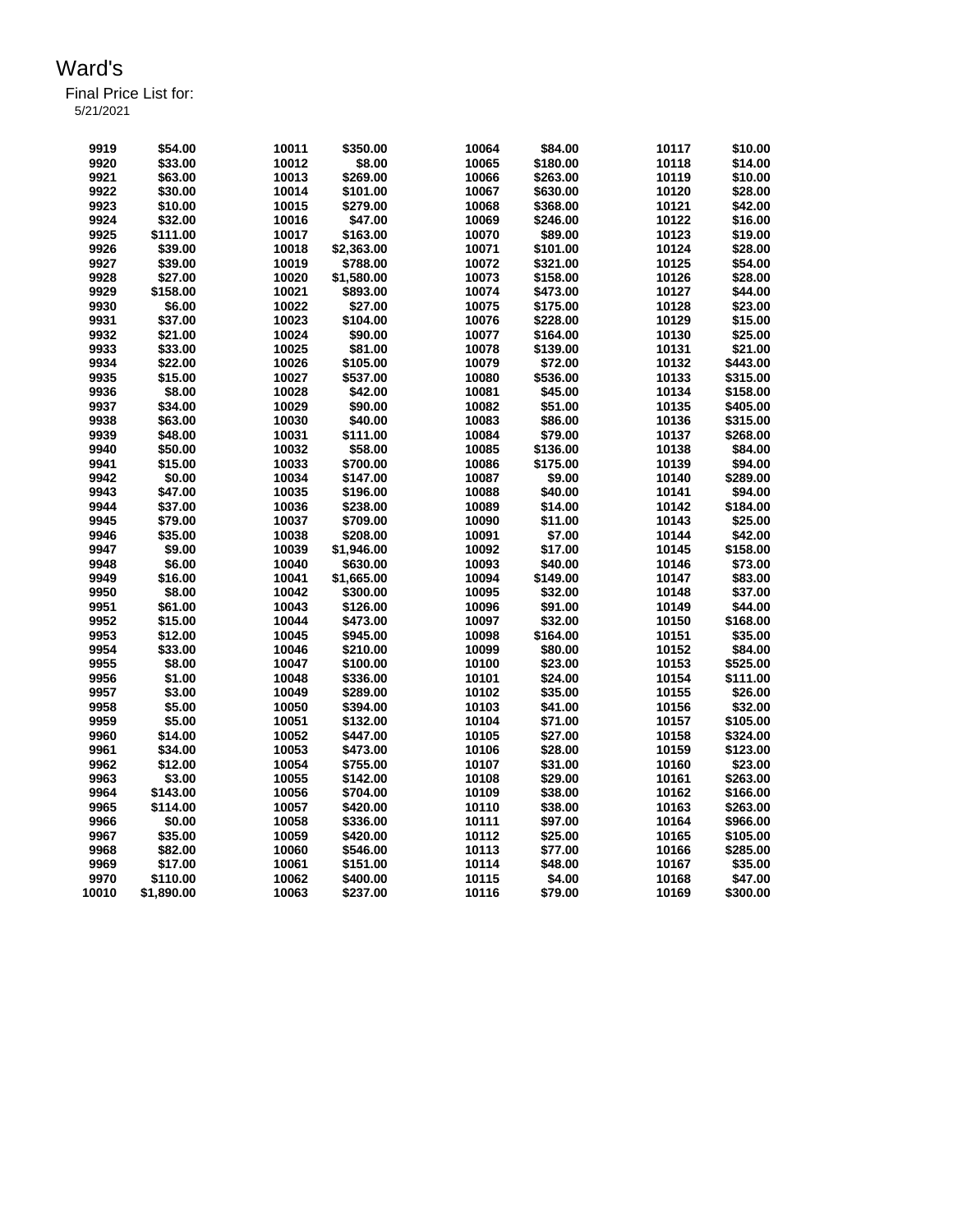| 10170 | \$66.00  | 10223 | \$11.00  | 10276 | \$21.00  | 10329 | \$405.00 |
|-------|----------|-------|----------|-------|----------|-------|----------|
| 10171 | \$147.00 | 10224 | \$191.00 | 10277 | \$25.00  | 10330 | \$104.00 |
| 10172 | \$216.00 | 10225 | \$67.00  | 10278 | \$9.00   | 10331 | \$38.00  |
| 10173 | \$145.00 | 10226 | \$117.00 | 10279 | \$15.00  | 10332 | \$61.00  |
| 10174 | \$89.00  | 10227 | \$141.00 | 10280 | \$8.00   | 10333 | \$41.00  |
| 10175 | \$81.00  | 10228 | \$228.00 | 10281 | \$8.00   | 10334 | \$175.00 |
| 10176 | \$368.00 | 10229 | \$378.00 | 10282 | \$7.00   | 10335 | \$38.00  |
| 10177 | \$49.00  | 10230 | \$102.00 | 10283 | \$10.00  | 10336 | \$32.00  |
| 10178 | \$105.00 | 10231 | \$68.00  | 10284 | \$10.00  | 10337 | \$126.00 |
| 10179 | \$13.00  | 10232 | \$144.00 | 10285 | \$10.00  | 10338 | \$54.00  |
| 10180 | \$13.00  | 10233 | \$72.00  | 10286 | \$10.00  | 10339 | \$16.00  |
| 10181 | \$291.00 | 10234 | \$133.00 | 10287 | \$41.00  | 10340 | \$129.00 |
| 10182 | \$172.00 | 10235 | \$150.00 | 10288 | \$7.00   | 10341 | \$26.00  |
| 10183 | \$90.00  | 10236 | \$91.00  | 10289 | \$21.00  | 10342 | \$525.00 |
| 10184 | \$27.00  | 10237 | \$198.00 | 10290 | \$17.00  | 10343 | \$75.00  |
| 10185 | \$109.00 | 10238 | \$25.00  | 10291 | \$28.00  | 10344 | \$105.00 |
| 10186 | \$85.00  | 10239 | \$16.00  | 10292 | \$16.00  | 10345 | \$16.00  |
| 10187 | \$47.00  | 10240 | \$23.00  | 10293 | \$16.00  | 10346 | \$22.00  |
| 10188 | \$48.00  | 10241 | \$16.00  | 10294 | \$31.00  | 10347 | \$16.00  |
| 10189 | \$420.00 | 10242 | \$32.00  | 10295 | \$35.00  | 10348 | \$90.00  |
| 10190 | \$140.00 | 10243 | \$16.00  | 10296 | \$21.00  | 10349 | \$100.00 |
| 10191 | \$347.00 | 10244 | \$56.00  | 10297 | \$15.00  | 10350 | \$150.00 |
| 10192 | \$58.00  | 10245 | \$96.00  | 10298 | \$11.00  | 10351 | \$27.00  |
| 10193 | \$58.00  | 10246 | \$86.00  | 10299 | \$25.00  | 10352 | \$25.00  |
| 10194 | \$22.00  | 10247 | \$152.00 | 10300 | \$7.00   | 10353 | \$93.00  |
| 10195 | \$42.00  | 10248 | \$84.00  | 10301 | \$10.00  | 10354 | \$11.00  |
| 10196 | \$84.00  | 10249 | \$56.00  | 10302 | \$20.00  | 10355 | \$176.00 |
| 10197 | \$132.00 | 10250 | \$39.00  | 10303 | \$500.00 | 10356 | \$70.00  |
| 10198 | \$27.00  | 10251 | \$123.00 | 10304 | \$472.00 | 10357 | \$92.00  |
| 10199 | \$27.00  | 10252 | \$16.00  | 10305 | \$688.00 | 10358 | \$37.00  |
| 10200 | \$12.00  | 10253 | \$105.00 | 10306 | \$473.00 | 10359 | \$14.00  |
| 10201 | \$27.00  | 10254 | \$66.00  | 10307 | \$63.00  | 10360 | \$15.00  |
| 10202 | \$18.00  | 10255 | \$223.00 | 10308 | \$93.00  | 10361 | \$15.00  |
| 10203 | \$13.00  | 10256 | \$30.00  | 10309 | \$111.00 | 10362 | \$24.00  |
| 10204 | \$30.00  | 10257 | \$25.00  | 10310 | \$109.00 | 10363 | \$14.00  |
| 10205 | \$5.00   | 10258 | \$17.00  | 10311 | \$29.00  | 10364 | \$10.00  |
| 10206 | \$63.00  | 10259 | \$17.00  | 10312 | \$104.00 | 10365 | \$9.00   |
| 10207 | \$15.00  | 10260 | \$12.00  | 10313 | \$50.00  | 10366 | \$10.00  |
| 10208 | \$21.00  | 10261 | \$9.00   | 10314 | \$234.00 | 10367 | \$14.00  |
| 10209 | \$10.00  | 10262 | \$10.00  | 10315 | \$94.00  | 10368 | \$11.00  |
| 10210 | \$17.00  | 10263 | \$7.00   | 10316 | \$37.00  | 10369 | \$10.00  |
| 10211 | \$11.00  | 10264 | \$8.00   | 10317 | \$221.00 | 10370 | \$37.00  |
| 10212 | \$79.00  | 10265 | \$25.00  | 10318 | \$90.00  | 10371 | \$30.00  |
| 10213 | \$25.00  | 10266 | \$4.00   | 10319 | \$165.00 | 10372 | \$16.00  |
| 10214 | \$53.00  | 10267 | \$17.00  | 10320 | \$893.00 | 10373 | \$16.00  |
| 10215 | \$7.00   | 10268 | \$15.00  | 10321 | \$210.00 | 10374 | \$11.00  |
| 10216 | \$79.00  | 10269 | \$18.00  | 10322 | \$130.00 | 10375 | \$14.00  |
| 10217 | \$26.00  | 10270 | \$16.00  | 10323 | \$520.00 | 10376 | \$13.00  |
| 10218 | \$6.00   | 10271 | \$53.00  | 10324 | \$158.00 | 10377 | \$35.00  |
| 10219 | \$16.00  | 10272 | \$15.00  | 10325 | \$263.00 | 10378 | \$8.00   |
| 10220 | \$9.00   | 10273 | \$21.00  | 10326 | \$185.00 | 10379 | \$16.00  |
| 10221 | \$6.00   | 10274 | \$20.00  | 10327 | \$263.00 | 10380 | \$23.00  |
| 10222 | \$17.00  | 10275 | \$21.00  | 10328 | \$198.00 | 10381 | \$21.00  |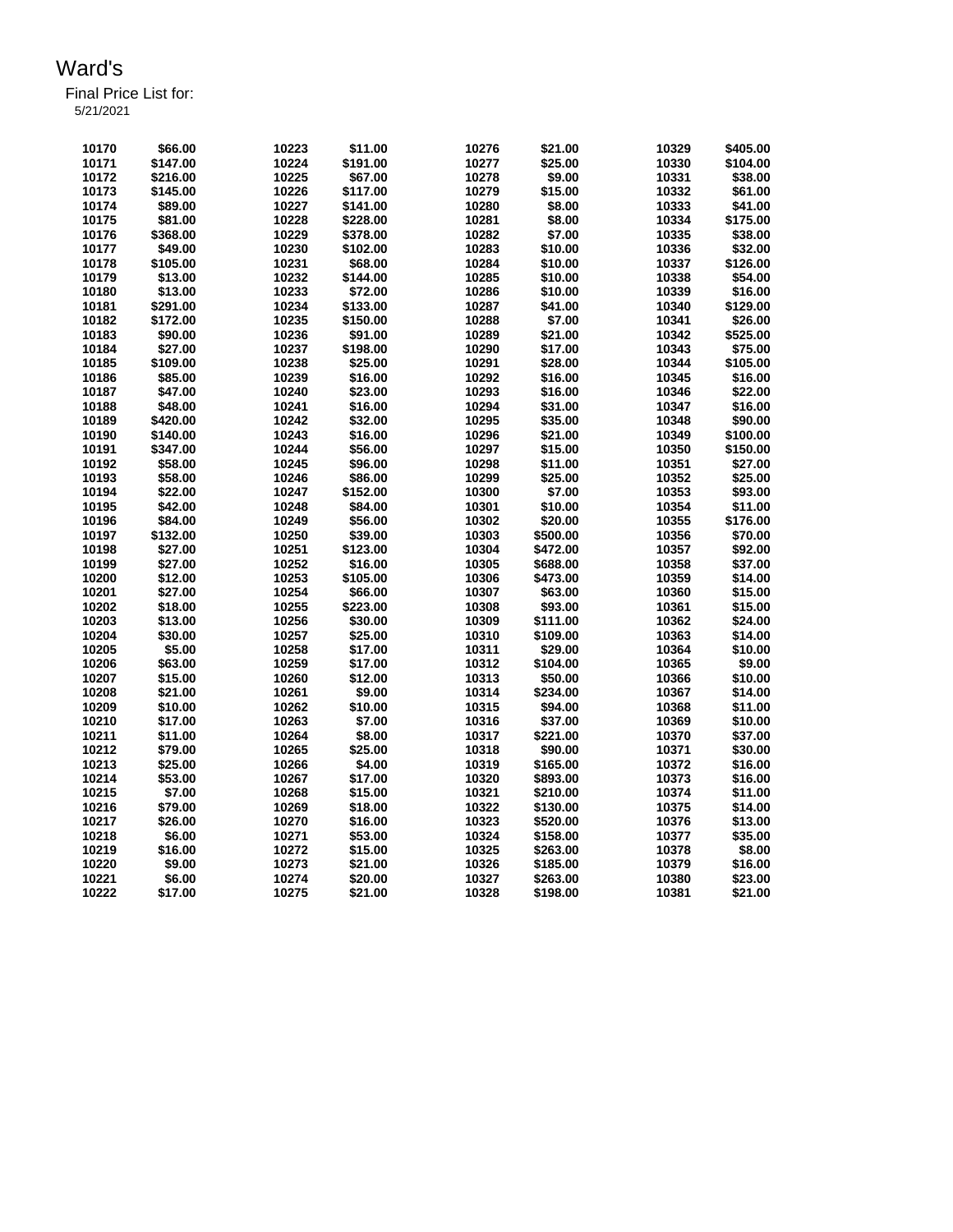| 10382          | \$20.00            | 10435 | \$18.00  | 10488          | \$34.00            | 10541          | \$6.00   |
|----------------|--------------------|-------|----------|----------------|--------------------|----------------|----------|
| 10383          | \$21.00            | 10436 | \$27.00  | 10489          | \$16.00            | 10542          | \$25.00  |
| 10384          | \$7.00             | 10437 | \$51.00  | 10490          | \$14.00            | 10543          | \$35.00  |
| 10385          | \$6.00             | 10438 | \$49.00  | 10491          | \$107.00           | 10544          | \$26.00  |
| 10386          | \$15.00            | 10439 | \$0.00   | 10492          | \$53.00            | 10545          | \$16.00  |
| 10387          | \$15.00            | 10440 | \$48.00  | 10493          | \$90.00            | 10546          | \$53.00  |
| 10388          | \$25.00            | 10441 | \$37.00  | 10494          | \$123.00           | 10547          | \$9.00   |
| 10389          | \$20.00            | 10442 | \$26.00  | 10495          | \$409.00           | 10548          | \$14.00  |
| 10390          | \$7.00             | 10443 | \$27.00  | 10496          | \$144.00           | 10549          | \$48.00  |
| 10391          | \$11.00            | 10444 | \$25.00  | 10497          | \$184.00           | 10550          | \$19.00  |
| 10392          | \$14.00            | 10445 | \$34.00  | 10498          | \$315.00           | 10551          | \$19.00  |
| 10393          | \$11.00            | 10446 | \$44.00  | 10499          | \$1,043.00         | 10552          | \$40.00  |
| 10394          | \$10.00            | 10447 | \$26.00  | 10500          | \$315.00           | 10553          | \$10.00  |
| 10395          | \$7.00             | 10448 | \$32.00  | 10501          | \$178.00           | 10554          | \$37.00  |
| 10396          | \$4.00             | 10449 | \$18.00  | 10502          | \$105.00           | 10555          | \$220.00 |
| 10397          | \$15.00            | 10450 | \$10.00  | 10503          | \$79.00            | 10556          | \$31.00  |
| 10398          | \$16.00            | 10451 | \$25.00  | 10504          | \$107.00           | 10557          | \$53.00  |
| 10399          | \$15.00            | 10452 | \$25.00  | 10505          | \$121.00           | 10558          | \$25.00  |
| 10400          | \$13.00            | 10453 | \$21.00  | 10506          | \$114.00           | 10559          | \$34.00  |
| 10401          | \$15.00            | 10454 | \$24.00  | 10507          | \$263.00           | 10560          | \$84.00  |
| 10402          | \$6.00             | 10455 | \$19.00  | 10508          | \$33.00            | 10561          | \$639.00 |
| 10403          | \$16.00            | 10456 | \$75.00  | 10509          | \$104.00           | 10562          | \$21.00  |
| 10404          | \$21.00            | 10457 | \$8.00   | 10510          | \$11.00            | 10563          | \$12.00  |
| 10405          | \$38.00            | 10458 | \$15.00  | 10511          | \$42.00            | 10564          | \$31.00  |
| 10406          | \$6.00             | 10459 | \$53.00  | 10512          | \$23.00            | 10565          | \$54.00  |
| 10407          | \$16.00            | 10460 | \$500.00 | 10513          | \$13.00            | 10566          | \$11.00  |
| 10408          | \$16.00            | 10461 | \$53.00  | 10514          | \$31.00            | 10567          | \$15.00  |
| 10409          | \$20.00            | 10462 | \$32.00  | 10515          | \$18.00            | 10568          | \$7.00   |
| 10410          | \$15.00            | 10463 | \$8.00   | 10516          | \$27.00            | 10569          | \$15.00  |
| 10411          | \$15.00            | 10464 | \$9.00   | 10517          | \$11.00            | 10570          | \$17.00  |
| 10412          | \$25.00            | 10465 | \$23.00  | 10518          | \$8.00             | 10571          | \$377.00 |
| 10413          | \$381.00           | 10466 | \$15.00  | 10519          | \$12.00            | 10572          | \$300.00 |
| 10414          | \$163.00           | 10467 | \$7.00   | 10520          | \$23.00            | 10573          | \$147.00 |
| 10415          | \$186.00           | 10468 | \$25.00  | 10521          | \$9.00             | 10574          | \$200.00 |
| 10416          | \$35.00            | 10469 | \$20.00  | 10522          | \$37.00            | 10575          | \$53.00  |
| 10417          | \$35.00            | 10470 | \$53.00  | 10523          | \$30.00            | 10576          | \$150.00 |
| 10418          | \$35.00            | 10471 | \$109.00 | 10524          | \$17.00            | 10577          | \$158.00 |
| 10419          | \$109.00           | 10472 | \$37.00  | 10525          | \$17.00            | 10578          | \$161.00 |
| 10420          | \$19.00            | 10473 | \$11.00  | 10526          | \$51.00            | 10579          | \$10.00  |
|                |                    | 10474 | \$221.00 |                |                    |                | \$37.00  |
| 10421<br>10422 | \$16.00<br>\$11.00 | 10475 | \$158.00 | 10527<br>10528 | \$42.00<br>\$31.00 | 10580<br>10581 | \$16.00  |
| 10423          |                    |       |          | 10529          |                    |                | \$12.00  |
|                | \$39.00            | 10476 | \$24.00  |                | \$37.00            | 10582          |          |
| 10424          | \$27.00            | 10477 | \$111.00 | 10530          | \$145.00           | 10583          | \$13.00  |
| 10425          | \$8.00             | 10478 | \$33.00  | 10531          | \$24.00            | 10584          | \$21.00  |
| 10426          | \$19.00            | 10479 | \$121.00 | 10532          | \$16.00            | 10585          | \$18.00  |
| 10427          | \$17.00            | 10480 | \$33.00  | 10533          | \$36.00            | 10586          | \$19.00  |
| 10428          | \$15.00            | 10481 | \$17.00  | 10534          | \$42.00            | 10587          | \$17.00  |
| 10429          | \$25.00            | 10482 | \$30.00  | 10535          | \$34.00            | 10588          | \$33.00  |
| 10430          | \$27.00            | 10483 | \$40.00  | 10536          | \$51.00            | 10589          | \$12.00  |
| 10431          | \$15.00            | 10484 | \$79.00  | 10537          | \$79.00            | 10590          | \$13.00  |
| 10432          | \$30.00            | 10485 | \$18.00  | 10538          | \$25.00            | 10591          | \$41.00  |
| 10433          | \$9.00             | 10486 | \$45.00  | 10539          | \$17.00            | 10592          | \$13.00  |
| 10434          | \$13.00            | 10487 | \$147.00 | 10540          | \$16.00            | 10593          | \$10.00  |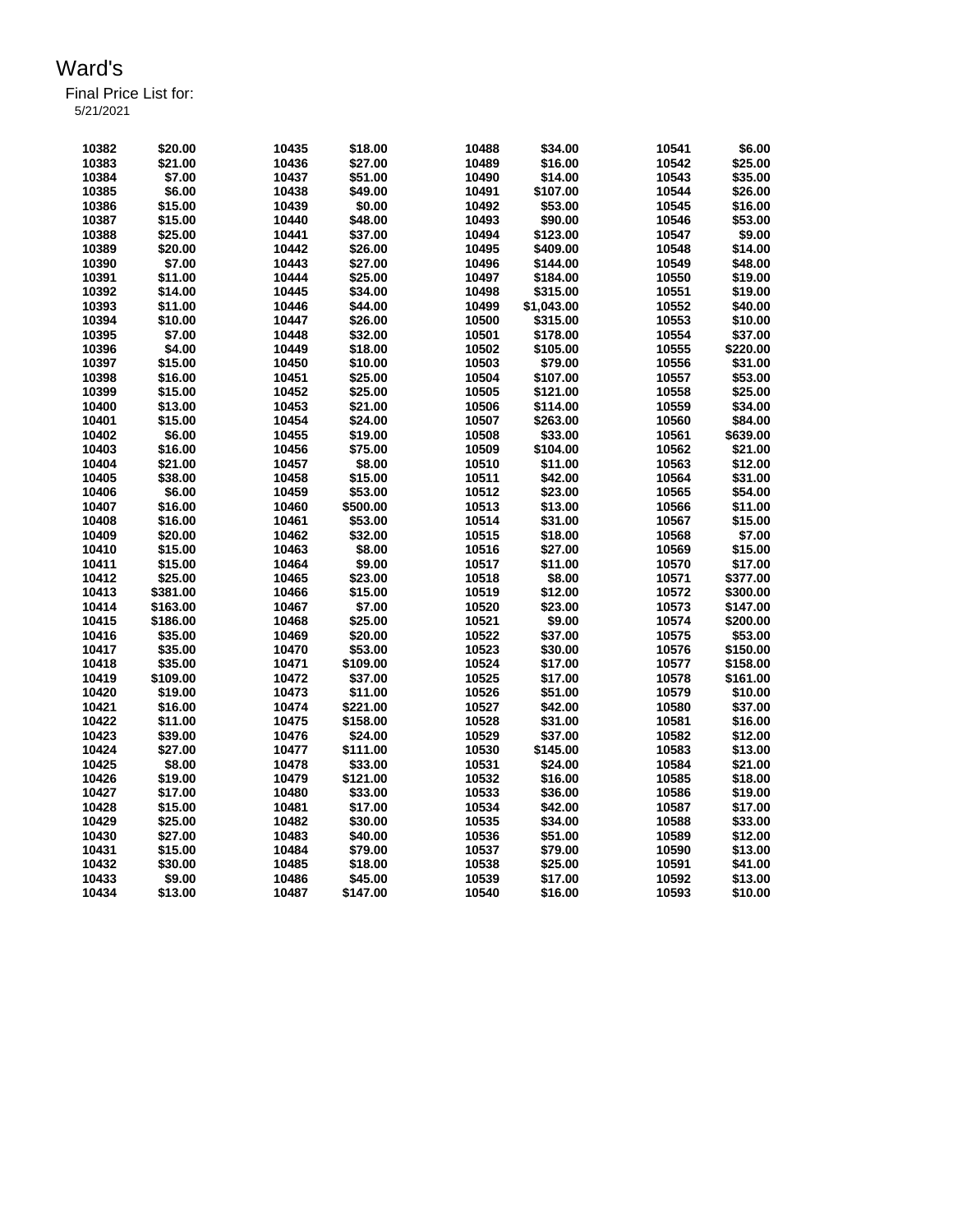Final Price List for:

5/21/2021

| 10594 | \$7.00  | 10647 | \$15.00  | 10700 | \$5.00   | 10753 | \$12.00 |
|-------|---------|-------|----------|-------|----------|-------|---------|
| 10595 | \$11.00 | 10648 | \$5.00   | 10701 | \$5.00   | 10754 | \$8.00  |
| 10596 | \$38.00 | 10649 | \$13.00  | 10702 | \$20.00  | 10755 | \$21.00 |
| 10597 | \$37.00 | 10650 | \$28.00  | 10703 | \$10.00  | 10756 | \$10.00 |
| 10598 | \$9.00  | 10651 | \$12.00  | 10704 | \$111.00 | 10757 | \$7.00  |
| 10599 | \$7.00  | 10652 | \$16.00  | 10705 | \$11.00  | 10758 | \$12.00 |
| 10600 | \$10.00 | 10653 | \$15.00  | 10706 | \$74.00  | 10759 | \$11.00 |
| 10601 | \$10.00 | 10654 | \$23.00  | 10707 | \$34.00  | 10760 | \$2.00  |
| 10602 | \$37.00 | 10655 | \$20.00  | 10708 | \$16.00  | 10761 | \$7.00  |
| 10603 | \$12.00 | 10656 | \$21.00  | 10709 | \$14.00  | 10762 | \$4.00  |
| 10604 | \$13.00 | 10657 | \$29.00  | 10710 | \$17.00  | 10763 | \$4.00  |
| 10605 | \$18.00 | 10658 | \$23.00  | 10711 | \$9.00   | 10764 | \$5.00  |
| 10606 | \$11.00 | 10659 | \$33.00  | 10712 | \$34.00  | 10765 | \$16.00 |
| 10607 | \$12.00 | 10660 | \$9.00   | 10713 | \$27.00  | 10766 | \$11.00 |
| 10608 | \$63.00 | 10661 | \$11.00  | 10714 | \$42.00  | 10767 | \$33.00 |
| 10609 | \$63.00 | 10662 | \$32.00  | 10715 | \$6.00   | 10768 | \$17.00 |
| 10610 | \$12.00 | 10663 | \$26.00  | 10716 | \$9.00   | 10769 | \$10.00 |
| 10611 | \$12.00 |       | \$37.00  | 10717 | \$105.00 | 10770 | \$13.00 |
|       |         | 10664 |          |       |          |       |         |
| 10612 | \$7.00  | 10665 | \$37.00  | 10718 | \$39.00  | 10771 | \$27.00 |
| 10613 | \$60.00 | 10666 | \$19.00  | 10719 | \$69.00  | 10772 | \$8.00  |
| 10614 | \$13.00 | 10667 | \$32.00  | 10720 | \$2.00   | 10773 | \$19.00 |
| 10615 | \$16.00 | 10668 | \$48.00  | 10721 | \$1.00   | 10774 | \$17.00 |
| 10616 | \$9.00  | 10669 | \$26.00  | 10722 | \$87.00  | 10775 | \$14.00 |
| 10617 | \$13.00 | 10670 | \$30.00  | 10723 | \$16.00  | 10776 | \$13.00 |
| 10618 | \$13.00 | 10671 | \$30.00  | 10724 | \$58.00  | 10777 | \$6.00  |
| 10619 | \$16.00 | 10672 | \$48.00  | 10725 | \$47.00  | 10778 | \$38.00 |
| 10620 | \$8.00  | 10673 | \$79.00  | 10726 | \$12.00  | 10779 | \$8.00  |
| 10621 | \$17.00 | 10674 | \$19.00  | 10727 | \$7.00   | 10780 | \$13.00 |
| 10622 | \$10.00 | 10675 | \$60.00  | 10728 | \$28.00  | 10781 | \$7.00  |
| 10623 | \$44.00 | 10676 | \$65.00  | 10729 | \$9.00   | 10782 | \$5.00  |
| 10624 | \$14.00 | 10677 | \$12.00  | 10730 | \$79.00  | 10783 | \$15.00 |
| 10625 | \$9.00  | 10678 | \$13.00  | 10731 | \$37.00  | 10784 | \$4.00  |
| 10626 | \$30.00 | 10679 | \$37.00  | 10732 | \$5.00   | 10785 | \$16.00 |
| 10627 | \$14.00 | 10680 | \$41.00  | 10733 | \$12.00  | 10786 | \$6.00  |
| 10628 | \$20.00 | 10681 | \$30.00  | 10734 | \$16.00  | 10787 | \$4.00  |
| 10629 | \$13.00 | 10682 | \$10.00  | 10735 | \$8.00   | 10788 | \$14.00 |
| 10630 | \$19.00 | 10683 | \$42.00  | 10736 | \$13.00  | 10789 | \$36.00 |
| 10631 | \$26.00 | 10684 | \$33.00  | 10737 | \$19.00  | 10790 | \$20.00 |
| 10632 | \$16.00 | 10685 | \$33.00  | 10738 | \$16.00  | 10791 | \$30.00 |
| 10633 | \$13.00 | 10686 | \$33.00  | 10739 | \$42.00  | 10792 | \$11.00 |
| 10634 | \$31.00 | 10687 | \$35.00  | 10740 | \$147.00 | 10793 | \$9.00  |
| 10635 | \$26.00 | 10688 | \$150.00 | 10741 | \$2.00   | 10794 | \$34.00 |
| 10636 | \$15.00 | 10689 | \$21.00  | 10742 | \$30.00  | 10795 | \$18.00 |
| 10637 | \$27.00 | 10690 | \$30.00  | 10743 | \$35.00  | 10796 | \$5.00  |
| 10638 | \$17.00 | 10691 | \$34.00  | 10744 | \$111.00 | 10797 | \$19.00 |
| 10639 | \$21.00 | 10692 | \$36.00  | 10745 | \$29.00  | 10798 | \$27.00 |
| 10640 | \$32.00 | 10693 | \$63.00  | 10746 | \$33.00  | 10799 | \$13.00 |
| 10641 | \$16.00 | 10694 | \$6.00   | 10747 | \$11.00  | 10800 | \$16.00 |
| 10642 | \$26.00 | 10695 | \$45.00  | 10748 | \$18.00  | 10801 | \$90.00 |
| 10643 | \$14.00 | 10696 | \$147.00 | 10749 | \$17.00  | 10802 | \$67.00 |
| 10644 | \$16.00 | 10697 | \$18.00  | 10750 | \$7.00   | 10803 | \$35.00 |
| 10645 | \$13.00 | 10698 | \$35.00  | 10751 | \$4.00   | 10804 | \$40.00 |
|       |         |       |          |       |          |       |         |
| 10646 | \$23.00 | 10699 | \$75.00  | 10752 | \$11.00  | 10805 | \$34.00 |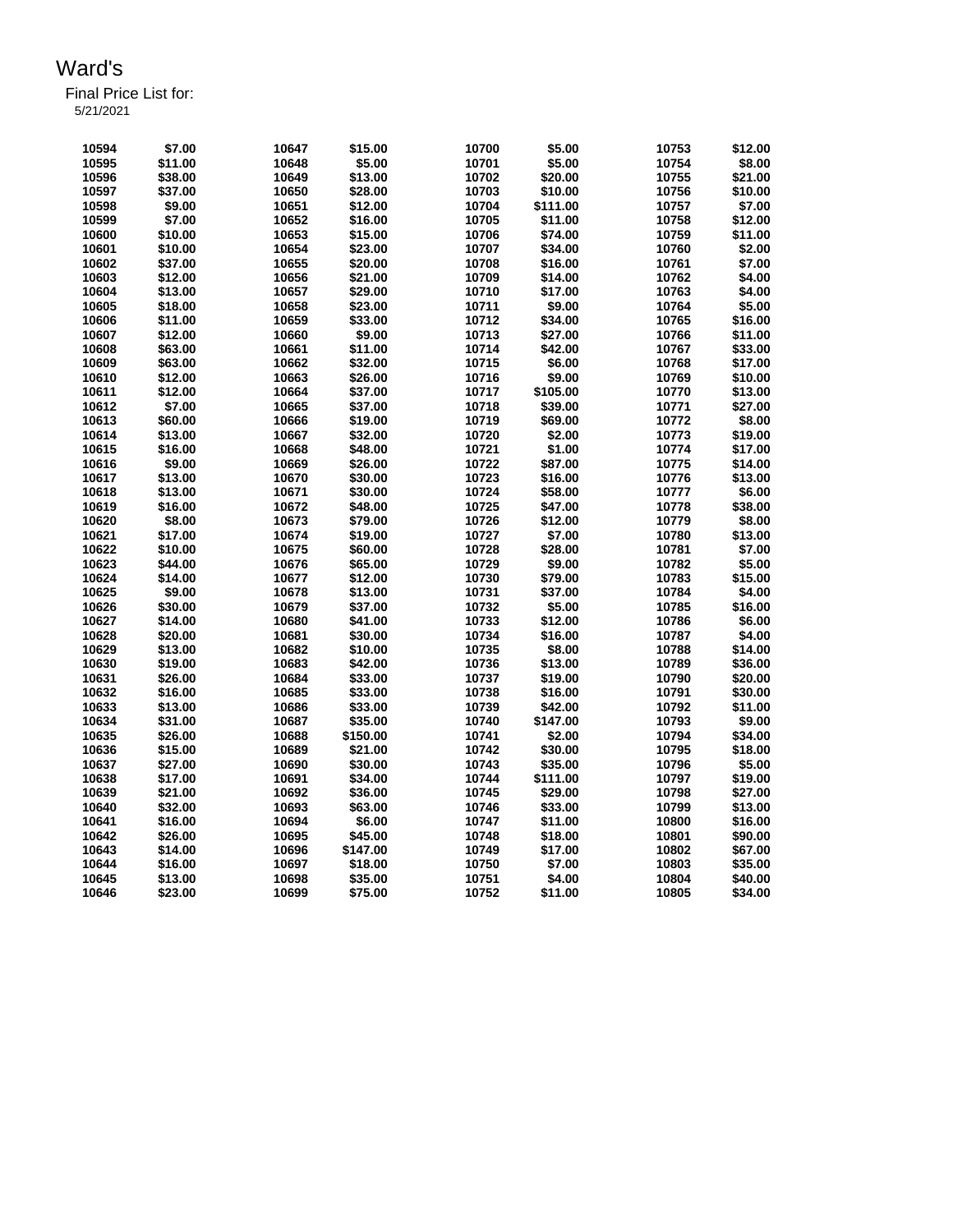| 10806 | \$32.00  | 20032 | \$97.00    | 20085 | \$27.00  | 20138 | \$6.00   |
|-------|----------|-------|------------|-------|----------|-------|----------|
| 10807 | \$27.00  | 20033 | \$74.00    | 20086 | \$48.00  | 20139 | \$11.00  |
| 10808 | \$27.00  | 20034 | \$88.00    | 20087 | \$102.00 | 20140 | \$12.00  |
| 10809 | \$31.00  | 20035 | \$65.00    | 20088 | \$102.00 | 20141 | \$21.00  |
| 10810 | \$34.00  | 20036 | \$84.00    | 20089 | \$27.00  | 20142 | \$263.00 |
| 10811 | \$79.00  | 20037 | \$56.00    | 20090 | \$32.00  | 20143 | \$30.00  |
| 10812 | \$75.00  | 20038 | \$41.00    | 20091 | \$48.00  | 20144 | \$79.00  |
| 10813 | \$107.00 | 20039 | \$1,050.00 | 20092 | \$15.00  | 20145 | \$142.00 |
| 10814 | \$35.00  | 20040 | \$210.00   | 20093 | \$30.00  | 20146 | \$97.00  |
| 10815 | \$50.00  | 20041 | \$132.00   | 20094 | \$79.00  | 20147 | \$91.00  |
| 10816 | \$30.00  | 20042 | \$263.00   | 20095 | \$16.00  | 20148 | \$37.00  |
| 10817 | \$57.00  | 20043 | \$111.00   | 20096 | \$12.00  | 20149 | \$21.00  |
| 10818 | \$21.00  | 20044 | \$21.00    | 20097 | \$17.00  | 20150 | \$132.00 |
| 10819 | \$27.00  | 20045 | \$16.00    | 20098 | \$11.00  | 20151 | \$24.00  |
| 10820 |          | 20046 | \$51.00    | 20099 | \$27.00  | 20152 | \$32.00  |
|       | \$41.00  |       |            |       |          |       |          |
| 10821 | \$47.00  | 20047 | \$34.00    | 20100 | \$9.00   | 20153 | \$158.00 |
| 10822 | \$117.00 | 20048 | \$37.00    | 20101 | \$21.00  | 20154 | \$140.00 |
| 10823 | \$185.00 | 20049 | \$405.00   | 20102 | \$6.00   | 20155 | \$131.00 |
| 10824 | \$57.00  | 20050 | \$35.00    | 20103 | \$9.00   | 20156 | \$11.00  |
| 10825 | \$117.00 | 20051 | \$158.00   | 20104 | \$16.00  | 20157 | \$14.00  |
| 10826 | \$29.00  | 20052 | \$132.00   | 20105 | \$35.00  | 20158 | \$16.00  |
| 10827 | \$12.00  | 20053 | \$210.00   | 20106 | \$13.00  | 20159 | \$14.00  |
| 10828 | \$24.00  | 20054 | \$105.00   | 20107 | \$9.00   | 20160 | \$20.00  |
| 10829 | \$47.00  | 20055 | \$168.00   | 20108 | \$10.00  | 20161 | \$289.00 |
| 10830 | \$33.00  | 20056 | \$12.00    | 20109 | \$10.00  | 20162 | \$50.00  |
| 10831 | \$26.00  | 20057 | \$137.00   | 20110 | \$73.00  | 20163 | \$39.00  |
| 10832 | \$5.00   | 20058 | \$74.00    | 20111 | \$158.00 | 20164 | \$27.00  |
| 10833 | \$58.00  | 20059 | \$189.00   | 20112 | \$10.00  | 20165 | \$50.00  |
| 10834 | \$7.00   | 20060 | \$25.00    | 20113 | \$15.00  | 20166 | \$85.00  |
| 10835 | \$5.00   | 20061 | \$48.00    | 20114 | \$16.00  | 20167 | \$16.00  |
| 10836 | \$6.00   | 20062 | \$100.00   | 20115 | \$17.00  | 20168 | \$16.00  |
| 20010 | \$101.00 | 20063 | \$79.00    | 20116 | \$16.00  | 20169 | \$16.00  |
| 20011 | \$357.00 | 20064 | \$132.00   | 20117 | \$38.00  | 20170 | \$74.00  |
| 20012 | \$328.00 | 20065 | \$32.00    | 20118 | \$26.00  | 20171 | \$27.00  |
| 20013 | \$95.00  | 20066 | \$66.00    | 20119 | \$16.00  | 20172 | \$16.00  |
| 20014 | \$90.00  | 20067 | \$74.00    | 20120 | \$15.00  | 20173 | \$17.00  |
|       |          |       |            |       |          |       |          |
| 20015 | \$84.00  | 20068 | \$262.00   | 20121 | \$14.00  | 20174 | \$13.00  |
| 20016 | \$132.00 | 20069 | \$69.00    | 20122 | \$13.00  | 20175 | \$7.00   |
| 20017 | \$107.00 | 20070 | \$23.00    | 20123 | \$12.00  | 20176 | \$42.00  |
| 20018 | \$95.00  | 20071 | \$32.00    | 20124 | \$21.00  | 20177 | \$8.00   |
| 20019 | \$48.00  | 20072 | \$55.00    | 20125 | \$11.00  | 20178 | \$150.00 |
| 20020 | \$25.00  | 20073 | \$81.00    | 20126 | \$35.00  | 20179 | \$27.00  |
| 20021 | \$63.00  | 20074 | \$30.00    | 20127 | \$16.00  | 20180 | \$32.00  |
| 20022 | \$82.00  | 20075 | \$128.00   | 20128 | \$8.00   | 20181 | \$6.00   |
| 20023 | \$42.00  | 20076 | \$21.00    | 20129 | \$37.00  | 20182 | \$7.00   |
| 20024 | \$32.00  | 20077 | \$10.00    | 20130 | \$27.00  | 20183 | \$5.00   |
| 20025 | \$149.00 | 20078 | \$13.00    | 20131 | \$21.00  | 20184 | \$16.00  |
| 20026 | \$124.00 | 20079 | \$19.00    | 20132 | \$16.00  | 20185 | \$75.00  |
| 20027 | \$69.00  | 20080 | \$11.00    | 20133 | \$14.00  | 20186 | \$14.00  |
| 20028 | \$30.00  | 20081 | \$20.00    | 20134 | \$40.00  | 20187 | \$15.00  |
| 20029 | \$131.00 | 20082 | \$21.00    | 20135 | \$18.00  | 20188 | \$37.00  |
| 20030 | \$132.00 | 20083 | \$37.00    | 20136 | \$12.00  | 20189 | \$27.00  |
| 20031 | \$42.00  | 20084 | \$32.00    | 20137 | \$42.00  | 20190 | \$35.00  |
|       |          |       |            |       |          |       |          |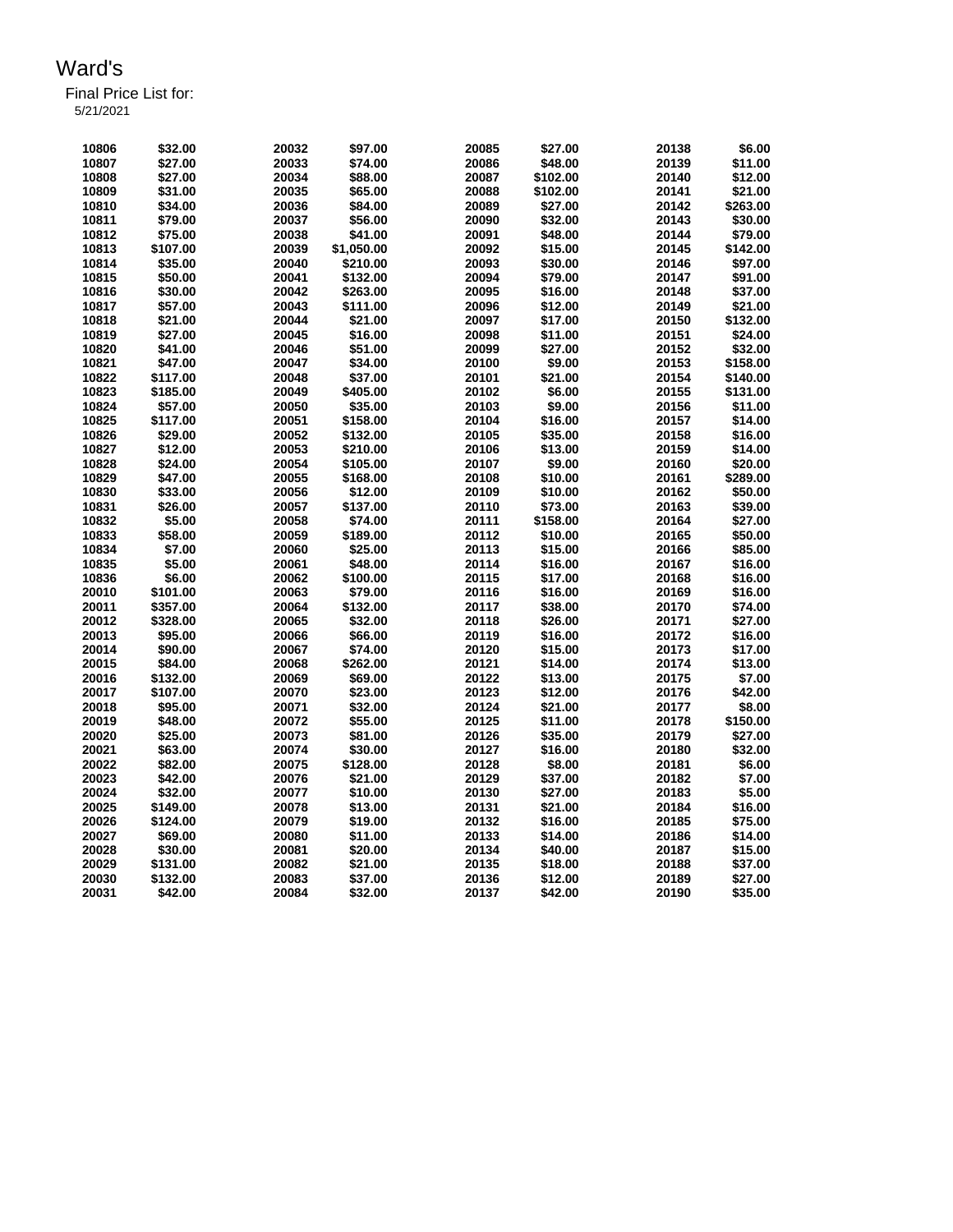| 20191 | \$21.00      | 20244        | \$48.00      | 20297        | \$12.00       | 20350        | \$41.00 |
|-------|--------------|--------------|--------------|--------------|---------------|--------------|---------|
| 20192 | \$48.00      | 20245        | \$69.00      | 20298        | \$11.00       | 20351        | \$21.00 |
| 20193 | \$32.00      | 20246        | \$63.00      | 20299        | \$18.00       | 20352        | \$93.00 |
| 20194 | \$27.00      | 20247        | \$62.00      | 20300        | \$27.00       | 20353        | \$61.00 |
| 20195 | \$37.00      | 20248        | \$86.00      | 20301        | \$23.00       | 20354        | \$54.00 |
| 20196 | \$6.00       | 20249        | \$73.00      | 20302        | \$25.00       | 20355        | \$53.00 |
| 20407 | <b>CE OO</b> | <b>OOOEO</b> | <b>COLON</b> | <b>nnono</b> | <b>CAO 00</b> | <b>OODEC</b> | eac nn  |

| 20194 | \$27.00  | 20247 | \$62.00  | 20300 | \$27.00  | 20353 | \$61.00  |
|-------|----------|-------|----------|-------|----------|-------|----------|
| 20195 | \$37.00  | 20248 | \$86.00  | 20301 | \$23.00  | 20354 | \$54.00  |
| 20196 | \$6.00   | 20249 | \$73.00  | 20302 | \$25.00  | 20355 | \$53.00  |
| 20197 | \$5.00   | 20250 | \$84.00  | 20303 | \$18.00  | 20356 | \$16.00  |
| 20198 | \$6.00   | 20251 | \$79.00  | 20304 | \$26.00  | 20357 | \$19.00  |
| 20199 | \$6.00   | 20252 | \$79.00  | 20305 | \$12.00  | 20358 | \$11.00  |
| 20200 | \$5.00   | 20253 | \$84.00  | 20306 | \$10.00  | 20359 | \$16.00  |
| 20201 | \$6.00   | 20254 | \$212.00 | 20307 | \$12.00  | 20360 | \$6.00   |
| 20202 | \$8.00   | 20255 | \$58.00  | 20308 | \$12.00  | 20361 | \$27.00  |
| 20203 | \$9.00   | 20256 | \$40.00  | 20309 | \$15.00  | 20362 | \$56.00  |
| 20204 | \$7.00   | 20257 | \$79.00  | 20310 | \$13.00  | 20363 | \$17.00  |
| 20205 | \$9.00   | 20258 | \$53.00  | 20311 | \$63.00  | 20364 | \$65.00  |
| 20206 | \$9.00   | 20259 | \$17.00  | 20312 | \$70.00  | 20365 | \$15.00  |
| 20207 | \$12.00  | 20260 | \$21.00  | 20313 | \$63.00  | 20366 | \$11.00  |
| 20208 | \$27.00  | 20261 | \$58.00  | 20314 | \$14.00  | 20367 | \$10.00  |
| 20209 | \$11.00  | 20262 |          | 20315 | \$23.00  | 20368 | \$21.00  |
|       |          |       | \$23.00  |       |          |       |          |
| 20210 | \$11.00  | 20263 | \$23.00  | 20316 | \$32.00  | 20369 | \$6.00   |
| 20211 | \$9.00   | 20264 | \$121.00 | 20317 | \$16.00  | 20370 | \$42.00  |
| 20212 | \$26.00  | 20265 | \$50.00  | 20318 | \$30.00  | 20371 | \$37.00  |
| 20213 | \$21.00  | 20266 | \$48.00  | 20319 | \$42.00  | 20372 | \$13.00  |
| 20214 | \$17.00  | 20267 | \$48.00  | 20320 | \$32.00  | 20373 | \$11.00  |
| 20215 | \$16.00  | 20268 | \$14.00  | 20321 | \$58.00  | 20374 | \$10.00  |
| 20216 | \$27.00  | 20269 | \$14.00  | 20322 | \$15.00  | 20375 | \$16.00  |
| 20217 | \$20.00  | 20270 | \$60.00  | 20323 | \$5.00   | 20376 | \$27.00  |
| 20218 | \$19.00  | 20271 | \$63.00  | 20324 | \$5.00   | 20377 | \$12.00  |
| 20219 | \$17.00  | 20272 | \$47.00  | 20325 | \$7.00   | 20378 | \$174.00 |
| 20220 | \$7.00   | 20273 | \$48.00  | 20326 | \$9.00   | 20379 | \$16.00  |
| 20221 | \$7.00   | 20274 | \$33.00  | 20327 | \$21.00  | 20380 | \$17.00  |
| 20222 | \$23.00  | 20275 | \$25.00  | 20328 | \$9.00   | 20381 | \$21.00  |
| 20223 | \$87.00  | 20276 | \$37.00  | 20329 | \$9.00   | 20382 | \$42.00  |
| 20224 | \$55.00  | 20277 | \$44.00  | 20330 | \$9.00   | 20383 | \$12.00  |
| 20225 | \$42.00  | 20278 | \$88.00  | 20331 | \$10.00  | 20384 | \$9.00   |
| 20226 | \$69.00  | 20279 | \$22.00  | 20332 | \$9.00   | 20385 | \$15.00  |
| 20227 | \$86.00  | 20280 | \$23.00  | 20333 | \$5.00   | 20386 | \$16.00  |
| 20228 | \$583.00 | 20281 | \$24.00  | 20334 | \$7.00   | 20387 | \$50.00  |
| 20229 | \$79.00  | 20282 | \$44.00  | 20335 | \$5.00   | 20388 | \$8.00   |
| 20230 | \$84.00  | 20283 | \$7.00   | 20336 | \$8.00   | 20389 | \$37.00  |
| 20231 | \$16.00  | 20284 | \$11.00  | 20337 | \$9.00   | 20390 | \$5.00   |
| 20232 | \$75.00  | 20285 | \$14.00  | 20338 | \$11.00  | 20391 | \$13.00  |
| 20233 | \$67.00  | 20286 | \$20.00  | 20339 | \$9.00   | 20392 | \$9.00   |
| 20234 | \$35.00  | 20287 | \$17.00  | 20340 | \$37.00  | 20393 | \$16.00  |
| 20235 | \$52.00  | 20288 | \$60.00  | 20341 | \$21.00  | 20394 | \$184.00 |
| 20236 | \$158.00 | 20289 | \$21.00  | 20342 | \$8.00   | 20395 | \$59.00  |
| 20237 | \$59.00  | 20290 | \$24.00  | 20343 | \$5.00   | 20396 | \$158.00 |
| 20238 | \$27.00  | 20291 | \$23.00  | 20344 | \$17.00  | 20397 | \$58.00  |
| 20239 | \$135.00 | 20292 | \$21.00  | 20345 | \$24.00  | 20398 | \$142.00 |
| 20240 | \$84.00  | 20293 | \$5.00   | 20346 | \$140.00 | 20399 | \$7.00   |
| 20241 | \$79.00  | 20294 | \$20.00  | 20347 | \$144.00 | 20400 | \$16.00  |
| 20242 | \$63.00  | 20295 | \$21.00  | 20348 | \$57.00  | 20401 | \$10.00  |
| 20243 | \$90.00  | 20296 | \$40.00  | 20349 | \$525.00 | 20402 | \$12.00  |
|       |          |       |          |       |          |       |          |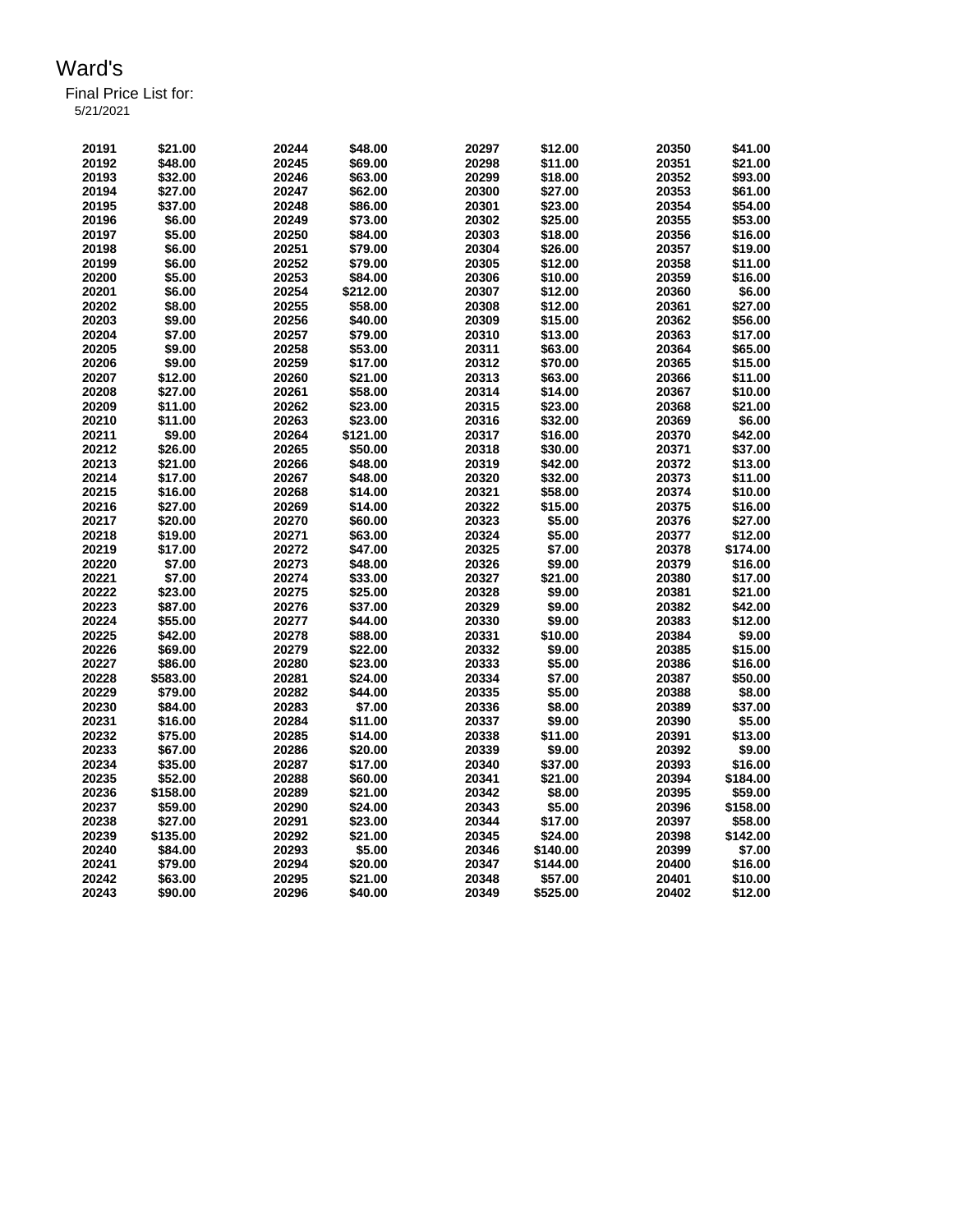| 20403 | \$12.00  | 20456 | \$27.00  | 20509 | \$7.00   | 20562 | \$5.00   |
|-------|----------|-------|----------|-------|----------|-------|----------|
| 20404 | \$10.00  | 20457 | \$44.00  | 20510 | \$21.00  | 20563 | \$6.00   |
| 20405 | \$10.00  | 20458 | \$83.00  | 20511 | \$12.00  | 20564 | \$21.00  |
| 20406 | \$5.00   | 20459 | \$21.00  | 20512 | \$23.00  | 20565 | \$16.00  |
| 20407 | \$129.00 | 20460 | \$27.00  | 20513 | \$79.00  | 20566 | \$10.00  |
| 20408 | \$212.00 | 20461 | \$48.00  | 20514 | \$53.00  | 20567 | \$121.00 |
| 20409 | \$37.00  | 20462 | \$21.00  | 20515 | \$21.00  | 20568 | \$79.00  |
| 20410 | \$29.00  | 20463 | \$12.00  | 20516 | \$16.00  | 20569 | \$58.00  |
| 20411 | \$69.00  | 20464 | \$11.00  | 20517 | \$9.00   | 20570 | \$85.00  |
| 20412 | \$24.00  | 20465 | \$6.00   | 20518 | \$12.00  | 20571 | \$30.00  |
| 20413 | \$79.00  | 20466 | \$151.00 | 20519 | \$16.00  | 20572 | \$15.00  |
| 20414 | \$20.00  | 20467 | \$16.00  | 20520 | \$16.00  | 20573 | \$32.00  |
| 20415 | \$17.00  | 20468 | \$174.00 | 20521 | \$15.00  | 20574 | \$24.00  |
| 20416 | \$16.00  | 20469 | \$44.00  | 20522 | \$16.00  | 20575 | \$11.00  |
| 20417 | \$84.00  | 20470 | \$12.00  | 20523 | \$19.00  | 20576 | \$65.00  |
| 20418 | \$27.00  | 20471 | \$7.00   | 20524 | \$58.00  | 20577 | \$9.00   |
| 20419 | \$27.00  | 20472 | \$32.00  | 20525 | \$48.00  | 20578 | \$15.00  |
| 20420 | \$78.00  | 20473 | \$63.00  | 20526 | \$84.00  | 20579 | \$20.00  |
| 20421 | \$74.00  | 20474 | \$84.00  | 20527 | \$79.00  | 20580 | \$9.00   |
| 20422 | \$55.00  | 20475 | \$37.00  | 20528 | \$8.00   | 20581 | \$16.00  |
| 20423 | \$180.00 | 20476 | \$27.00  | 20529 | \$16.00  | 20582 | \$10.00  |
| 20424 | \$27.00  | 20477 | \$7.00   | 20530 | \$34.00  | 20583 | \$18.00  |
| 20425 | \$15.00  | 20478 | \$11.00  | 20531 | \$9.00   | 20584 | \$8.00   |
| 20426 | \$10.00  | 20479 | \$15.00  | 20532 | \$11.00  | 20585 | \$84.00  |
| 20427 | \$30.00  | 20480 | \$81.00  | 20533 | \$6.00   | 20586 | \$5.00   |
| 20428 | \$23.00  | 20481 | \$5.00   | 20534 | \$16.00  | 20587 | \$23.00  |
| 20429 | \$25.00  | 20482 | \$47.00  | 20535 | \$8.00   | 20588 | \$9.00   |
| 20430 | \$39.00  | 20483 | \$25.00  | 20536 | \$12.00  | 20589 | \$5.00   |
| 20431 | \$24.00  | 20484 | \$24.00  | 20537 | \$6.00   | 20590 | \$37.00  |
| 20432 | \$25.00  | 20485 | \$69.00  | 20538 | \$35.00  | 20591 | \$7.00   |
| 20433 | \$48.00  | 20486 | \$69.00  | 20539 | \$11.00  | 20592 | \$9.00   |
| 20434 | \$35.00  | 20487 | \$14.00  | 20540 | \$9.00   | 20593 | \$69.00  |
| 20435 | \$13.00  | 20488 | \$23.00  | 20541 | \$6.00   | 20594 | \$139.00 |
| 20436 | \$101.00 | 20489 | \$42.00  | 20542 | \$13.00  | 20595 | \$42.00  |
| 20437 | \$65.00  | 20490 | \$18.00  | 20543 | \$30.00  | 20596 | \$167.00 |
| 20438 | \$71.00  | 20491 | \$23.00  | 20544 | \$42.00  | 20597 | \$71.00  |
| 20439 | \$42.00  | 20492 | \$55.00  | 20545 | \$16.00  | 20598 | \$114.00 |
| 20440 | \$11.00  | 20493 | \$34.00  | 20546 | \$7.00   | 20599 | \$23.00  |
| 20441 | \$65.00  | 20494 | \$11.00  | 20547 | \$11.00  | 20600 | \$8.00   |
| 20442 | \$50.00  | 20495 | \$9.00   | 20548 | \$9.00   | 20601 | \$42.00  |
| 20443 | \$27.00  | 20496 | \$14.00  | 20549 | \$16.00  | 20602 | \$33.00  |
| 20444 | \$21.00  | 20497 | \$9.00   | 20550 | \$27.00  | 20603 | \$17.00  |
| 20445 | \$7.00   | 20498 | \$210.00 | 20551 | \$13.00  | 20604 | \$63.00  |
| 20446 | \$80.00  | 20499 | \$12.00  | 20552 | \$37.00  | 20605 | \$38.00  |
| 20447 | \$27.00  | 20500 | \$19.00  | 20553 | \$12.00  | 20606 | \$5.00   |
| 20448 | \$16.00  | 20501 | \$8.00   | 20554 | \$12.00  | 20607 | \$11.00  |
| 20449 | \$15.00  | 20502 | \$6.00   | 20555 | \$15.00  | 20608 | \$24.00  |
| 20450 | \$13.00  | 20503 | \$7.00   | 20556 | \$16.00  | 20609 | \$7.00   |
| 20451 | \$9.00   | 20504 | \$13.00  | 20557 | \$9.00   | 20610 | \$28.00  |
| 20452 | \$13.00  | 20505 | \$19.00  | 20558 | \$8.00   | 20611 | \$7.00   |
| 20453 | \$19.00  | 20506 | \$10.00  | 20559 | \$28.00  | 20612 | \$7.00   |
| 20454 | \$9.00   | 20507 | \$11.00  | 20560 | \$105.00 | 20613 | \$15.00  |
| 20455 | \$42.00  | 20508 | \$10.00  | 20561 | \$11.00  | 20614 | \$9.00   |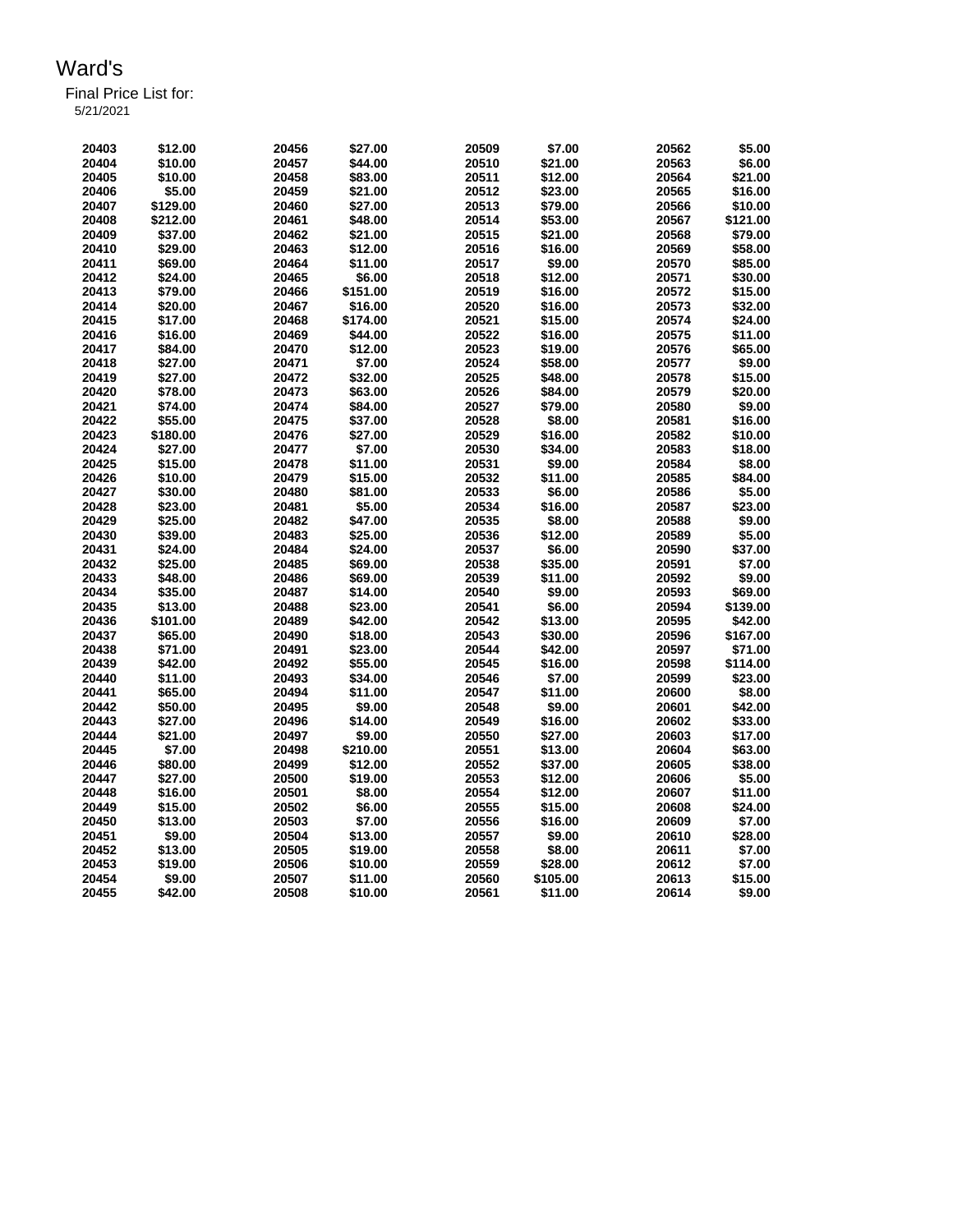Final Price List for:

5/21/2021

| 20615 | \$5.00   | 20668 | \$42.00           | 20721          | \$19.00            | 20774          | \$27.00 |
|-------|----------|-------|-------------------|----------------|--------------------|----------------|---------|
| 20616 | \$5.00   | 20669 | \$6.00            | 20722          | \$42.00            | 20775          | \$23.00 |
| 20617 | \$8.00   | 20670 | \$8.00            | 20723          | \$13.00            | 20776          | \$27.00 |
| 20618 | \$100.00 | 20671 | \$16.00           | 20724          | \$15.00            | 20777          | \$28.00 |
| 20619 | \$10.00  | 20672 | \$15.00           | 20725          | \$13.00            | 20778          | \$34.00 |
| 20620 | \$7.00   | 20673 | \$6.00            | 20726          | \$13.00            | 20779          | \$42.00 |
| 20621 | \$11.00  | 20674 | \$19.00           | 20727          | \$58.00            | 20780          | \$25.00 |
| 20622 | \$33.00  | 20675 | \$21.00           | 20728          | \$89.00            | 20781          | \$9.00  |
| 20623 | \$7.00   | 20676 | \$21.00           | 20729          | \$24.00            | 20782          | \$9.00  |
| 20624 | \$21.00  | 20677 | \$22.00           | 20730          | \$12.00            | 20783          | \$9.00  |
| 20625 | \$5.00   | 20678 | \$13.00           | 20731          | \$11.00            | 20784          | \$9.00  |
| 20626 | \$5.00   | 20679 | \$152.00          | 20732          | \$53.00            | 20785          | \$17.00 |
| 20627 | \$45.00  | 20680 | \$9.00            | 20733          | \$23.00            | 20786          | \$9.00  |
| 20628 | \$21.00  | 20681 | \$24.00           | 20734          | \$21.00            | 20787          | \$11.00 |
| 20629 | \$56.00  | 20682 | \$6.00            | 20735          | \$9.00             | 20788          | \$11.00 |
| 20630 | \$11.00  | 20683 | \$9.00            | 20736          | \$13.00            | 20789          | \$7.00  |
| 20631 | \$7.00   | 20684 | \$9.00            | 20737          | \$16.00            | 20790          | \$11.00 |
| 20632 | \$32.00  | 20685 | \$23.00           | 20738          | \$42.00            | 20791          | \$12.00 |
| 20633 | \$13.00  | 20686 | \$11.00           | 20739          | \$42.00            | 20792          | \$17.00 |
| 20634 | \$15.00  | 20687 | \$21.00           | 20740          | \$37.00            | 20793          | \$9.00  |
| 20635 |          |       |                   |                |                    |                | \$21.00 |
| 20636 | \$16.00  | 20688 | \$27.00<br>\$6.00 | 20741<br>20742 | \$16.00<br>\$35.00 | 20794<br>20795 | \$10.00 |
|       | \$8.00   | 20689 |                   |                |                    |                |         |
| 20637 | \$84.00  | 20690 | \$67.00           | 20743          | \$16.00            | 20796          | \$11.00 |
| 20638 | \$20.00  | 20691 | \$17.00           | 20744          | \$13.00            | 20797          | \$12.00 |
| 20639 | \$5.00   | 20692 | \$21.00           | 20745          | \$25.00            | 20798          | \$10.00 |
| 20640 | \$12.00  | 20693 | \$23.00           | 20746          | \$21.00            | 20799          | \$14.00 |
| 20641 | \$9.00   | 20694 | \$14.00           | 20747          | \$15.00            | 20800          | \$21.00 |
| 20642 | \$9.00   | 20695 | \$8.00            | 20748          | \$30.00            | 20801          | \$23.00 |
| 20643 | \$11.00  | 20696 | \$15.00           | 20749          | \$18.00            | 20802          | \$37.00 |
| 20644 | \$69.00  | 20697 | \$7.00            | 20750          | \$37.00            | 20803          | \$13.00 |
| 20645 | \$15.00  | 20698 | \$57.00           | 20751          | \$21.00            | 20804          | \$37.00 |
| 20646 | \$5.00   | 20699 | \$27.00           | 20752          | \$23.00            | 20805          | \$16.00 |
| 20647 | \$8.00   | 20700 | \$84.00           | 20753          | \$6.00             | 20806          | \$12.00 |
| 20648 | \$5.00   | 20701 | \$16.00           | 20754          | \$23.00            | 20807          | \$10.00 |
| 20649 | \$9.00   | 20702 | \$13.00           | 20755          | \$53.00            | 20808          | \$9.00  |
| 20650 | \$20.00  | 20703 | \$13.00           | 20756          | \$22.00            | 20809          | \$20.00 |
| 20651 | \$16.00  | 20704 | \$42.00           | 20757          | \$10.00            | 20810          | \$21.00 |
| 20652 | \$24.00  | 20705 | \$45.00           | 20758          | \$19.00            | 20811          | \$16.00 |
| 20653 | \$18.00  | 20706 | \$8.00            | 20759          | \$55.00            | 20812          | \$13.00 |
| 20654 | \$14.00  | 20707 | \$23.00           | 20760          | \$13.00            | 20813          | \$13.00 |
| 20655 | \$12.00  | 20708 | \$19.00           | 20761          | \$11.00            | 20814          | \$16.00 |
| 20656 | \$13.00  | 20709 | \$7.00            | 20762          | \$29.00            | 20815          | \$21.00 |
| 20657 | \$27.00  | 20710 | \$21.00           | 20763          | \$23.00            | 20816          | \$9.00  |
| 20658 | \$28.00  | 20711 | \$45.00           | 20764          | \$21.00            | 20817          | \$21.00 |
| 20659 | \$34.00  | 20712 | \$21.00           | 20765          | \$13.00            | 20818          | \$20.00 |
| 20660 | \$21.00  | 20713 | \$8.00            | 20766          | \$42.00            | 20819          | \$7.00  |
| 20661 | \$25.00  | 20714 | \$9.00            | 20767          | \$16.00            | 20820          | \$12.00 |
| 20662 | \$6.00   | 20715 | \$9.00            | 20768          | \$28.00            | 20821          | \$8.00  |
| 20663 | \$69.00  | 20716 | \$20.00           | 20769          | \$25.00            | 20822          | \$32.00 |
| 20664 | \$25.00  | 20717 | \$10.00           | 20770          | \$56.00            | 20823          | \$12.00 |
| 20665 | \$18.00  | 20718 | \$11.00           | 20771          | \$32.00            | 20824          | \$12.00 |
| 20666 | \$11.00  | 20719 | \$27.00           | 20772          | \$34.00            | 20825          | \$9.00  |
| 20667 | \$16.00  | 20720 | \$13.00           | 20773          | \$58.00            | 20826          | \$11.00 |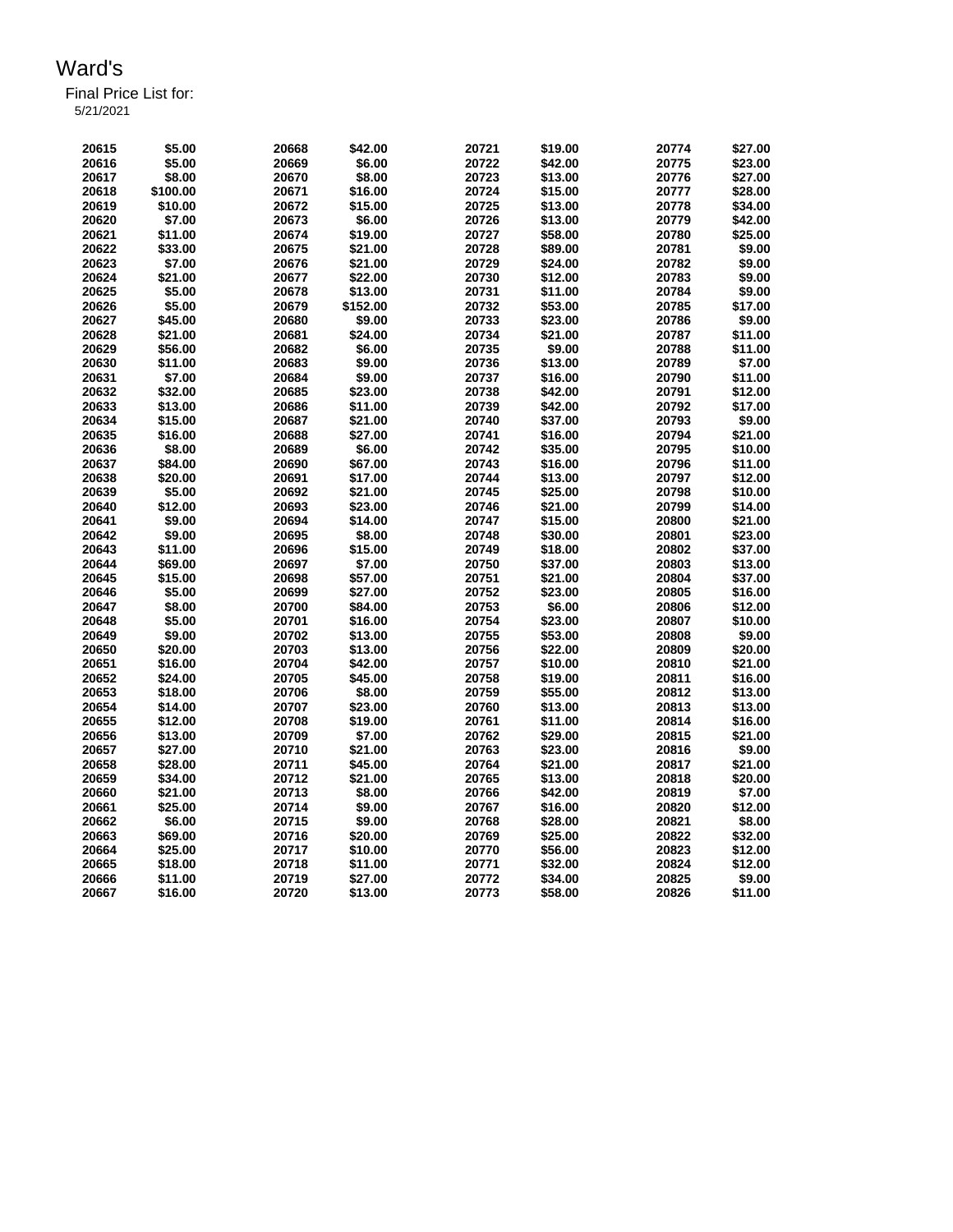| 20827 | \$12.00  | 20880 | \$8.00  | 20933 | \$11.00 | 20986 | \$27.00 |
|-------|----------|-------|---------|-------|---------|-------|---------|
| 20828 | \$12.00  | 20881 | \$7.00  | 20934 | \$9.00  | 20987 | \$12.00 |
| 20829 | \$7.00   | 20882 | \$9.00  | 20935 | \$9.00  | 20988 | \$12.00 |
| 20830 | \$17.00  | 20883 | \$10.00 | 20936 | \$13.00 | 20989 | \$16.00 |
| 20831 | \$7.00   | 20884 | \$13.00 | 20937 | \$12.00 | 20990 | \$16.00 |
| 20832 | \$9.00   | 20885 | \$7.00  | 20938 | \$20.00 | 20991 | \$32.00 |
| 20833 | \$11.00  | 20886 | \$12.00 | 20939 | \$56.00 | 20992 | \$53.00 |
| 20834 | \$16.00  | 20887 | \$18.00 | 20940 | \$14.00 | 20993 | \$23.00 |
| 20835 | \$20.00  | 20888 | \$10.00 | 20941 | \$12.00 | 20994 | \$70.00 |
| 20836 | \$5.00   | 20889 | \$6.00  | 20942 | \$16.00 | 20995 | \$16.00 |
| 20837 | \$8.00   | 20890 | \$7.00  | 20943 | \$14.00 | 20996 | \$21.00 |
| 20838 | \$13.00  | 20891 | \$15.00 | 20944 | \$12.00 | 20997 | \$23.00 |
| 20839 | \$7.00   | 20892 | \$8.00  | 20945 | \$16.00 | 20998 | \$48.00 |
|       |          |       |         |       |         |       |         |
| 20840 | \$12.00  | 20893 | \$15.00 | 20946 | \$19.00 | 20999 | \$20.00 |
| 20841 | \$42.00  | 20894 | \$19.00 | 20947 | \$14.00 | 21000 | \$19.00 |
| 20842 | \$7.00   | 20895 | \$6.00  | 20948 | \$20.00 | 21001 | \$14.00 |
| 20843 | \$12.00  | 20896 | \$27.00 | 20949 | \$11.00 | 21002 | \$16.00 |
| 20844 | \$22.00  | 20897 | \$7.00  | 20950 | \$13.00 | 21003 | \$49.00 |
| 20845 | \$12.00  | 20898 | \$13.00 | 20951 | \$7.00  | 21004 | \$18.00 |
| 20846 | \$18.00  | 20899 | \$34.00 | 20952 | \$11.00 | 21005 | \$45.00 |
| 20847 | \$20.00  | 20900 | \$27.00 | 20953 | \$30.00 | 21006 | \$48.00 |
| 20848 | \$12.00  | 20901 | \$15.00 | 20954 | \$33.00 | 21007 | \$45.00 |
| 20849 | \$21.00  | 20902 | \$15.00 | 20955 | \$12.00 | 21008 | \$48.00 |
| 20850 | \$100.00 | 20903 | \$5.00  | 20956 | \$16.00 | 21009 | \$46.00 |
| 20851 | \$19.00  | 20904 | \$7.00  | 20957 | \$13.00 | 21010 | \$21.00 |
| 20852 | \$9.00   | 20905 | \$7.00  | 20958 | \$12.00 | 21011 | \$9.00  |
| 20853 | \$17.00  | 20906 | \$30.00 | 20959 | \$12.00 | 21012 | \$13.00 |
| 20854 | \$15.00  | 20907 | \$13.00 | 20960 | \$10.00 | 21013 | \$26.00 |
| 20855 | \$21.00  | 20908 | \$6.00  | 20961 | \$14.00 | 21014 | \$21.00 |
| 20856 | \$19.00  | 20909 | \$13.00 | 20962 | \$13.00 | 21015 | \$28.00 |
| 20857 | \$21.00  | 20910 | \$8.00  | 20963 | \$16.00 | 21016 | \$15.00 |
| 20858 | \$9.00   | 20911 | \$7.00  | 20964 | \$21.00 | 21017 | \$11.00 |
| 20859 | \$25.00  | 20912 | \$55.00 | 20965 | \$13.00 | 21018 | \$13.00 |
| 20860 | \$32.00  | 20913 | \$12.00 | 20966 | \$16.00 | 21019 | \$16.00 |
| 20861 | \$27.00  | 20914 | \$10.00 | 20967 | \$44.00 | 21020 | \$12.00 |
| 20862 | \$17.00  | 20915 | \$24.00 | 20968 | \$34.00 | 21021 | \$19.00 |
| 20863 |          |       |         | 20969 | \$12.00 | 21022 | \$19.00 |
|       | \$35.00  | 20916 | \$24.00 |       |         |       |         |
| 20864 | \$29.00  | 20917 | \$24.00 | 20970 | \$13.00 | 21023 | \$19.00 |
| 20865 | \$200.00 | 20918 | \$37.00 | 20971 | \$13.00 | 21024 | \$16.00 |
| 20866 | \$21.00  | 20919 | \$16.00 | 20972 | \$25.00 | 21025 | \$21.00 |
| 20867 | \$13.00  | 20920 | \$11.00 | 20973 | \$12.00 | 21026 | \$31.00 |
| 20868 | \$48.00  | 20921 | \$19.00 | 20974 | \$13.00 | 21027 | \$16.00 |
| 20869 | \$9.00   | 20922 | \$12.00 | 20975 | \$13.00 | 21028 | \$18.00 |
| 20870 | \$17.00  | 20923 | \$23.00 | 20976 | \$11.00 | 21029 | \$16.00 |
| 20871 | \$23.00  | 20924 | \$12.00 | 20977 | \$16.00 | 21030 | \$24.00 |
| 20872 | \$18.00  | 20925 | \$18.00 | 20978 | \$23.00 | 21031 | \$29.00 |
| 20873 | \$207.00 | 20926 | \$11.00 | 20979 | \$13.00 | 21032 | \$31.00 |
| 20874 | \$394.00 | 20927 | \$20.00 | 20980 | \$13.00 | 21033 | \$23.00 |
| 20875 | \$29.00  | 20928 | \$12.00 | 20981 | \$7.00  | 21034 | \$30.00 |
| 20876 | \$21.00  | 20929 | \$10.00 | 20982 | \$14.00 | 21035 | \$8.00  |
| 20877 | \$21.00  | 20930 | \$18.00 | 20983 | \$63.00 | 21036 | \$25.00 |
| 20878 | \$14.00  | 20931 | \$24.00 | 20984 | \$15.00 | 21037 | \$8.00  |
| 20879 | \$12.00  | 20932 | \$11.00 | 20985 | \$20.00 | 21038 | \$21.00 |
|       |          |       |         |       |         |       |         |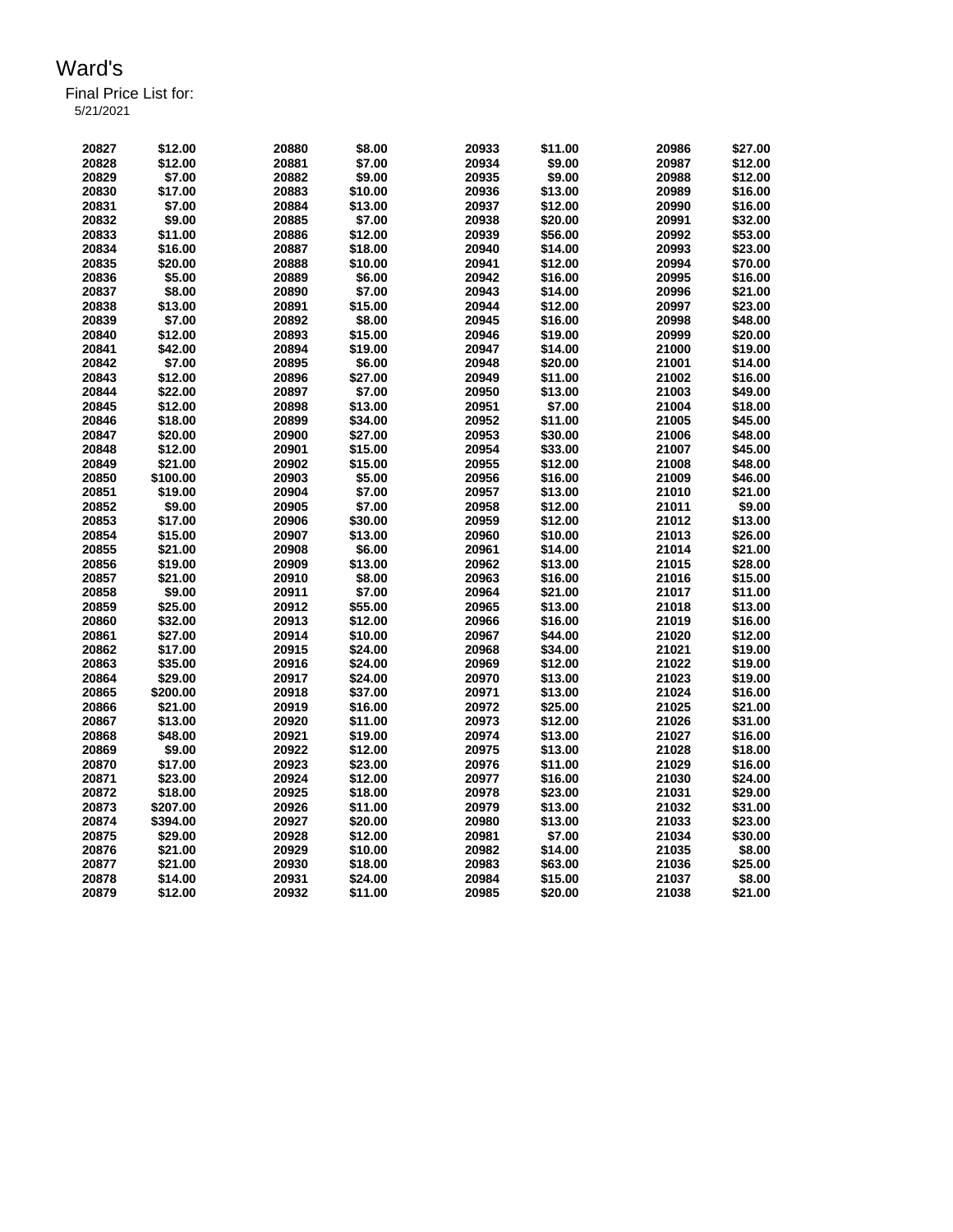| .         |  |  |
|-----------|--|--|
| 5/21/2021 |  |  |

| 21039 | \$15.00  | 21092 | \$9.00  | 21145 | \$13.00  | 21198 | \$21.00 |
|-------|----------|-------|---------|-------|----------|-------|---------|
| 21040 | \$19.00  | 21093 | \$7.00  | 21146 | \$19.00  | 21199 | \$30.00 |
| 21041 | \$18.00  | 21094 | \$7.00  | 21147 | \$23.00  | 21200 | \$25.00 |
| 21042 | \$17.00  | 21095 | \$16.00 | 21148 | \$18.00  | 21201 | \$69.00 |
| 21043 | \$13.00  | 21096 | \$12.00 | 21149 | \$29.00  | 21202 | \$39.00 |
| 21044 | \$15.00  | 21097 | \$9.00  | 21150 | \$18.00  | 21203 | \$32.00 |
| 21045 | \$16.00  | 21098 | \$16.00 | 21151 | \$13.00  | 21204 | \$42.00 |
| 21046 | \$41.00  | 21099 | \$15.00 | 21152 | \$21.00  | 21205 | \$34.00 |
| 21047 | \$35.00  | 21100 | \$27.00 | 21153 | \$13.00  | 21206 | \$48.00 |
| 21048 | \$15.00  | 21101 | \$23.00 | 21154 | \$29.00  | 21207 | \$42.00 |
| 21049 |          | 21102 | \$7.00  | 21155 | \$18.00  | 21208 | \$47.00 |
|       | \$13.00  |       | \$11.00 | 21156 |          |       | \$11.00 |
| 21050 | \$37.00  | 21103 |         |       | \$13.00  | 21209 |         |
| 21051 | \$11.00  | 21104 | \$37.00 | 21157 | \$16.00  | 21210 | \$14.00 |
| 21052 | \$16.00  | 21105 | \$19.00 | 21158 | \$13.00  | 21211 | \$5.00  |
| 21053 | \$12.00  | 21106 | \$34.00 | 21159 | \$24.00  | 21212 | \$7.00  |
| 21054 | \$11.00  | 21107 | \$13.00 | 21160 | \$24.00  | 21213 | \$6.00  |
| 21055 | \$16.00  | 21108 | \$9.00  | 21161 | \$21.00  | 21214 | \$8.00  |
| 21056 | \$44.00  | 21109 | \$7.00  | 21162 | \$37.00  | 21215 | \$16.00 |
| 21057 | \$54.00  | 21110 | \$11.00 | 21163 | \$35.00  | 21216 | \$18.00 |
| 21058 | \$17.00  | 21111 | \$24.00 | 21164 | \$21.00  | 21217 | \$13.00 |
| 21059 | \$11.00  | 21112 | \$7.00  | 21165 | \$14.00  | 21218 | \$10.00 |
| 21060 | \$13.00  | 21113 | \$5.00  | 21166 | \$16.00  | 21219 | \$13.00 |
| 21061 | \$17.00  | 21114 | \$67.00 | 21167 | \$23.00  | 21220 | \$12.00 |
| 21062 | \$5.00   | 21115 | \$16.00 | 21168 | \$17.00  | 21221 | \$9.00  |
| 21063 | \$16.00  | 21116 | \$16.00 | 21169 | \$19.00  | 21222 | \$7.00  |
| 21064 | \$7.00   | 21117 | \$9.00  | 21170 | \$52.00  | 21223 | \$16.00 |
| 21065 | \$32.00  | 21118 | \$13.00 | 21171 | \$32.00  | 21224 | \$11.00 |
| 21066 | \$12.00  | 21119 | \$16.00 | 21172 | \$15.00  | 21225 | \$7.00  |
| 21067 | \$6.00   | 21120 | \$15.00 | 21173 | \$37.00  | 21226 | \$11.00 |
| 21068 | \$8.00   | 21121 | \$9.00  | 21174 | \$46.00  | 21227 | \$7.00  |
| 21069 | \$23.00  | 21122 | \$13.00 | 21175 | \$8.00   | 21228 | \$11.00 |
| 21070 | \$13.00  | 21123 | \$18.00 | 21176 | \$18.00  | 21229 | \$19.00 |
|       |          | 21124 |         | 21177 | \$18.00  | 21230 | \$11.00 |
| 21071 | \$25.00  | 21125 | \$30.00 | 21178 |          |       |         |
| 21072 | \$7.00   |       | \$13.00 |       | \$39.00  | 21231 | \$9.00  |
| 21073 | \$11.00  | 21126 | \$13.00 | 21179 | \$28.00  | 21232 | \$12.00 |
| 21074 | \$16.00  | 21127 | \$11.00 | 21180 | \$48.00  | 21233 | \$27.00 |
| 21075 | \$21.00  | 21128 | \$21.00 | 21181 | \$16.00  | 21234 | \$21.00 |
| 21076 | \$13.00  | 21129 | \$13.00 | 21182 | \$31.00  | 21235 | \$8.00  |
| 21077 | \$9.00   | 21130 | \$27.00 | 21183 | \$37.00  | 21236 | \$27.00 |
| 21078 | \$45.00  | 21131 | \$17.00 | 21184 | \$28.00  | 21237 | \$12.00 |
| 21079 | \$7.00   | 21132 | \$24.00 | 21185 | \$21.00  | 21238 | \$9.00  |
| 21080 | \$14.00  | 21133 | \$13.00 | 21186 | \$107.00 | 21239 | \$12.00 |
| 21081 | \$224.00 | 21134 | \$28.00 | 21187 | \$28.00  | 21240 | \$5.00  |
| 21082 | \$6.00   | 21135 | \$11.00 | 21188 | \$27.00  | 21241 | \$14.00 |
| 21083 | \$21.00  | 21136 | \$16.00 | 21189 | \$25.00  | 21242 | \$11.00 |
| 21084 | \$23.00  | 21137 | \$56.00 | 21190 | \$163.00 | 21243 | \$21.00 |
| 21085 | \$24.00  | 21138 | \$13.00 | 21191 | \$32.00  | 21244 | \$27.00 |
| 21086 | \$18.00  | 21139 | \$20.00 | 21192 | \$74.00  | 21245 | \$12.00 |
| 21087 | \$8.00   | 21140 | \$44.00 | 21193 | \$25.00  | 21246 | \$21.00 |
| 21088 | \$8.00   | 21141 | \$22.00 | 21194 | \$116.00 | 21247 | \$21.00 |
| 21089 | \$12.00  | 21142 | \$8.00  | 21195 | \$23.00  | 21248 | \$45.00 |
| 21090 | \$11.00  | 21143 | \$9.00  | 21196 | \$79.00  | 21249 | \$32.00 |
| 21091 | \$17.00  | 21144 | \$21.00 | 21197 | \$19.00  | 21250 | \$32.00 |
|       |          |       |         |       |          |       |         |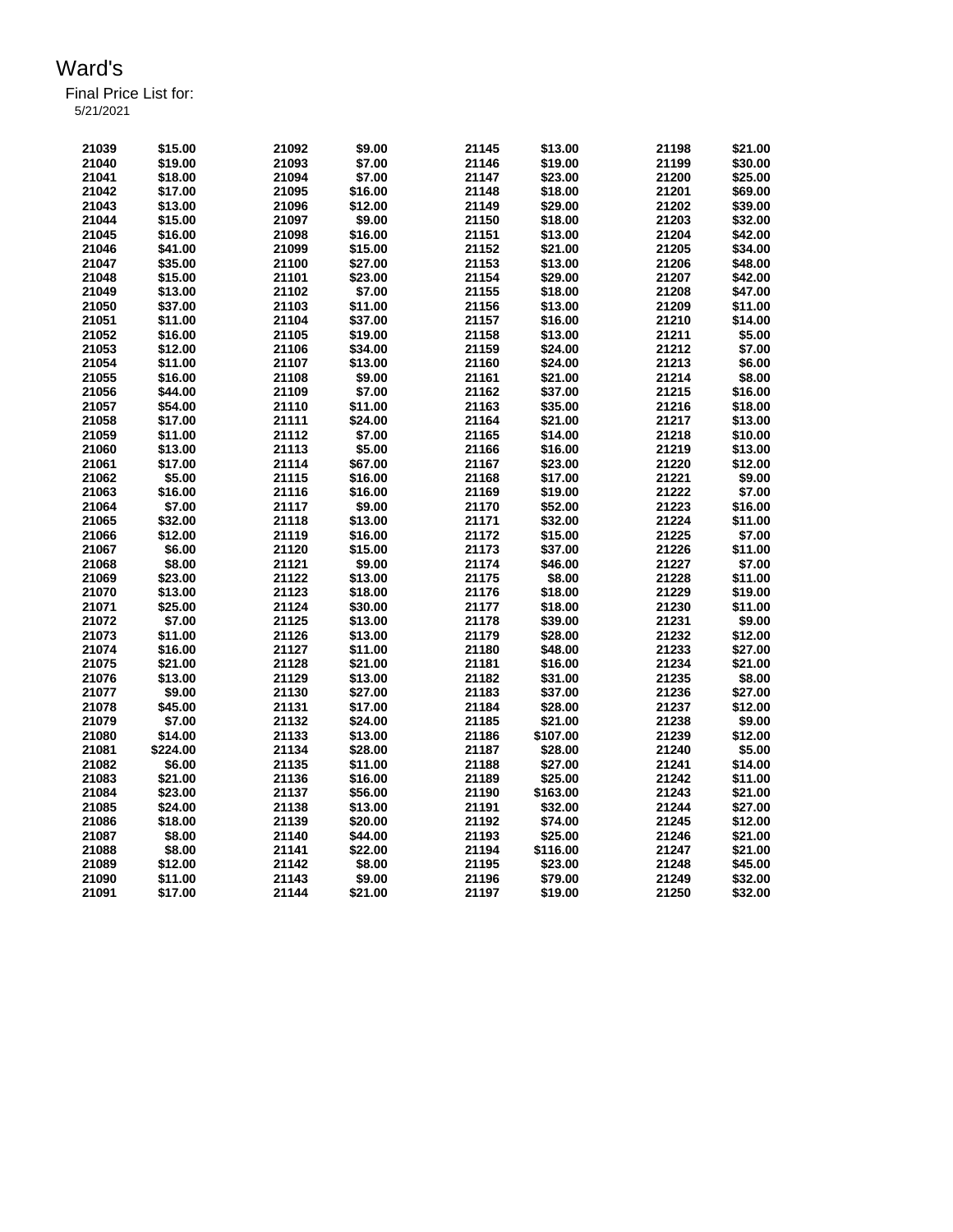| 21251 | \$45.00  | 21304 | \$200.00 | 21357 | \$70.00  | 21410 | \$105.00   |
|-------|----------|-------|----------|-------|----------|-------|------------|
| 21252 | \$32.00  | 21305 | \$158.00 | 21358 | \$58.00  | 21411 | \$42.00    |
| 21253 | \$17.00  | 21306 | \$142.00 | 21359 | \$44.00  | 21412 | \$49.00    |
| 21254 | \$32.00  | 21307 | \$92.00  | 21360 | \$59.00  | 21413 | \$189.00   |
| 21255 | \$17.00  | 21308 | \$95.00  | 21361 | \$91.00  | 21414 | \$225.00   |
| 21256 | \$6.00   | 21309 | \$65.00  | 21362 | \$58.00  | 21415 | \$158.00   |
| 21257 | \$12.00  | 21310 | \$78.00  | 21363 | \$62.00  | 21416 | \$142.00   |
| 21258 | \$12.00  | 21311 | \$80.00  | 21364 | \$45.00  | 21417 | \$105.00   |
| 21259 | \$44.00  | 21312 | \$100.00 | 21365 | \$19.00  | 21418 | \$111.00   |
| 21260 | \$11.00  | 21313 | \$105.00 | 21366 | \$13.00  | 21419 | \$63.00    |
| 21261 | \$11.00  | 21314 | \$63.00  | 21367 | \$630.00 | 21420 | \$84.00    |
| 21262 | \$12.00  | 21315 | \$27.00  | 21368 | \$368.00 | 21421 | \$46.00    |
| 21263 | \$12.00  | 21316 | \$69.00  | 21369 | \$210.00 | 21422 | \$46.00    |
| 21264 | \$42.00  |       |          |       |          | 21423 |            |
|       |          | 21317 | \$42.00  | 21370 | \$75.00  |       | \$51.00    |
| 21265 | \$13.00  | 21318 | \$83.00  | 21371 | \$55.00  | 21424 | \$47.00    |
| 21266 | \$12.00  | 21319 | \$84.00  | 21372 | \$65.00  | 21425 | \$132.00   |
| 21267 | \$27.00  | 21320 | \$63.00  | 21373 | \$53.00  | 21426 | \$90.00    |
| 21268 | \$12.00  | 21321 | \$105.00 | 21374 | \$75.00  | 21427 | \$116.00   |
| 21269 | \$27.00  | 21322 | \$73.00  | 21375 | \$44.00  | 21428 | \$92.00    |
| 21270 | \$111.00 | 21323 | \$70.00  | 21376 | \$50.00  | 21429 | \$74.00    |
| 21271 | \$35.00  | 21324 | \$73.00  | 21377 | \$50.00  | 21430 | \$84.00    |
| 21272 | \$42.00  | 21325 | \$249.00 | 21378 | \$343.00 | 21431 | \$79.00    |
| 21273 | \$32.00  | 21326 | \$125.00 | 21379 | \$111.00 | 21432 | \$35.00    |
| 21274 | \$27.00  | 21327 | \$150.00 | 21380 | \$111.00 | 21433 | \$53.00    |
| 21275 | \$6.00   | 21328 | \$294.00 | 21381 | \$142.00 | 21434 | \$70.00    |
| 21276 | \$12.00  | 21329 | \$130.00 | 21382 | \$195.00 | 21435 | \$63.00    |
| 21277 | \$129.00 | 21330 | \$105.00 | 21383 | \$86.00  | 21436 | \$125.00   |
| 21278 | \$15.00  | 21331 | \$100.00 | 21384 | \$75.00  | 21437 | \$48.00    |
| 21279 | \$18.00  | 21332 | \$114.00 | 21385 | \$74.00  | 21438 | \$35.00    |
| 21280 | \$23.00  | 21333 | \$96.00  | 21386 | \$109.00 | 21439 | \$31.00    |
| 21281 | \$12.00  | 21334 | \$132.00 | 21387 | \$127.00 | 21440 | \$185.00   |
| 21282 | \$30.00  | 21335 | \$90.00  | 21388 | \$216.00 | 21441 | \$186.00   |
| 21283 | \$53.00  | 21336 | \$56.00  | 21389 | \$84.00  | 21442 | \$115.00   |
| 21284 | \$13.00  | 21337 | \$84.00  | 21390 | \$56.00  | 21443 | \$79.00    |
| 21285 | \$18.00  | 21338 | \$69.00  | 21391 | \$60.00  | 21444 | \$95.00    |
| 21286 | \$16.00  | 21339 | \$71.00  | 21392 | \$84.00  | 21445 | \$71.00    |
| 21287 | \$17.00  | 21340 | \$76.00  | 21393 | \$210.00 | 21446 | \$75.00    |
| 21288 | \$15.00  | 21341 | \$104.00 | 21394 | \$105.00 | 21447 | \$58.00    |
| 21289 | \$21.00  | 21342 | \$89.00  | 21395 | \$84.00  | 21448 | \$200.00   |
| 21290 | \$21.00  | 21343 | \$41.00  | 21396 | \$132.00 | 30007 | \$5,714.00 |
| 21291 | \$21.00  | 21344 | \$116.00 | 21397 | \$48.00  | 30008 | \$2,847.00 |
| 21292 | \$12.00  | 21345 | \$90.00  | 21398 | \$305.00 | 30009 | \$290.00   |
| 21293 | \$17.00  | 21346 | \$59.00  | 21399 | \$37.00  | 30010 | \$237.00   |
| 21294 | \$170.00 | 21347 | \$90.00  | 21400 | \$84.00  | 30011 | \$150.00   |
| 21295 | \$59.00  | 21348 | \$140.00 | 21401 | \$30.00  | 30012 | \$63.00    |
| 21296 | \$200.00 | 21349 | \$133.00 | 21402 |          | 30013 | \$0.00     |
|       |          |       |          |       | \$28.00  |       |            |
| 21297 | \$27.00  | 21350 | \$66.00  | 21403 | \$84.00  | 30014 | \$45.00    |
| 21298 | \$27.00  | 21351 | \$82.00  | 21404 | \$84.00  | 30015 | \$317.00   |
| 21299 | \$158.00 | 21352 | \$100.00 | 21405 | \$70.00  | 30016 | \$71.00    |
| 21300 | \$153.00 | 21353 | \$69.00  | 21406 | \$35.00  | 30017 | \$74.00    |
| 21301 | \$82.00  | 21354 | \$79.00  | 21407 | \$63.00  | 30018 | \$331.00   |
| 21302 | \$27.00  | 21355 | \$75.00  | 21408 | \$49.00  | 30019 | \$107.00   |
| 21303 | \$53.00  | 21356 | \$44.00  | 21409 | \$90.00  | 30020 | \$145.00   |
|       |          |       |          |       |          |       |            |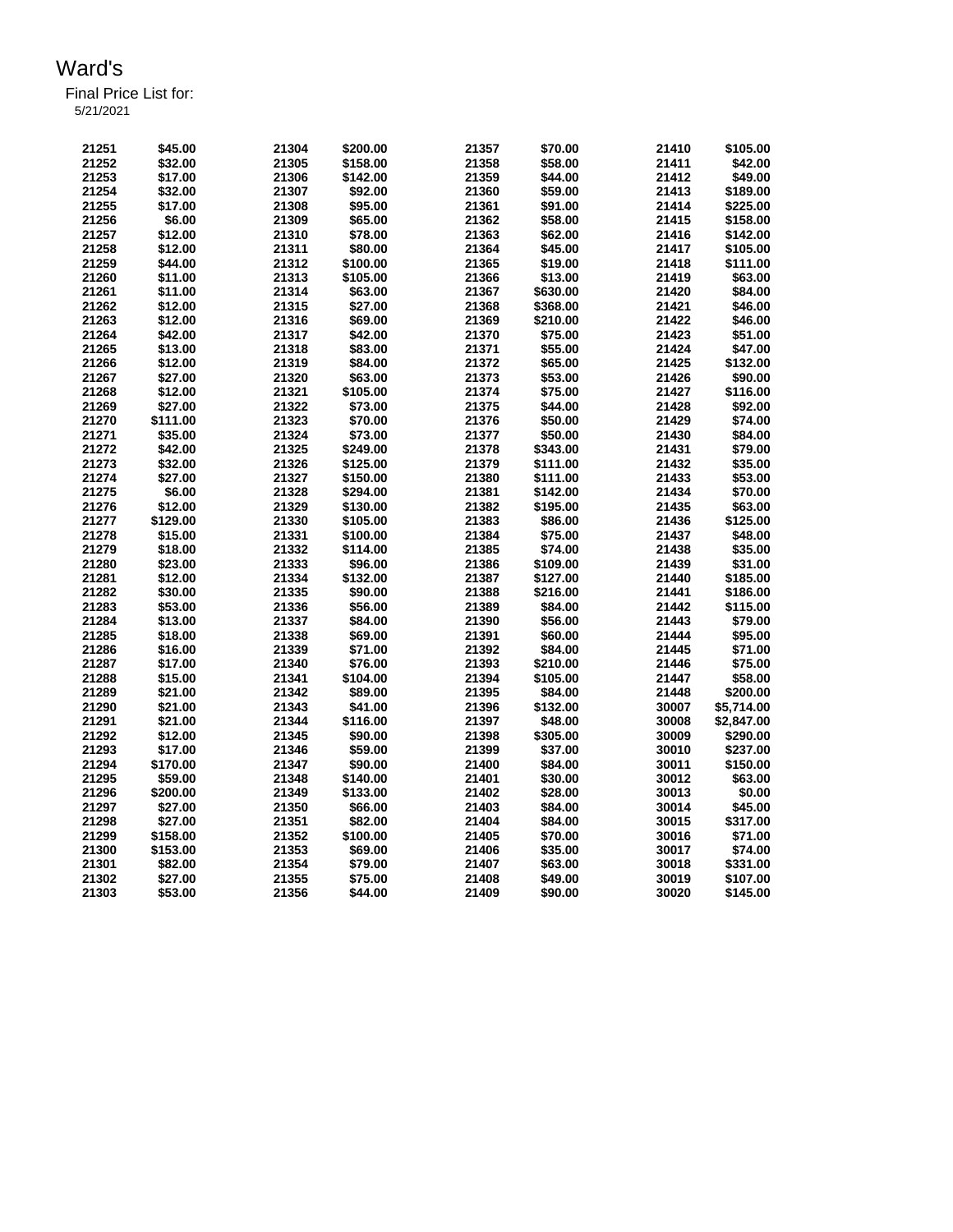| 30021          | \$669.00            | 30074          | \$23.00  | 30127 | \$28.00            | 30180          | \$89.00            |
|----------------|---------------------|----------------|----------|-------|--------------------|----------------|--------------------|
| 30022          | \$70.00             | 30075          | \$21.00  | 30128 | \$5.00             | 30181          | \$105.00           |
| 30023          | \$24.00             | 30076          | \$754.00 | 30129 | \$9.00             | 30182          | \$57.00            |
| 30024          | \$23.00             | 30077          | \$754.00 | 30130 | \$21.00            | 30183          | \$93.00            |
| 30025          | \$400.00            | 30078          | \$15.00  | 30131 | \$3.00             | 30184          | \$54.00            |
| 30026          | \$63.00             | 30079          | \$28.00  | 30132 | \$14.00            | 30185          | \$116.00           |
| 30027          | \$51.00             | 30080          | \$163.00 | 30133 | \$19.00            | 30186          | \$42.00            |
| 30028          | \$174.00            | 30081          | \$384.00 | 30134 | \$13.00            | 30187          | \$27.00            |
| 30029          | \$50.00             | 30082          | \$50.00  | 30135 | \$9.00             | 30188          | \$19.00            |
| 30030          | \$25.00             | 30083          | \$105.00 | 30136 | \$19.00            | 30189          | \$16.00            |
| 30031          | \$9.00              | 30084          | \$51.00  | 30137 | \$207.00           | 30190          | \$16.00            |
| 30032          | \$71.00             | 30085          | \$100.00 | 30138 | \$221.00           | 30191          | \$46.00            |
| 30033          | \$32.00             | 30086          | \$27.00  | 30139 | \$158.00           | 30192          | \$48.00            |
| 30034          | \$32.00             | 30087          | \$150.00 | 30140 | \$63.00            | 30193          | \$91.00            |
| 30035          | \$132.00            | 30088          | \$25.00  | 30141 | \$116.00           | 30194          | \$362.00           |
| 30036          | \$30.00             | 30089          | \$42.00  | 30142 | \$35.00            | 30195          | \$118.00           |
| 30037          | \$185.00            | 30090          | \$16.00  | 30143 | \$27.00            | 30196          | \$38.00            |
| 30038          | \$524.00            | 30091          | \$37.00  | 30144 | \$77.00            | 30197          | \$302.00           |
| 30039          | \$432.00            | 30092          | \$131.00 | 30145 | \$158.00           | 30198          | \$181.00           |
| 30040          | \$231.00            | 30093          | \$47.00  | 30146 | \$186.00           | 30199          | \$105.00           |
| 30041          | \$25.00             | 30094          | \$158.00 | 30147 | \$72.00            | 30200          | \$137.00           |
| 30042          | \$0.00              | 30095          | \$168.00 | 30148 | \$12.00            | 30201          | \$79.00            |
| 30043          | \$53.00             | 30096          | \$233.00 | 30149 | \$26.00            | 30202          | \$93.00            |
| 30044          | \$53.00             | 30097          | \$105.00 | 30150 | \$16.00            | 30203          | \$21.00            |
| 30045          | \$263.00            | 30098          | \$132.00 | 30151 | \$195.00           | 30204          | \$41.00            |
| 30046          | \$88.00             | 30099          | \$25.00  | 30152 | \$48.00            | 30205          | \$42.00            |
|                |                     |                |          |       |                    |                |                    |
| 30047<br>30048 | \$53.00<br>\$231.00 | 30100<br>30101 | \$31.00  | 30153 | \$25.00<br>\$25.00 | 30206          | \$37.00<br>\$27.00 |
|                |                     |                | \$44.00  | 30154 |                    | 30207          |                    |
| 30049          | \$195.00            | 30102          | \$27.00  | 30155 | \$132.00           | 30208          | \$35.00            |
| 30050          | \$53.00             | 30103          | \$179.00 | 30156 | \$96.00            | 30209          | \$34.00            |
| 30051          | \$27.00             | 30104          | \$100.00 | 30157 | \$386.00           | 30210          | \$56.00            |
| 30052          | \$41.00             | 30105          | \$110.00 | 30158 | \$163.00           | 30211          | \$14.00<br>\$84.00 |
| 30053          | \$220.00            | 30106          | \$158.00 | 30159 | \$65.00            | 30212<br>30213 | \$100.00           |
| 30054          | \$69.00             | 30107          | \$93.00  | 30160 | \$81.00            |                |                    |
| 30055          | \$104.00            | 30108          | \$0.00   | 30161 | \$195.00           | 30214          | \$93.00            |
| 30056          | \$35.00             | 30109          | \$315.00 | 30162 | \$210.00           | 30215          | \$32.00            |
| 30057          | \$3,665.00          | 30110          | \$79.00  | 30163 | \$69.00            | 30216          | \$74.00            |
| 30058          | \$951.00            | 30111          | \$48.00  | 30164 | \$103.00           | 30217          | \$81.00            |
| 30059          | \$965.00            | 30112          | \$35.00  | 30165 | \$116.00           | 30218          | \$65.00            |
| 30060          | \$116.00            | 30113          | \$32.00  | 30166 | \$107.00           | 30219          | \$74.00            |
| 30061          | \$45.00             | 30114          | \$20.00  | 30167 | \$50.00            | 30220          | \$49.00            |
| 30062          | \$375.00            | 30115          | \$16.00  | 30168 | \$72.00            | 30221          | \$25.00            |
| 30063          | \$66.00             | 30116          | \$53.00  | 30169 | \$179.00           | 30222          | \$46.00            |
| 30064          | \$16.00             | 30117          | \$160.00 | 30170 | \$74.00            | 30223          | \$35.00            |
| 30065          | \$62.00             | 30118          | \$84.00  | 30171 | \$74.00            | 30224          | \$51.00            |
| 30066          | \$168.00            | 30119          | \$68.00  | 30172 | \$31.00            | 30225          | \$74.00            |
| 30067          | \$168.00            | 30120          | \$70.00  | 30173 | \$184.00           | 30226          | \$45.00            |
| 30068          | \$166.00            | 30121          | \$36.00  | 30174 | \$107.00           | 30227          | \$42.00            |
| 30069          | \$50.00             | 30122          | \$19.00  | 30175 | \$72.00            | 30228          | \$56.00            |
| 30070          | \$17.00             | 30123          | \$10.00  | 30176 | \$142.00           | 30229          | \$74.00            |
| 30071          | \$83.00             | 30124          | \$28.00  | 30177 | \$105.00           | 30230          | \$3.00             |
| 30072          | \$21.00             | 30125          | \$15.00  | 30178 | \$48.00            | 30231          | \$32.00            |
| 30073          | \$105.00            | 30126          | \$29.00  | 30179 | \$63.00            | 30232          | \$42.00            |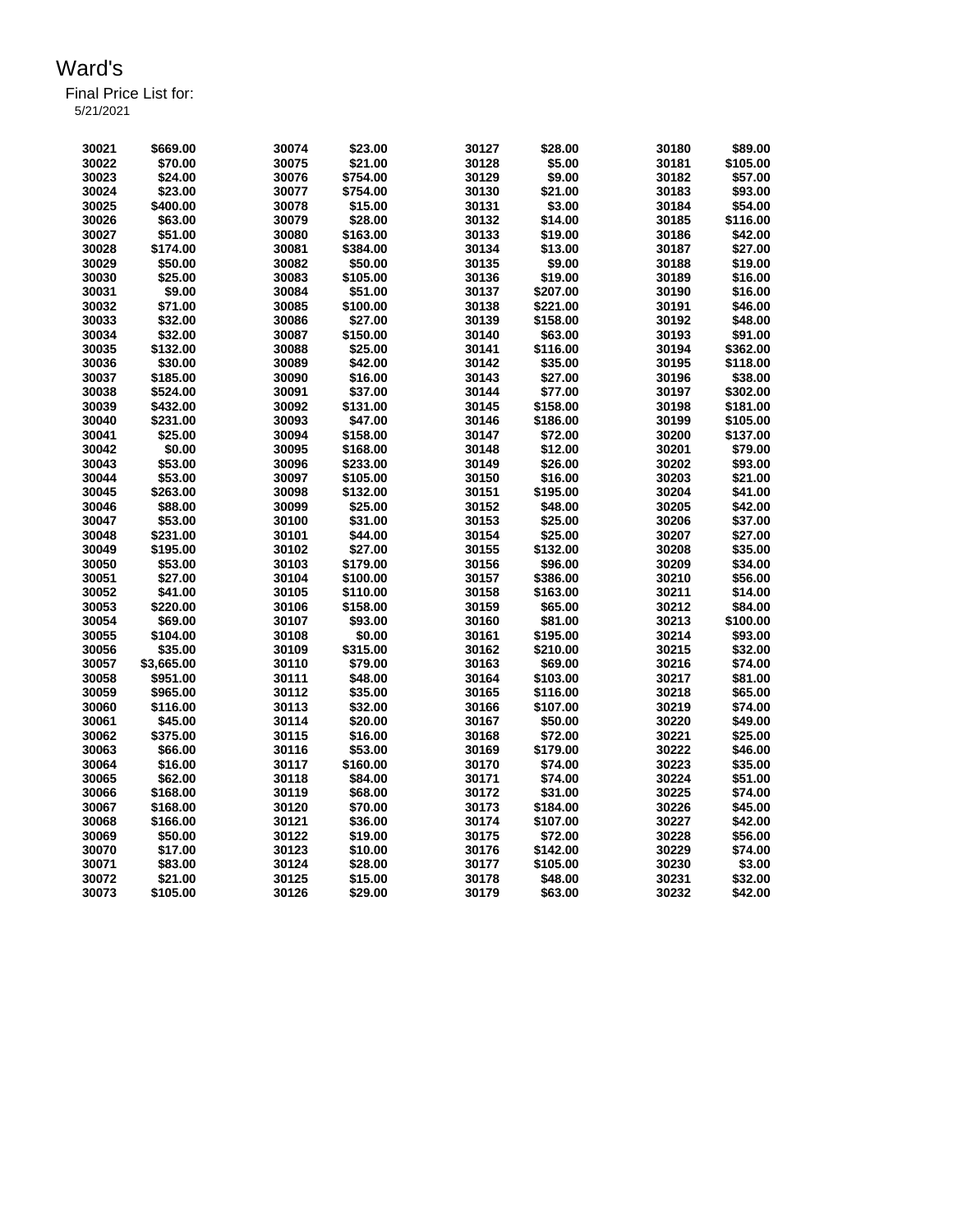| 30233 | \$18.00  | 30286 | \$39.00  | 30339 | \$82.00  | 30392 | \$50.00 |
|-------|----------|-------|----------|-------|----------|-------|---------|
| 30234 | \$63.00  | 30287 | \$31.00  | 30340 | \$32.00  | 30393 | \$35.00 |
| 30235 | \$33.00  | 30288 | \$21.00  | 30341 | \$58.00  | 30394 | \$38.00 |
| 30236 | \$11.00  | 30289 | \$66.00  | 30342 | \$89.00  | 30395 | \$66.00 |
| 30237 | \$41.00  | 30290 | \$13.00  | 30343 | \$40.00  | 30396 | \$53.00 |
| 30238 | \$9.00   | 30291 | \$37.00  | 30344 | \$93.00  | 30397 | \$39.00 |
| 30239 | \$45.00  | 30292 | \$60.00  | 30345 | \$48.00  | 30398 | \$29.00 |
| 30240 | \$60.00  | 30293 | \$53.00  | 30346 | \$54.00  | 30399 | \$24.00 |
| 30241 | \$59.00  | 30294 | \$53.00  | 30347 | \$58.00  | 30400 | \$13.00 |
| 30242 | \$163.00 | 30295 | \$51.00  | 30348 | \$80.00  | 30401 | \$16.00 |
| 30243 | \$105.00 | 30296 | \$51.00  | 30349 | \$105.00 | 30402 | \$27.00 |
| 30244 | \$42.00  | 30297 | \$51.00  | 30350 | \$27.00  | 30403 | \$42.00 |
| 30245 | \$87.00  | 30298 | \$88.00  | 30351 | \$111.00 | 30404 | \$32.00 |
| 30246 | \$88.00  | 30299 | \$82.00  | 30352 | \$48.00  | 30405 | \$27.00 |
| 30247 | \$63.00  | 30300 | \$97.00  | 30353 | \$16.00  | 30406 | \$16.00 |
| 30248 | \$59.00  | 30301 | \$142.00 | 30354 | \$76.00  | 30407 | \$23.00 |
| 30249 | \$35.00  | 30302 | \$184.00 | 30355 | \$36.00  | 30408 | \$25.00 |
| 30250 | \$81.00  | 30303 | \$160.00 | 30356 | \$33.00  | 30409 | \$77.00 |
| 30251 | \$74.00  | 30304 | \$42.00  | 30357 | \$116.00 | 30410 | \$37.00 |
| 30252 | \$23.00  | 30305 | \$63.00  | 30358 | \$48.00  | 30411 | \$53.00 |
| 30253 | \$22.00  | 30306 | \$63.00  | 30359 | \$42.00  | 30412 | \$69.00 |
| 30254 | \$63.00  | 30307 | \$53.00  | 30360 | \$37.00  | 30413 | \$29.00 |
| 30255 | \$63.00  | 30308 | \$50.00  | 30361 | \$59.00  | 30414 | \$36.00 |
| 30256 | \$29.00  | 30309 | \$53.00  | 30362 | \$233.00 | 30415 | \$16.00 |
| 30257 | \$69.00  | 30310 | \$40.00  | 30363 | \$158.00 | 30416 | \$25.00 |
| 30258 | \$69.00  | 30311 | \$41.00  | 30364 | \$400.00 | 30417 | \$23.00 |
| 30259 | \$27.00  | 30312 | \$70.00  | 30365 | \$55.00  | 30418 | \$45.00 |
| 30260 | \$21.00  | 30313 | \$63.00  | 30366 | \$28.00  | 30419 | \$66.00 |
| 30261 | \$27.00  | 30314 | \$45.00  | 30367 | \$33.00  | 30420 | \$29.00 |
| 30262 | \$58.00  | 30315 | \$45.00  | 30368 | \$35.00  | 30421 | \$48.00 |
| 30263 | \$27.00  | 30316 | \$37.00  | 30369 | \$35.00  | 30422 | \$54.00 |
| 30264 | \$31.00  | 30317 | \$37.00  | 30370 | \$77.00  | 30423 | \$42.00 |
| 30265 | \$32.00  | 30318 | \$30.00  | 30371 | \$63.00  | 30424 | \$31.00 |
| 30266 | \$27.00  | 30319 | \$32.00  | 30372 | \$25.00  | 30425 | \$35.00 |
| 30267 | \$69.00  | 30320 | \$37.00  | 30373 | \$18.00  | 30426 | \$33.00 |
| 30268 | \$63.00  | 30321 | \$63.00  | 30374 | \$122.00 | 30427 | \$25.00 |
| 30269 | \$37.00  | 30322 | \$93.00  | 30375 | \$97.00  | 30428 | \$27.00 |
| 30270 | \$42.00  | 30323 | \$58.00  | 30376 | \$92.00  | 30429 | \$27.00 |
| 30271 | \$37.00  | 30324 | \$58.00  | 30377 | \$128.00 | 30430 | \$34.00 |
| 30272 | \$38.00  | 30325 | \$63.00  | 30378 | \$53.00  | 30431 | \$33.00 |
| 30273 | \$38.00  | 30326 | \$158.00 | 30379 | \$11.00  | 30432 | \$50.00 |
| 30274 | \$32.00  | 30327 | \$21.00  | 30380 | \$105.00 | 30433 | \$25.00 |
| 30275 | \$32.00  | 30328 | \$132.00 | 30381 | \$74.00  | 30434 | \$32.00 |
| 30276 | \$32.00  | 30329 | \$90.00  | 30382 | \$82.00  | 30435 | \$37.00 |
| 30277 | \$33.00  | 30330 | \$183.00 | 30383 | \$74.00  | 30436 | \$27.00 |
| 30278 | \$50.00  | 30331 | \$80.00  | 30384 | \$6.00   | 30437 | \$24.00 |
| 30279 | \$41.00  | 30332 | \$32.00  | 30385 | \$39.00  | 30438 | \$30.00 |
| 30280 | \$48.00  | 30333 | \$53.00  | 30386 | \$33.00  | 30439 | \$40.00 |
| 30281 | \$50.00  | 30334 | \$28.00  | 30387 | \$69.00  | 30440 | \$21.00 |
| 30282 | \$84.00  | 30335 | \$63.00  | 30388 | \$27.00  | 30441 | \$27.00 |
| 30283 | \$41.00  | 30336 | \$28.00  | 30389 | \$61.00  | 30442 | \$27.00 |
| 30284 | \$52.00  | 30337 | \$33.00  | 30390 | \$21.00  | 30443 | \$53.00 |
| 30285 | \$57.00  | 30338 | \$52.00  | 30391 | \$30.00  | 30444 | \$63.00 |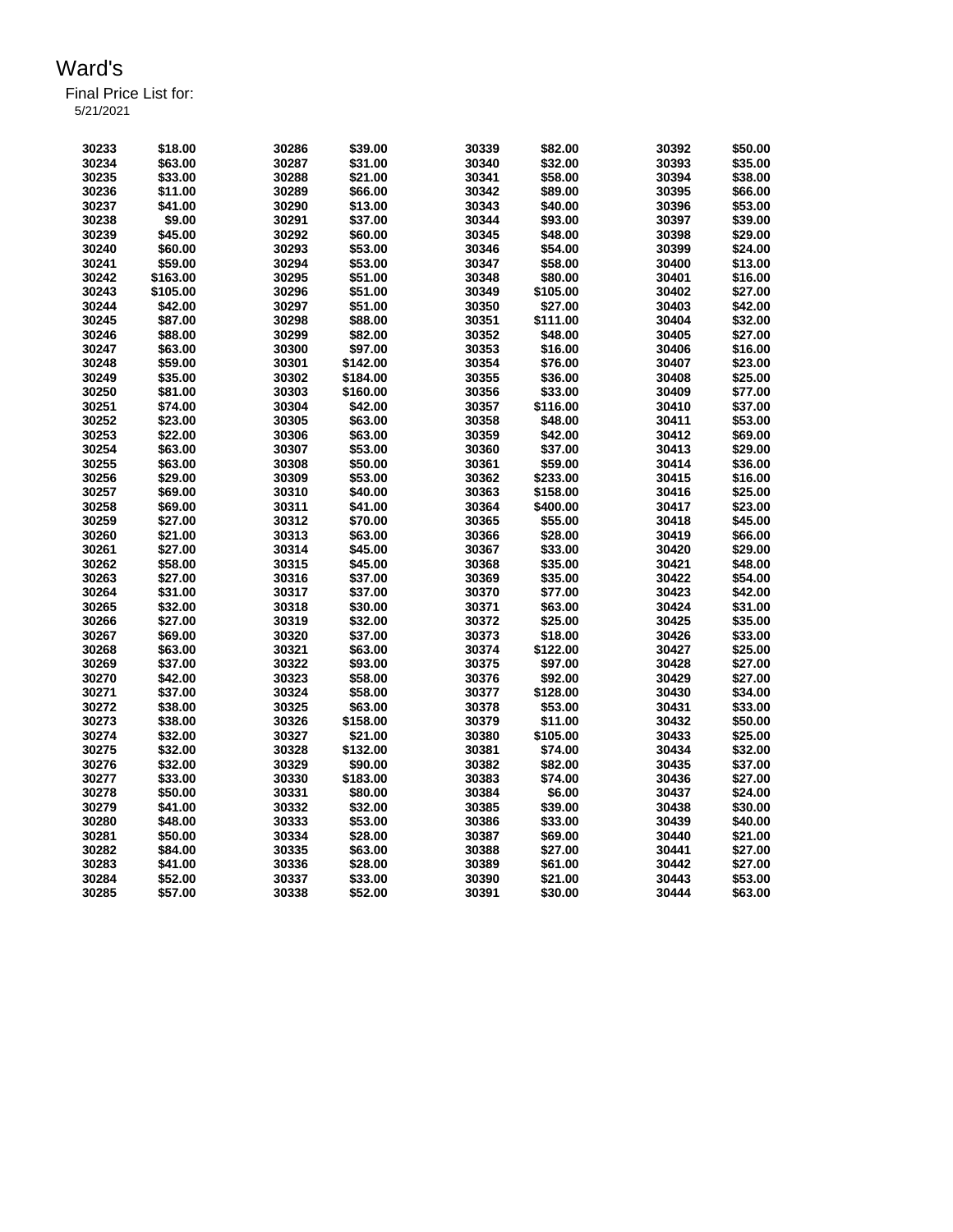| -------   |  |  |  |  |
|-----------|--|--|--|--|
| 5/21/2021 |  |  |  |  |
|           |  |  |  |  |

| 30445 | \$65.00  | 30498 | \$147.00   | 30551 | \$25.00  | 30604 | \$79.00  |
|-------|----------|-------|------------|-------|----------|-------|----------|
| 30446 | \$22.00  | 30499 | \$24.00    | 30552 | \$40.00  | 30605 | \$86.00  |
| 30447 | \$25.00  | 30500 | \$74.00    | 30553 | \$24.00  | 30606 | \$152.00 |
| 30448 | \$37.00  | 30501 | \$116.00   | 30554 | \$54.00  | 30607 | \$109.00 |
| 30449 | \$35.00  | 30502 | \$73.00    | 30555 | \$27.00  | 30608 | \$116.00 |
| 30450 | \$73.00  | 30503 | \$55.00    | 30556 | \$25.00  | 30609 | \$132.00 |
| 30451 | \$56.00  | 30504 | \$142.00   | 30557 | \$40.00  | 30610 | \$132.00 |
| 30452 | \$69.00  | 30505 | \$35.00    | 30558 | \$55.00  | 30611 | \$53.00  |
| 30453 | \$58.00  | 30506 | \$95.00    | 30559 | \$61.00  | 30612 | \$31.00  |
| 30454 | \$28.00  | 30507 | \$178.00   | 30560 | \$61.00  | 30613 | \$42.00  |
| 30455 |          | 30508 |            | 30561 | \$60.00  | 30614 | \$116.00 |
|       | \$23.00  |       | \$1,008.00 |       |          |       | \$31.00  |
| 30456 | \$20.00  | 30509 | \$11.00    | 30562 | \$65.00  | 30615 |          |
| 30457 | \$21.00  | 30510 | \$39.00    | 30563 | \$19.00  | 30616 | \$90.00  |
| 30458 | \$18.00  | 30511 | \$42.00    | 30564 | \$23.00  | 30617 | \$79.00  |
| 30459 | \$28.00  | 30512 | \$268.00   | 30565 | \$19.00  | 30618 | \$34.00  |
| 30460 | \$23.00  | 30513 | \$373.00   | 30566 | \$32.00  | 30619 | \$210.00 |
| 30461 | \$32.00  | 30514 | \$23.00    | 30567 | \$18.00  | 30620 | \$242.00 |
| 30462 | \$15.00  | 30515 | \$93.00    | 30568 | \$25.00  | 30621 | \$42.00  |
| 30463 | \$94.00  | 30516 | \$31.00    | 30569 | \$35.00  | 30622 | \$163.00 |
| 30464 | \$35.00  | 30517 | \$76.00    | 30570 | \$25.00  | 30623 | \$32.00  |
| 30465 | \$56.00  | 30518 | \$42.00    | 30571 | \$168.00 | 30624 | \$81.00  |
| 30466 | \$60.00  | 30519 | \$96.00    | 30572 | \$12.00  | 30625 | \$81.00  |
| 30467 | \$79.00  | 30520 | \$41.00    | 30573 | \$61.00  | 30626 | \$121.00 |
| 30468 | \$25.00  | 30521 | \$128.00   | 30574 | \$44.00  | 30627 | \$55.00  |
|       |          |       |            | 30575 |          |       | \$79.00  |
| 30469 | \$71.00  | 30522 | \$41.00    |       | \$16.00  | 30628 |          |
| 30470 | \$105.00 | 30523 | \$79.00    | 30576 | \$290.00 | 30629 | \$79.00  |
| 30471 | \$31.00  | 30524 | \$42.00    | 30577 | \$20.00  | 30630 | \$21.00  |
| 30472 | \$128.00 | 30525 | \$74.00    | 30578 | \$63.00  | 30631 | \$16.00  |
| 30473 | \$107.00 | 30526 | \$132.00   | 30579 | \$16.00  | 30632 | \$81.00  |
| 30474 | \$241.00 | 30527 | \$19.00    | 30580 | \$17.00  | 30633 | \$51.00  |
| 30475 | \$140.00 | 30528 | \$27.00    | 30581 | \$422.00 | 30634 | \$27.00  |
| 30476 | \$74.00  | 30529 | \$23.00    | 30582 | \$25.00  | 30635 | \$15.00  |
| 30477 | \$81.00  | 30530 | \$95.00    | 30583 | \$33.00  | 30636 | \$16.00  |
| 30478 | \$80.00  | 30531 | \$27.00    | 30584 | \$105.00 | 30637 | \$37.00  |
| 30479 | \$750.00 | 30532 | \$100.00   | 30585 | \$100.00 | 30638 | \$4.00   |
| 30480 | \$195.00 | 30533 | \$25.00    | 30586 | \$51.00  | 30639 | \$70.00  |
| 30481 | \$88.00  | 30534 | \$32.00    | 30587 | \$120.00 | 30640 | \$132.00 |
| 30482 | \$75.00  | 30535 | \$79.00    | 30588 | \$132.00 | 30641 | \$70.00  |
| 30483 | \$186.00 | 30536 | \$74.00    | 30589 | \$97.00  | 30642 | \$420.00 |
| 30484 | \$29.00  | 30537 | \$69.00    | 30590 | \$70.00  | 30643 | \$35.00  |
| 30485 | \$174.00 | 30538 | \$83.00    | 30591 | \$16.00  | 30644 | \$146.00 |
| 30486 | \$41.00  | 30539 | \$63.00    | 30592 | \$25.00  | 30645 | \$44.00  |
|       |          |       |            |       |          |       |          |
| 30487 | \$27.00  | 30540 | \$32.00    | 30593 | \$105.00 | 30646 | \$33.00  |
| 30488 | \$31.00  | 30541 | \$30.00    | 30594 | \$184.00 | 30647 | \$42.00  |
| 30489 | \$19.00  | 30542 | \$37.00    | 30595 | \$33.00  | 30648 | \$92.00  |
| 30490 | \$90.00  | 30543 | \$32.00    | 30596 | \$125.00 | 30649 | \$29.00  |
| 30491 | \$63.00  | 30544 | \$27.00    | 30597 | \$42.00  | 30650 | \$25.00  |
| 30492 | \$34.00  | 30545 | \$21.00    | 30598 | \$36.00  | 30651 | \$25.00  |
| 30493 | \$21.00  | 30546 | \$27.00    | 30599 | \$16.00  | 30652 | \$37.00  |
| 30494 | \$42.00  | 30547 | \$27.00    | 30600 | \$111.00 | 30653 | \$50.00  |
| 30495 | \$79.00  | 30548 | \$25.00    | 30601 | \$63.00  | 30654 | \$25.00  |
| 30496 | \$293.00 | 30549 | \$35.00    | 30602 | \$117.00 | 30655 | \$102.00 |
| 30497 | \$74.00  | 30550 | \$74.00    | 30603 | \$30.00  | 30656 | \$56.00  |
|       |          |       |            |       |          |       |          |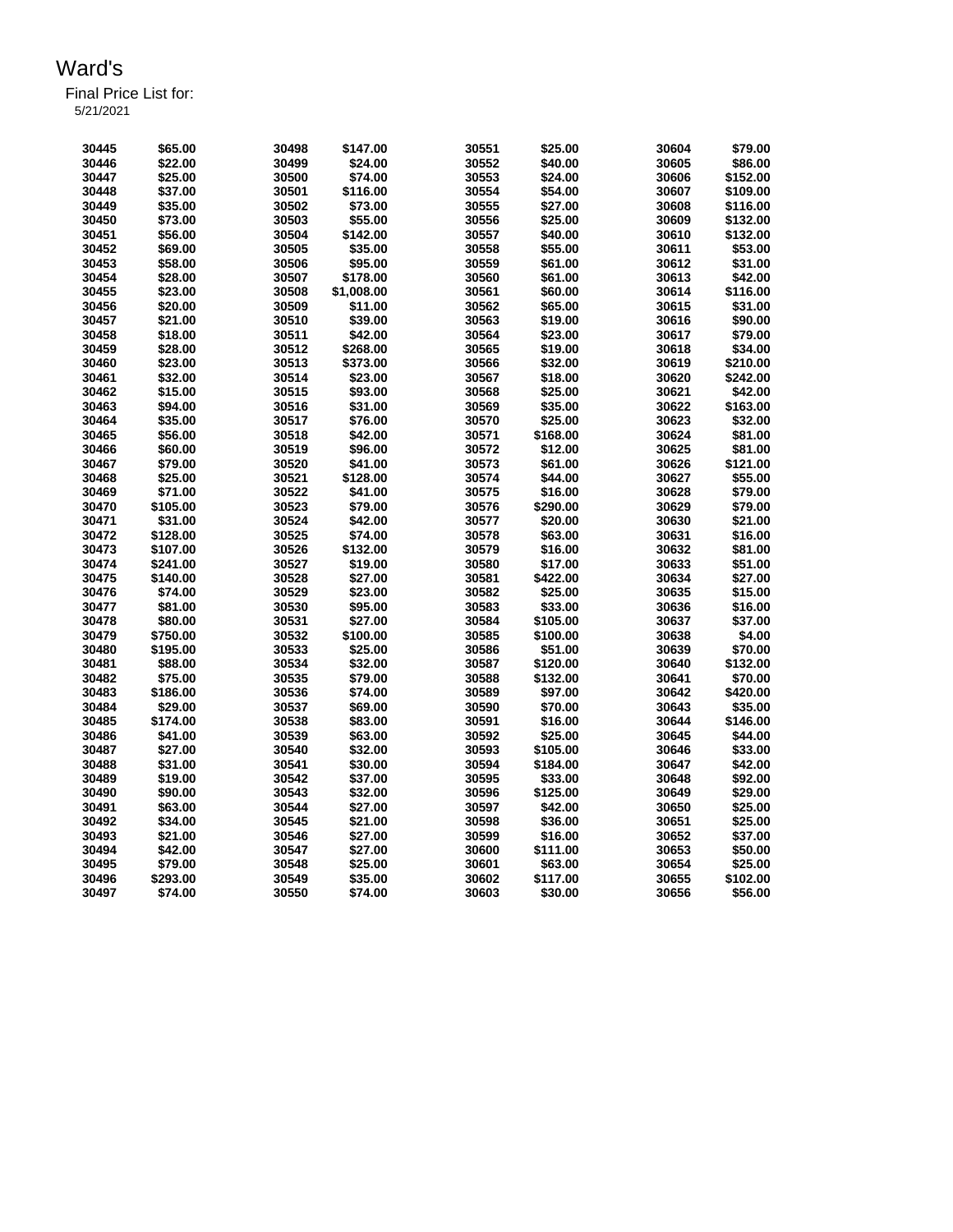| 30657 | \$33.00  | 30710 | \$5.00   | 30763 | \$42.00  | 30816 | \$48.00  |
|-------|----------|-------|----------|-------|----------|-------|----------|
| 30658 | \$33.00  | 30711 | \$0.00   | 30764 | \$18.00  | 30817 | \$69.00  |
| 30659 | \$84.00  | 30712 | \$50.00  | 30765 | \$105.00 | 30818 | \$93.00  |
| 30660 | \$21.00  | 30713 | \$63.00  | 30766 | \$93.00  | 30819 | \$32.00  |
| 30661 | \$63.00  | 30714 | \$31.00  | 30767 | \$42.00  | 30820 | \$90.00  |
| 30662 | \$42.00  | 30715 | \$31.00  | 30768 | \$79.00  | 30821 | \$95.00  |
| 30663 | \$93.00  | 30716 | \$80.00  | 30769 | \$17.00  | 30822 | \$51.00  |
|       |          |       |          |       |          |       |          |
| 30664 | \$55.00  | 30717 | \$62.00  | 30770 | \$50.00  | 30823 | \$32.00  |
| 30665 | \$37.00  | 30718 | \$263.00 | 30771 | \$132.00 | 30824 | \$27.00  |
| 30666 | \$24.00  | 30719 | \$83.00  | 30772 | \$210.00 | 30825 | \$81.00  |
| 30667 | \$76.00  | 30720 | \$210.00 | 30773 | \$37.00  | 30826 | \$118.00 |
| 30668 | \$41.00  | 30721 | \$524.00 | 30774 | \$16.00  | 30827 | \$212.00 |
| 30669 | \$45.00  | 30722 | \$553.00 | 30775 | \$185.00 | 30828 | \$16.00  |
| 30670 | \$19.00  | 30723 | \$528.00 | 30776 | \$50.00  | 30829 | \$16.00  |
| 30671 | \$32.00  | 30724 | \$104.00 | 30777 | \$23.00  | 30830 | \$96.00  |
| 30672 | \$37.00  | 30725 | \$105.00 | 30778 | \$42.00  | 30831 | \$100.00 |
| 30673 | \$37.00  | 30726 | \$57.00  | 30779 | \$149.00 | 30832 | \$17.00  |
| 30674 | \$100.00 | 30727 | \$105.00 | 30780 | \$25.00  | 30833 | \$133.00 |
|       |          | 30728 |          |       |          |       |          |
| 30675 | \$12.00  |       | \$373.00 | 30781 | \$67.00  | 30834 | \$20.00  |
| 30676 | \$6.00   | 30729 | \$129.00 | 30782 | \$263.00 | 30835 | \$290.00 |
| 30677 | \$16.00  | 30730 | \$105.00 | 30783 | \$47.00  | 30836 | \$88.00  |
| 30678 | \$18.00  | 30731 | \$132.00 | 30784 | \$58.00  | 30837 | \$53.00  |
| 30679 | \$6.00   | 30732 | \$39.00  | 30785 | \$105.00 | 30838 | \$13.00  |
| 30680 | \$44.00  | 30733 | \$57.00  | 30786 | \$13.00  | 30839 | \$53.00  |
| 30681 | \$23.00  | 30734 | \$170.00 | 30787 | \$44.00  | 30840 | \$19.00  |
| 30682 | \$5.00   | 30735 | \$31.00  | 30788 | \$29.00  | 30841 | \$387.00 |
| 30683 | \$13.00  | 30736 | \$76.00  | 30789 | \$0.00   | 30842 | \$5.00   |
| 30684 | \$80.00  | 30737 | \$263.00 | 30790 | \$10.00  | 30843 | \$59.00  |
| 30685 | \$105.00 | 30738 | \$195.00 | 30791 | \$27.00  | 30844 | \$67.00  |
| 30686 | \$29.00  | 30739 |          |       |          |       |          |
|       |          |       | \$174.00 | 30792 | \$48.00  | 30845 | \$24.00  |
| 30687 | \$11.00  | 30740 | \$477.00 | 30793 | \$20.00  | 30846 | \$17.00  |
| 30688 | \$21.00  | 30741 | \$137.00 | 30794 | \$17.00  | 30847 | \$25.00  |
| 30689 | \$84.00  | 30742 | \$47.00  | 30795 | \$23.00  | 30848 | \$21.00  |
| 30690 | \$75.00  | 30743 | \$184.00 | 30796 | \$25.00  | 30849 | \$35.00  |
| 30691 | \$132.00 | 30744 | \$163.00 | 30797 | \$105.00 | 30850 | \$32.00  |
| 30692 | \$223.00 | 30745 | \$81.00  | 30798 | \$37.00  | 30851 | \$33.00  |
| 30693 | \$51.00  | 30746 | \$48.00  | 30799 | \$20.00  | 30852 | \$91.00  |
| 30694 | \$165.00 | 30747 | \$157.00 | 30800 | \$23.00  | 30853 | \$23.00  |
| 30695 | \$69.00  | 30748 | \$12.00  | 30801 | \$120.00 | 30854 | \$21.00  |
| 30696 | \$109.00 | 30749 | \$447.00 | 30802 | \$126.00 | 30855 | \$65.00  |
| 30697 | \$250.00 | 30750 | \$74.00  | 30803 | \$79.00  | 30856 | \$100.00 |
| 30698 | \$82.00  | 30751 | \$51.00  | 30804 | \$47.00  | 30857 | \$58.00  |
|       |          |       |          |       |          |       |          |
| 30699 | \$284.00 | 30752 | \$48.00  | 30805 | \$19.00  | 30858 | \$42.00  |
| 30700 | \$21.00  | 30753 | \$35.00  | 30806 | \$18.00  | 30859 | \$315.00 |
| 30701 | \$37.00  | 30754 | \$30.00  | 30807 | \$27.00  | 30860 | \$321.00 |
| 30702 | \$342.00 | 30755 | \$25.00  | 30808 | \$10.00  | 30861 | \$50.00  |
| 30703 | \$58.00  | 30756 | \$81.00  | 30809 | \$10.00  | 30862 | \$54.00  |
| 30704 | \$32.00  | 30757 | \$69.00  | 30810 | \$81.00  | 30863 | \$55.00  |
| 30705 | \$326.00 | 30758 | \$81.00  | 30811 | \$95.00  | 30864 | \$28.00  |
| 30706 | \$79.00  | 30759 | \$53.00  | 30812 | \$134.00 | 30865 | \$55.00  |
| 30707 | \$42.00  | 30760 | \$56.00  | 30813 | \$176.00 | 30866 | \$28.00  |
| 30708 | \$53.00  | 30761 | \$10.00  | 30814 | \$128.00 | 30867 | \$26.00  |
| 30709 | \$79.00  | 30762 | \$80.00  | 30815 | \$37.00  | 30868 | \$58.00  |
|       |          |       |          |       |          |       |          |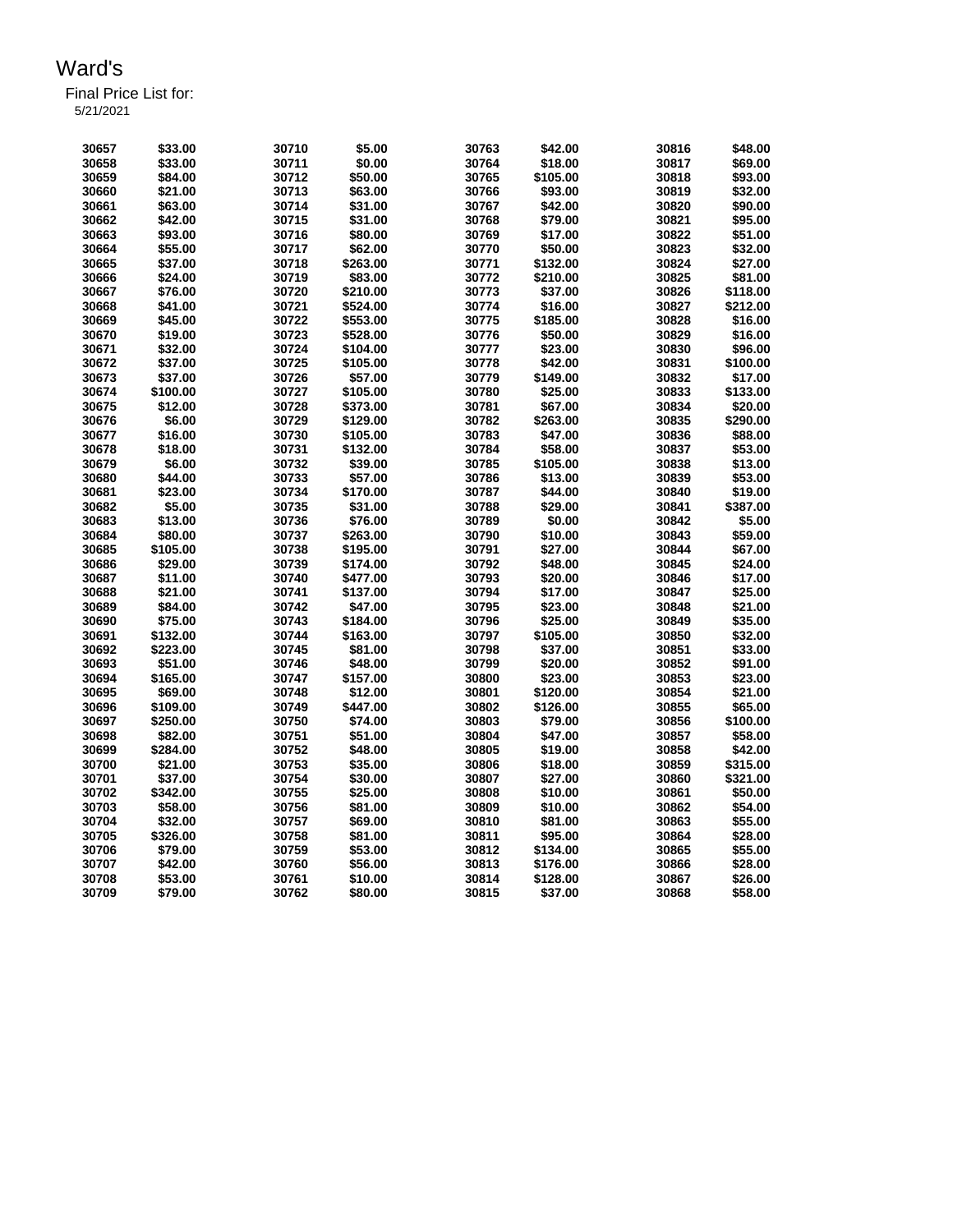| 30869          | \$49.00  | 30922          | \$70.00 | 30975 | \$42.00            | 31028          | \$16.00 |
|----------------|----------|----------------|---------|-------|--------------------|----------------|---------|
| 30870          | \$19.00  | 30923          | \$66.00 | 30976 | \$32.00            | 31029          | \$65.00 |
| 30871          | \$70.00  | 30924          | \$21.00 | 30977 | \$30.00            | 31030          | \$66.00 |
| 30872          | \$31.00  | 30925          | \$17.00 | 30978 | \$28.00            | 31031          | \$27.00 |
| 30873          | \$16.00  | 30926          | \$38.00 | 30979 | \$75.00            | 31032          | \$24.00 |
| 30874          | \$112.00 | 30927          | \$42.00 | 30980 | \$32.00            | 31033          | \$40.00 |
| 30875          | \$75.00  | 30928          | \$98.00 | 30981 | \$34.00            | 31034          | \$33.00 |
| 30876          | \$14.00  | 30929          | \$54.00 | 30982 | \$20.00            | 31035          | \$27.00 |
| 30877          | \$55.00  | 30930          | \$23.00 | 30983 | \$20.00            | 31036          | \$30.00 |
| 30878          | \$132.00 | 30931          | \$58.00 | 30984 | \$79.00            | 31037          | \$51.00 |
| 30879          | \$198.00 | 30932          | \$60.00 | 30985 | \$48.00            | 31038          | \$45.00 |
| 30880          | \$4.00   | 30933          | \$21.00 | 30986 | \$25.00            | 31039          | \$69.00 |
| 30881          | \$13.00  | 30934          | \$5.00  | 30987 | \$79.00            | 31040          | \$45.00 |
| 30882          | \$10.00  | 30935          | \$13.00 | 30988 | \$79.00            | 31041          | \$45.00 |
| 30883          | \$9.00   | 30936          | \$27.00 | 30989 | \$66.00            | 31042          | \$37.00 |
| 30884          | \$439.00 | 30937          | \$20.00 | 30990 | \$31.00            | 31043          | \$48.00 |
| 30885          | \$798.00 | 30938          | \$17.00 | 30991 | \$42.00            | 31044          | \$59.00 |
| 30886          | \$93.00  | 30939          | \$9.00  | 30992 | \$27.00            | 31045          | \$59.00 |
| 30887          | \$27.00  | 30940          | \$33.00 | 30993 | \$61.00            | 31046          | \$66.00 |
| 30888          | \$15.00  | 30941          | \$32.00 | 30994 | \$27.00            | 31047          | \$52.00 |
| 30889          | \$21.00  | 30942          | \$25.00 | 30995 | \$25.00            | 31048          | \$66.00 |
| 30890          | \$70.00  | 30943          | \$21.00 | 30996 | \$27.00            | 31049          | \$66.00 |
| 30891          | \$70.00  | 30944          | \$21.00 | 30997 | \$45.00            | 31050          | \$59.00 |
| 30892          | \$13.00  | 30945          | \$13.00 | 30998 | \$53.00            | 31051          | \$59.00 |
| 30893          | \$37.00  | 30946          | \$27.00 | 30999 | \$41.00            | 31052          | \$61.00 |
| 30894          | \$17.00  | 30947          | \$19.00 | 31000 | \$79.00            | 31053          | \$59.00 |
| 30895          | \$35.00  | 30948          | \$33.00 | 31001 | \$76.00            | 31054          | \$60.00 |
| 30896          | \$57.00  | 30949          | \$32.00 | 31002 | \$21.00            | 31055          | \$25.00 |
| 30897          | \$51.00  | 30950          | \$25.00 | 31003 | \$23.00            | 31056          | \$25.00 |
| 30898          | \$39.00  | 30951          | \$32.00 | 31004 | \$18.00            | 31057          | \$28.00 |
| 30899          | \$158.00 | 30952          | \$24.00 | 31005 | \$48.00            | 31058          | \$23.00 |
| 30900          | \$81.00  | 30953          | \$38.00 | 31006 | \$48.00            | 31059          | \$41.00 |
| 30901          | \$198.00 | 30954          | \$29.00 | 31007 | \$37.00            | 31060          | \$60.00 |
| 30902          | \$158.00 | 30955          | \$33.00 | 31008 | \$26.00            | 31061          | \$54.00 |
| 30903          | \$137.00 | 30956          | \$29.00 | 31009 | \$58.00            | 31062          | \$19.00 |
| 30904          | \$216.00 | 30957          | \$48.00 | 31010 | \$54.00            | 31063          | \$27.00 |
| 30905          | \$192.00 | 30958          | \$40.00 | 31011 | \$77.00            | 31064          | \$40.00 |
| 30906          | \$105.00 | 30959          | \$21.00 | 31012 | \$74.00            | 31065          | \$40.00 |
| 30907          | \$14.00  | 30960          | \$37.00 | 31013 | \$94.00            | 31066          | \$53.00 |
| 30908          | \$37.00  | 30961          | \$24.00 | 31014 | \$100.00           | 31067          | \$71.00 |
| 30909          | \$25.00  | 30962          | \$20.00 | 31015 | \$100.00           | 31068          | \$15.00 |
| 30910          | \$41.00  | 30963          | \$80.00 | 31016 | \$44.00            | 31069          | \$17.00 |
| 30911          | \$35.00  | 30964          | \$49.00 | 31017 | \$42.00            | 31070          | \$40.00 |
|                | \$35.00  |                |         | 31018 |                    |                | \$27.00 |
| 30912<br>30913 | \$71.00  | 30965<br>30966 | \$35.00 |       | \$47.00<br>\$25.00 | 31071<br>31072 | \$52.00 |
|                |          |                | \$27.00 | 31019 |                    |                |         |
| 30914          | \$163.00 | 30967          | \$23.00 | 31020 | \$60.00            | 31073          | \$65.00 |
| 30915          | \$74.00  | 30968          | \$44.00 | 31021 | \$90.00            | 31074          | \$27.00 |
| 30916          | \$32.00  | 30969          | \$21.00 | 31022 | \$69.00            | 31075          | \$19.00 |
| 30917          | \$84.00  | 30970          | \$21.00 | 31023 | \$5.00             | 31076          | \$33.00 |
| 30918          | \$30.00  | 30971          | \$23.00 | 31024 | \$41.00            | 31077          | \$37.00 |
| 30919          | \$61.00  | 30972          | \$43.00 | 31025 | \$24.00            | 31078          | \$41.00 |
| 30920          | \$21.00  | 30973          | \$59.00 | 31026 | \$21.00            | 31079          | \$6.00  |
| 30921          | \$35.00  | 30974          | \$79.00 | 31027 | \$19.00            | 31080          | \$13.00 |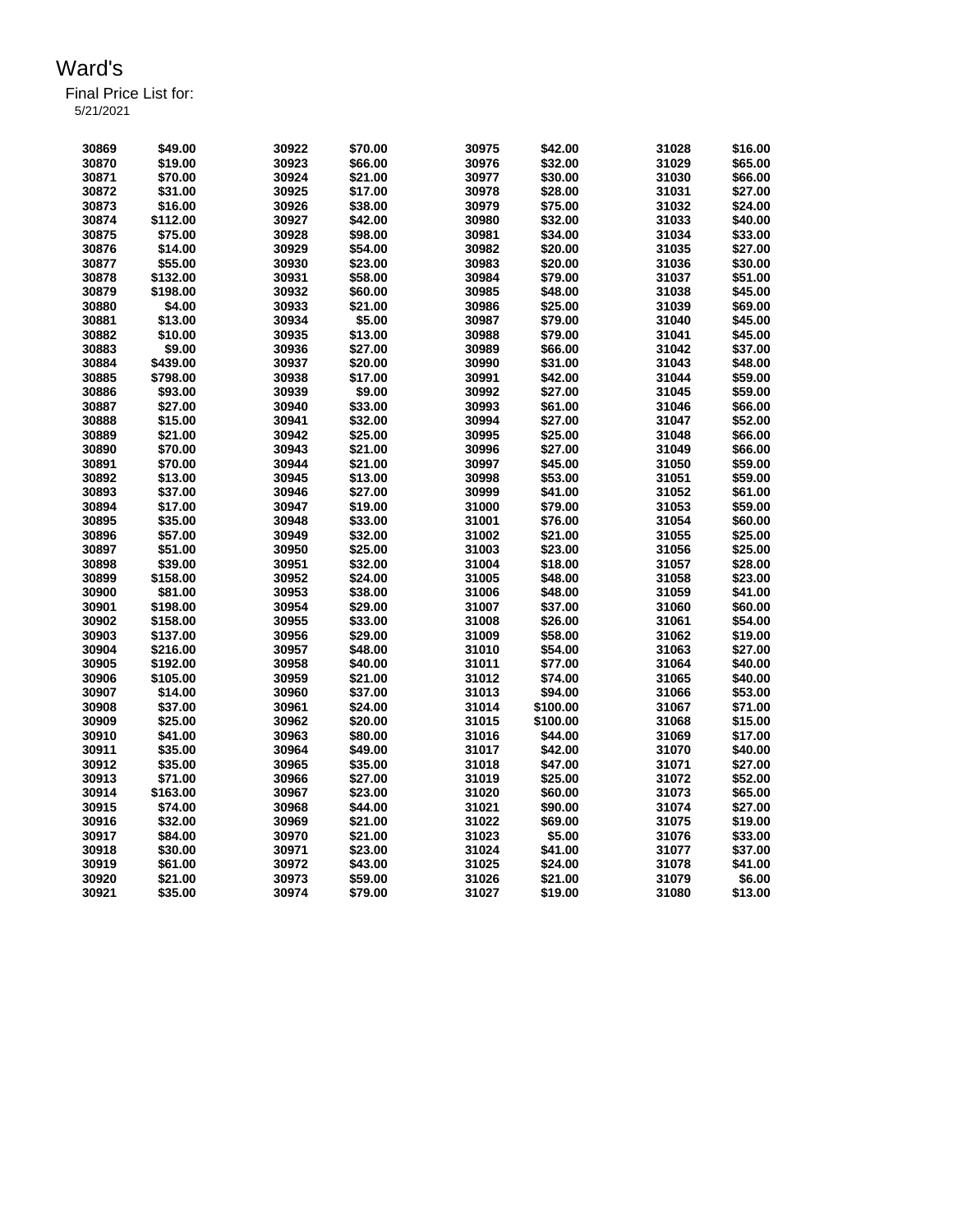| 31081 | \$17.00 | 31134 | \$37.00  | 31187 | \$17.00 | 31240 | \$79.00 |
|-------|---------|-------|----------|-------|---------|-------|---------|
| 31082 | \$5.00  | 31135 | \$37.00  | 31188 | \$19.00 | 31241 | \$40.00 |
| 31083 | \$21.00 | 31136 | \$32.00  | 31189 | \$25.00 | 31242 | \$30.00 |
| 31084 | \$26.00 | 31137 | \$37.00  | 31190 | \$20.00 | 31243 | \$16.00 |
| 31085 | \$5.00  | 31138 | \$27.00  | 31191 | \$21.00 | 31244 | \$18.00 |
| 31086 | \$40.00 | 31139 | \$27.00  | 31192 | \$58.00 | 31245 | \$53.00 |
| 31087 | \$3.00  | 31140 | \$32.00  | 31193 | \$61.00 | 31246 | \$55.00 |
| 31088 | \$11.00 | 31141 | \$58.00  | 31194 | \$21.00 | 31247 | \$17.00 |
|       |         |       |          | 31195 |         |       | \$34.00 |
| 31089 | \$20.00 | 31142 | \$56.00  |       | \$16.00 | 31248 |         |
| 31090 | \$32.00 | 31143 | \$16.00  | 31196 | \$20.00 | 31249 | \$39.00 |
| 31091 | \$37.00 | 31144 | \$19.00  | 31197 | \$16.00 | 31250 | \$14.00 |
| 31092 | \$23.00 | 31145 | \$27.00  | 31198 | \$31.00 | 31251 | \$10.00 |
| 31093 | \$58.00 | 31146 | \$21.00  | 31199 | \$35.00 | 31252 | \$18.00 |
| 31094 | \$16.00 | 31147 | \$24.00  | 31200 | \$34.00 | 31253 | \$16.00 |
| 31095 | \$28.00 | 31148 | \$24.00  | 31201 | \$19.00 | 31254 | \$53.00 |
| 31096 | \$27.00 | 31149 | \$24.00  | 31202 | \$27.00 | 31255 | \$26.00 |
| 31097 | \$69.00 | 31150 | \$74.00  | 31203 | \$15.00 | 31256 | \$27.00 |
| 31098 | \$83.00 | 31151 | \$69.00  | 31204 | \$27.00 | 31257 | \$30.00 |
| 31099 | \$36.00 | 31152 | \$25.00  | 31205 | \$34.00 | 31258 | \$23.00 |
|       |         |       |          |       |         |       |         |
| 31100 | \$7.00  | 31153 | \$45.00  | 31206 | \$20.00 | 31259 | \$21.00 |
| 31101 | \$26.00 | 31154 | \$21.00  | 31207 | \$34.00 | 31260 | \$30.00 |
| 31102 | \$10.00 | 31155 | \$15.00  | 31208 | \$5.00  | 31261 | \$29.00 |
| 31103 | \$29.00 | 31156 | \$27.00  | 31209 | \$80.00 | 31262 | \$28.00 |
| 31104 | \$47.00 | 31157 | \$27.00  | 31210 | \$25.00 | 31263 | \$20.00 |
| 31105 | \$42.00 | 31158 | \$25.00  | 31211 | \$29.00 | 31264 | \$18.00 |
| 31106 | \$32.00 | 31159 | \$28.00  | 31212 | \$25.00 | 31265 | \$19.00 |
| 31107 | \$27.00 | 31160 | \$58.00  | 31213 | \$12.00 | 31266 | \$29.00 |
| 31108 | \$14.00 | 31161 | \$17.00  | 31214 | \$9.00  | 31267 | \$35.00 |
| 31109 | \$18.00 | 31162 | \$17.00  | 31215 | \$25.00 | 31268 | \$53.00 |
| 31110 | \$31.00 | 31163 | \$16.00  | 31216 | \$45.00 | 31269 | \$69.00 |
|       | \$27.00 | 31164 | \$17.00  |       | \$8.00  | 31270 | \$35.00 |
| 31111 |         |       |          | 31217 |         |       |         |
| 31112 | \$20.00 | 31165 | \$142.00 | 31218 | \$37.00 | 31271 | \$17.00 |
| 31113 | \$17.00 | 31166 | \$91.00  | 31219 | \$69.00 | 31272 | \$86.00 |
| 31114 | \$74.00 | 31167 | \$483.00 | 31220 | \$74.00 | 31273 | \$66.00 |
| 31115 | \$28.00 | 31168 | \$69.00  | 31221 | \$24.00 | 31274 | \$52.00 |
| 31116 | \$27.00 | 31169 | \$32.00  | 31222 | \$20.00 | 31275 | \$80.00 |
| 31117 | \$32.00 | 31170 | \$35.00  | 31223 | \$21.00 | 31276 | \$69.00 |
| 31118 | \$41.00 | 31171 | \$189.00 | 31224 | \$21.00 | 31277 | \$46.00 |
| 31119 | \$41.00 | 31172 | \$24.00  | 31225 | \$21.00 | 31278 | \$58.00 |
| 31120 | \$41.00 | 31173 | \$42.00  | 31226 | \$21.00 | 31279 | \$62.00 |
| 31121 | \$42.00 | 31174 | \$56.00  | 31227 | \$14.00 | 31280 | \$27.00 |
| 31122 | \$35.00 | 31175 | \$51.00  | 31228 | \$5.00  | 31281 | \$27.00 |
| 31123 |         |       |          | 31229 |         |       |         |
|       | \$70.00 | 31176 | \$27.00  |       | \$21.00 | 31282 | \$17.00 |
| 31124 | \$55.00 | 31177 | \$42.00  | 31230 | \$17.00 | 31283 | \$35.00 |
| 31125 | \$69.00 | 31178 | \$25.00  | 31231 | \$14.00 | 31284 | \$27.00 |
| 31126 | \$35.00 | 31179 | \$12.00  | 31232 | \$32.00 | 31285 | \$53.00 |
| 31127 | \$23.00 | 31180 | \$16.00  | 31233 | \$32.00 | 31286 | \$27.00 |
| 31128 | \$84.00 | 31181 | \$16.00  | 31234 | \$16.00 | 31287 | \$31.00 |
| 31129 | \$63.00 | 31182 | \$20.00  | 31235 | \$32.00 | 31288 | \$27.00 |
| 31130 | \$39.00 | 31183 | \$21.00  | 31236 | \$42.00 | 31289 | \$37.00 |
| 31131 | \$32.00 | 31184 | \$8.00   | 31237 | \$30.00 | 31290 | \$22.00 |
| 31132 | \$18.00 | 31185 | \$6.00   | 31238 | \$19.00 | 31291 | \$79.00 |
| 31133 |         | 31186 | \$6.00   | 31239 | \$32.00 | 31292 | \$56.00 |
|       | \$57.00 |       |          |       |         |       |         |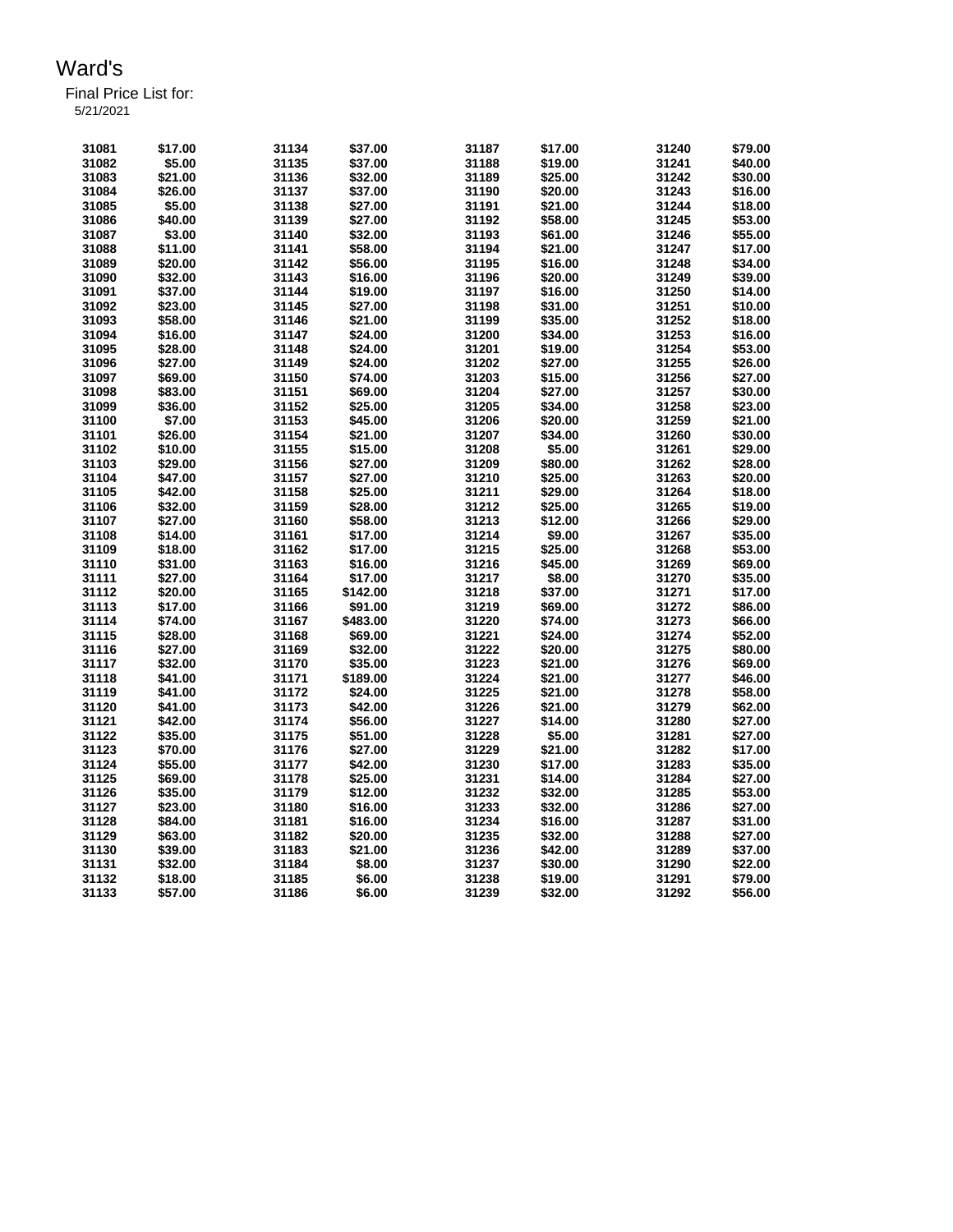| 31293 | \$38.00  | 31346 | \$79.00  | 31399 | \$21.00  | 31452 | \$32.00  |
|-------|----------|-------|----------|-------|----------|-------|----------|
| 31294 | \$38.00  | 31347 | \$69.00  | 31400 | \$47.00  | 31453 | \$14.00  |
| 31295 | \$23.00  | 31348 | \$69.00  | 31401 | \$263.00 | 31454 | \$28.00  |
| 31296 | \$55.00  | 31349 | \$89.00  | 31402 | \$7.00   | 31455 | \$74.00  |
| 31297 | \$32.00  | 31350 | \$69.00  | 31403 | \$24.00  | 31456 | \$11.00  |
| 31298 | \$33.00  | 31351 | \$74.00  | 31404 | \$16.00  | 31457 | \$28.00  |
| 31299 | \$32.00  | 31352 | \$44.00  | 31405 | \$24.00  | 31458 | \$5.00   |
| 31300 | \$42.00  | 31353 | \$35.00  | 31406 | \$21.00  | 31459 | \$11.00  |
| 31301 | \$42.00  | 31354 | \$45.00  | 31407 | \$53.00  | 31460 | \$13.00  |
| 31302 | \$37.00  | 31355 | \$37.00  | 31408 | \$26.00  | 31461 | \$45.00  |
| 31303 | \$42.00  | 31356 | \$105.00 | 31409 | \$21.00  | 31462 | \$45.00  |
| 31304 | \$18.00  | 31357 | \$58.00  | 31410 | \$58.00  | 31463 | \$17.00  |
| 31305 | \$23.00  | 31358 | \$55.00  | 31411 | \$10.00  | 31464 | \$42.00  |
| 31306 | \$29.00  | 31359 | \$62.00  | 31412 | \$12.00  | 31465 | \$48.00  |
| 31307 | \$24.00  | 31360 | \$29.00  | 31413 | \$132.00 | 31466 | \$36.00  |
| 31308 | \$47.00  | 31361 | \$30.00  | 31414 | \$16.00  | 31467 | \$25.00  |
| 31309 | \$35.00  | 31362 | \$18.00  | 31415 | \$0.00   | 31468 | \$309.00 |
| 31310 | \$51.00  | 31363 | \$27.00  | 31416 | \$57.00  | 31469 | \$583.00 |
| 31311 | \$10.00  | 31364 | \$28.00  | 31417 | \$657.00 | 31470 | \$735.00 |
| 31312 | \$20.00  | 31365 | \$37.00  | 31418 | \$15.00  | 31471 | \$488.00 |
| 31313 | \$32.00  | 31366 | \$23.00  | 31419 | \$40.00  | 31472 | \$420.00 |
| 31314 | \$9.00   | 31367 | \$16.00  | 31420 | \$19.00  | 31473 | \$552.00 |
| 31315 | \$19.00  | 31368 | \$31.00  | 31421 | \$6.00   | 31474 | \$158.00 |
| 31316 | \$23.00  | 31369 | \$23.00  | 31422 | \$17.00  | 31475 | \$93.00  |
| 31317 | \$28.00  | 31370 | \$50.00  | 31423 | \$20.00  | 31476 | \$58.00  |
| 31318 | \$75.00  | 31371 | \$35.00  | 31424 | \$21.00  | 31477 | \$20.00  |
| 31319 | \$47.00  | 31372 | \$32.00  | 31425 | \$28.00  | 31478 | \$16.00  |
| 31320 | \$41.00  | 31373 | \$5.00   | 31426 | \$4.00   | 31479 | \$42.00  |
| 31321 | \$24.00  | 31374 | \$14.00  | 31427 | \$9.00   | 31480 | \$23.00  |
| 31322 | \$136.00 | 31375 | \$76.00  | 31428 | \$35.00  | 31481 | \$21.00  |
| 31323 | \$126.00 | 31376 | \$23.00  | 31429 | \$16.00  | 31482 | \$11.00  |
| 31324 | \$120.00 | 31377 | \$39.00  | 31430 | \$24.00  | 31483 | \$230.00 |
| 31325 | \$120.00 | 31378 | \$11.00  | 31431 | \$8.00   | 31484 | \$69.00  |
| 31326 | \$48.00  | 31379 | \$17.00  | 31432 | \$7.00   | 31485 | \$101.00 |
| 31327 | \$116.00 | 31380 | \$8.00   | 31433 | \$21.00  | 31486 | \$44.00  |
| 31328 | \$210.00 | 31381 | \$47.00  | 31434 | \$3.00   | 31487 | \$74.00  |
| 31329 | \$133.00 | 31382 | \$5.00   | 31435 | \$3.00   | 31488 | \$82.00  |
| 31330 | \$84.00  | 31383 | \$25.00  | 31436 | \$21.00  | 31489 | \$69.00  |
| 31331 | \$11.00  | 31384 | \$7.00   | 31437 | \$5.00   | 31490 | \$48.00  |
| 31332 | \$315.00 | 31385 | \$23.00  | 31438 | \$65.00  | 31491 | \$63.00  |
| 31333 | \$37.00  | 31386 | \$11.00  | 31439 | \$16.00  | 31492 | \$125.00 |
| 31334 | \$75.00  | 31387 | \$35.00  | 31440 | \$37.00  | 31493 | \$33.00  |
| 31335 | \$80.00  | 31388 | \$32.00  | 31441 | \$12.00  | 31494 | \$40.00  |
|       |          |       |          |       |          |       |          |
| 31336 | \$6.00   | 31389 | \$35.00  | 31442 | \$17.00  | 31495 | \$16.00  |
| 31337 | \$79.00  | 31390 | \$28.00  | 31443 | \$20.00  | 31496 | \$73.00  |
| 31338 | \$48.00  | 31391 | \$23.00  | 31444 | \$74.00  | 31497 | \$36.00  |
| 31339 | \$5.00   | 31392 | \$23.00  | 31445 | \$32.00  | 31498 | \$17.00  |
| 31340 | \$9.00   | 31393 | \$23.00  | 31446 | \$7.00   | 31499 | \$42.00  |
| 31341 | \$75.00  | 31394 | \$32.00  | 31447 | \$48.00  | 31500 | \$11.00  |
| 31342 | \$100.00 | 31395 | \$23.00  | 31448 | \$33.00  | 31501 | \$75.00  |
| 31343 | \$69.00  | 31396 | \$27.00  | 31449 | \$5.00   | 31502 | \$30.00  |
| 31344 | \$74.00  | 31397 | \$11.00  | 31450 | \$42.00  | 31503 | \$78.00  |
| 31345 | \$80.00  | 31398 | \$774.00 | 31451 | \$37.00  | 31504 | \$60.00  |